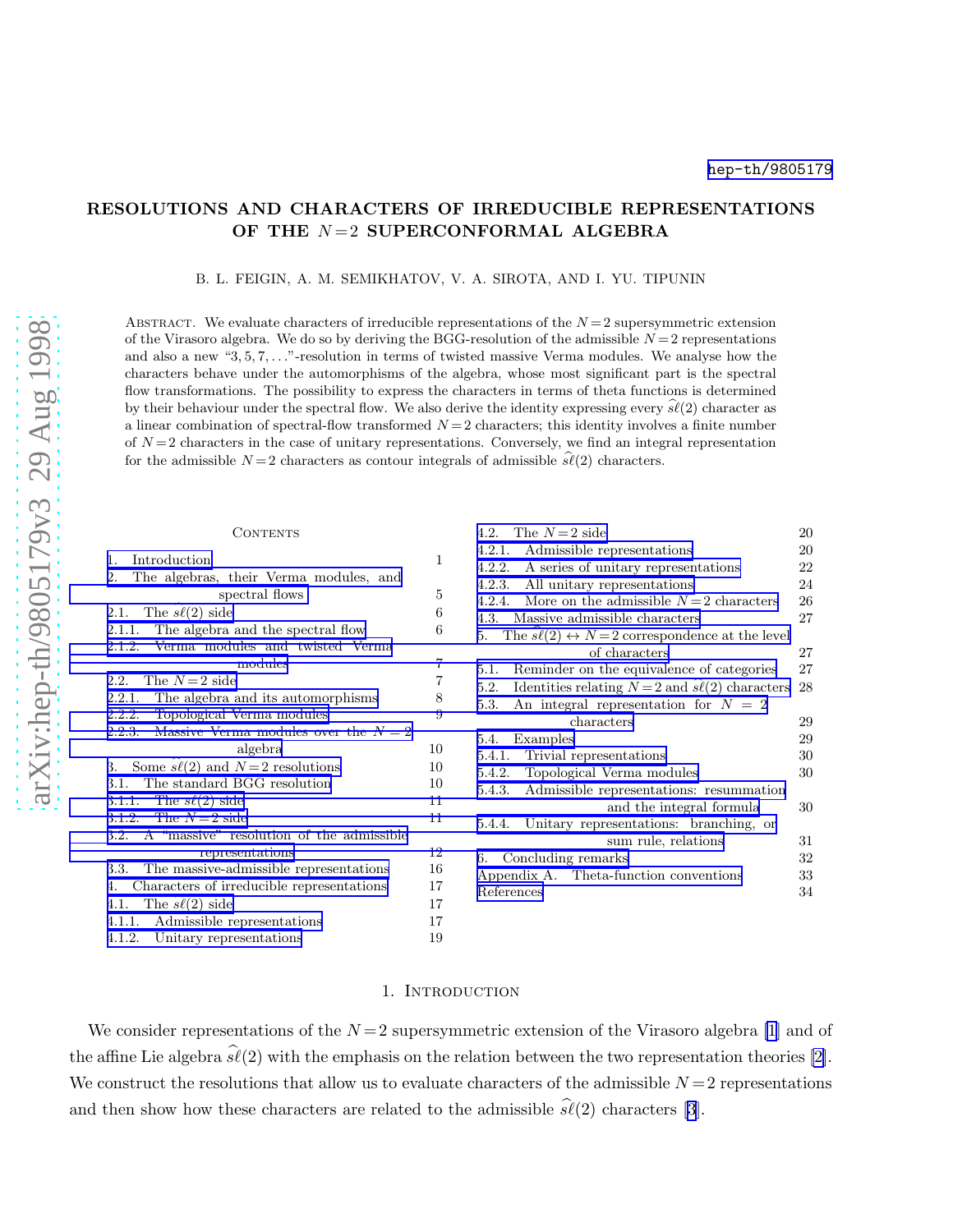Expressions for some (unitary)  $N=2$  characters were first proposed in [\[4, 5, 7\]](#page-33-0) (in a closed form—in terms of theta-functions—in  $(5, 6)$ , with the modular properties of the unitary representation characters given in [\[6](#page-33-0), [8](#page-33-0)]. It was noticed later on [\[9\]](#page-33-0) that the embedding structure of  $N=2$  Verma modules is not as had previously been assumed. This might have invalidated the derivation of characters, since the structure of the resolution used to derive the characters is obviously sensitive to the embedding structure.

Thestructure of submodules in  $N = 2$  Verma modules was described in [[10](#page-33-0)] (or, in the equivalent languageof relaxed  $\hat{s\ell}(2)$  $\hat{s\ell}(2)$  $\hat{s\ell}(2)$  modules, in [2]), which has allowed the complete classification of the  $N = 2$ embeddingdiagrams [[11\]](#page-33-0). There are two different types of Verma-like modules, called the *massive* and the topological (≡chiral) ones, of which the latter may appear as submodules of the former, but not vice versa; more precisely, it is the  $twisted<sup>1</sup>$  topological Verma modules that appear as submodules. The embeddingstructure [[11\]](#page-33-0) of massive  $N = 2$  Verma modules is indeed more complicated than, e.g., in the well-known $\widehat{\mathfrak{sl}}(2)$  Verma-module case [[12](#page-33-0), [13](#page-33-0)].<sup>2</sup>

However, the admissible  $N = 2$  representations that we mostly concentrate on in this paper are the quotients of massive Verma modules such that at least one *charged singular vector* [\[23](#page-33-0)] is necessarily quotiened away. A crucial fact is then that the quotient of a massive Verma module over the submodule generated from a charged singular vector is a twisted topological Verma module [\[15, 10](#page-33-0)]. Therefore, the admissible  $N = 2$  representations are also the quotients of twisted topological Verma modules. Now, the embedding structure of topological Verma modules is *equivalent* to the embedding structure of  $s\ell(2)$  Verma modules; therefore, the resolutions are isomorphic and, thus, the evaluation of the  $N=2$ characters is rather straightforward; in particular, it is not affected by the superfluous subsingular vectors, which for the  $N = 2$  algebra are an artifact of a restricted choice of vectors from which to generate the submodules (see [\[10\]](#page-33-0) and references therein).

This equivalence between the embedding structures of  $\hat{\mathfrak{sl}}(2)$  Verma modules and topological  $N = 2$ Verma modules follows from the fact [\[2](#page-33-0)] that the categories of  $\hat{\mathfrak{sl}}(2)$  and  $N = 2$  representations are equivalent modulo the spectral flows. Categories (roughly, collections of *objects*, some of which are connected by arrows—morphisms) can be related by functors ("mappings" that send objects into objects and morphisms, into morphisms). Two categories are called equivalent if there is a functor F between them and the inverse functor  $F^{-1}$  (such that  $F^{-1}F$  takes every object into an isomorphic object); a well-known example is that of (finite-dimensional) Lie algebras and connected simply-connected Lie groups. The  $\widehat{s\ell}(2)$  and  $N=2$  representation categories are equivalent modulo the spectral flow; this can be formalised by introducing chains of spectral-flow-transformed modules (on which the equivalence is strict, see[[2](#page-33-0)]) or by considering two representations "isomorphic" if they are related by the spectral flow (which is *not* an isomorphism in the usual sense!).

<sup>&</sup>lt;sup>1</sup>In this paper, twist and twisted refer to the spectral-flow transform, to be defined below.

<sup>&</sup>lt;sup>2</sup>Among the recent findings related to the  $N=2$  superconformal algebra, note also the calculation of semi-infinite  $N=2$ cohomology, i.e., the cohomology of the critical  $N=2$  string [\[14\]](#page-33-0).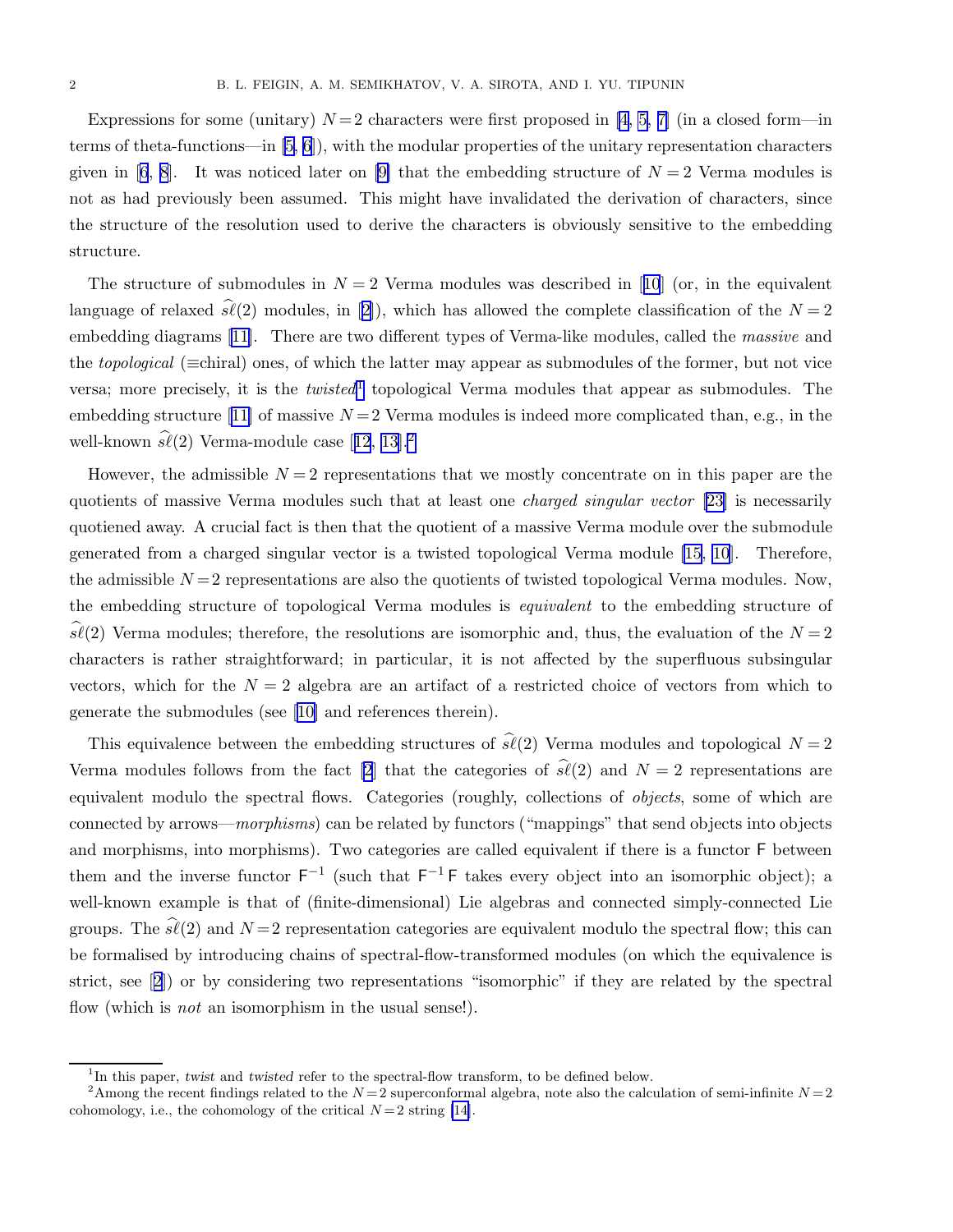The $\hat{\mathfrak{sl}}(2)$  and  $N = 2$  spectral flows are known from [[16, 2](#page-33-0)] (see also [[17\]](#page-33-0)) and [[18](#page-33-0)], respectively. More generally, given the basic symmetry algebra (of, e.g., a conformal model) and its *automorphism* group, the full space of states of the theory can be taken to include the modules subjected to the automorphisms (unless these give rise to equivalent representations). For the algebras dealt with in this paper, the most significant part of the automorphisms is given by the spectral flow transformations (for short, twist, particularly when applied to representations). In the familiar case of a positive integer  $s\ell(2)$ level k (see, e.g., [[19\]](#page-33-0) for applications to the WZW model), adding the twisted representations does not give anything new because the unitary (integrable) representations are invariant under the spectral flow with even transformation parameters, while the spectral flow with an odd parameter maps one unitary representation into another. The situation is different for rational  $k$ : in that case, the theory is extended by adding the twisted representations for all  $\theta \in \mathbb{Z}$ . On the  $N=2$  side, the significance of the spectral flow is already seen for the unitary representations, since it is needed for enumerating all the  $(k + 1)(k + 2)/2$  unitary representations; also, submodules of the topological Verma modules are necessarily the *twisted* topological Verma modules.

The characters must carry a representation of the automorphism group. As regards the spectral flow transform, this requirement (Eqs. [\(2.9\)](#page-5-0) and [\(2.22](#page-7-0)) for the  $\hat{\mathfrak{sl}}(2)$  and  $N=2$  characters, respectively) is very useful in deriving certain properties of characters (in this respect, it is similar to the modular 'covariance' condition; note that the modular and the spectral flow transformations are not completely independent, they are combined by taking a semidirect product). On the  $\hat{\mathfrak{sl}}(2)$  side, the general transformation properties are illustrated by the known characters, while on the  $N = 2$  side, the behaviour under the spectral flow is crucial as regards rewriting the characters in terms of theta-functions.

There is a subtlety, partly of a terminological nature. When dealing with characters, one usually defines them as formal Laurent series; in some cases, such a series determines a holomorphic or meromorphic function, or a distribution. In the cases we are interested in (particularly for the  $\hat{s}\ell(2)$  representations), the series may converge once the variables belong to some complex domain, in which case the character would determine a meromorphic function. This function may, however, have different series expansions in different domains, which in general correspond to characters of different modules (such as those obtained by the action of the automorphism group). We, thus, have sometimes to distinguish between the character defined as a series and the function to which this series converges inside a certain domain (but which can be continued outside of it). To stress this point, we will sometimes refer to the meromorphic function representing the character as the *character function*.

Some character functions may be invariant under the spectral flow. This is the case with the unitary  $N = 2$  and  $s\ell(2)$  representations, which are invariant under the spectral flow transformations with the parameter  $\theta = k+2$  and  $\theta = 2$ , respectively. This shows up in the quasiperiodicity of the theta functions through which these character functions are expressed.<sup>3</sup> On the unitary representations, the orbits of

<sup>&</sup>lt;sup>3</sup>On the other hand, the admissible  $\hat{s\ell}(2)$  characters are invariant under the spectral flow with  $\theta = 2p'$  (where  $k+2 = \frac{p}{p'}$ ), whereas the representations are not, which is in accordance with the fact that a chosen character function gives characters of different modules (in the present case, of spectral-flow-transformed modules) when expanded in different domains.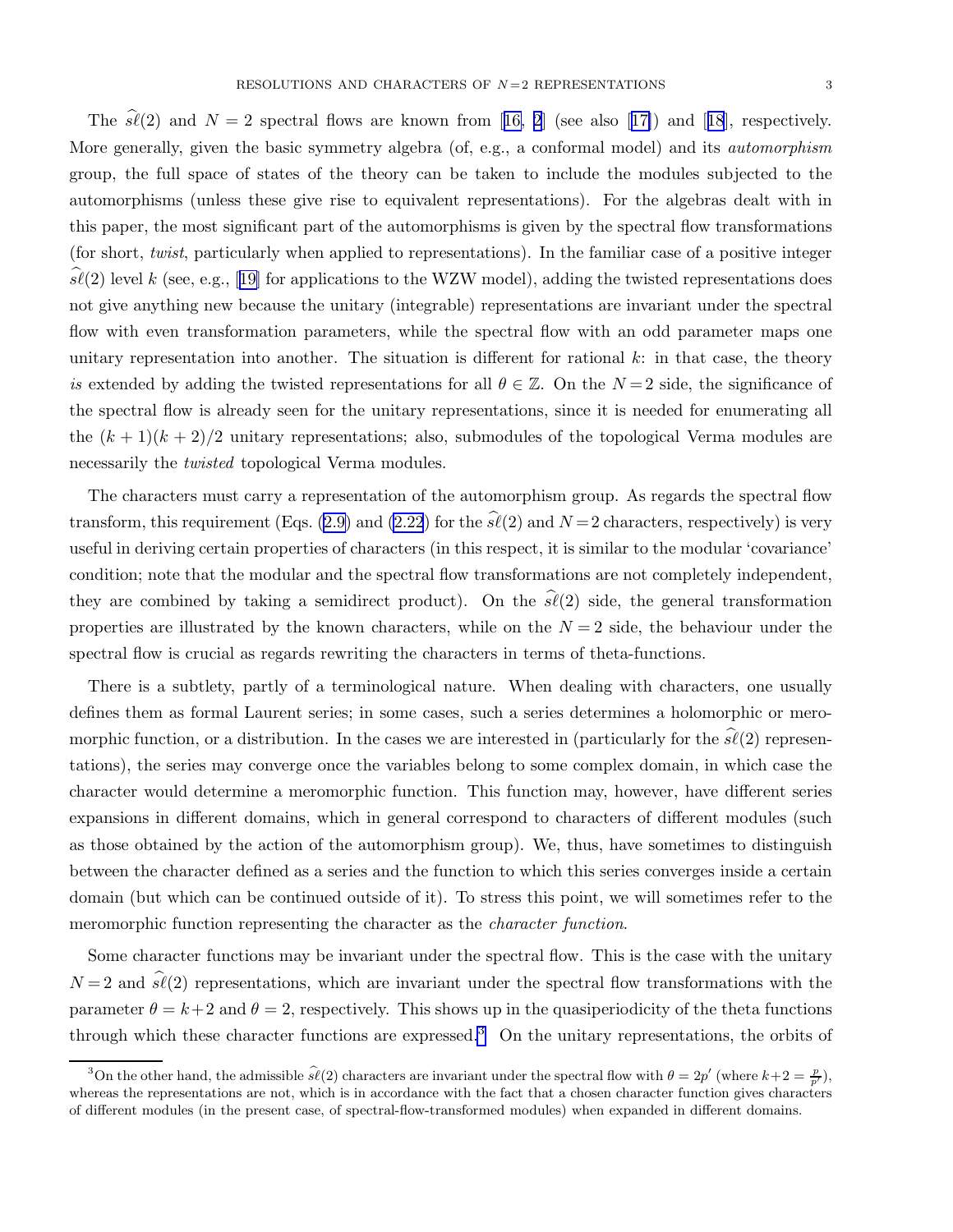the  $N=2$  spectral flow have length  $k+2$ , with inequivalent unitary representation filling a half of the boxes in the table on p. [24](#page-23-0) (into which the Kač table is included as the first column). At the same time, the  $\hat{sl}(2)$  spectral flow orbits on unitary representations are of length 2; in accordance with the equivalence theorem, however, both algebras have the same number  $\left[\frac{k+2}{2}\right]$  of the equivalence classes of unitary representations modulo the spectral flow.

Including the twisted (spectral-flow-transformed) representations in both the  $s\ell(2)$  and  $N=2$  theories is crucial in order to derive the essential equivalence of the corresponding representation categories [\[2\]](#page-33-0). An immediate consequence of the equivalence, as we see in Sec. [5.2](#page-27-0), is that the  $\hat{\mathscr{S}}(2)$  characters are given by infinite sums of the  $N=2$  characters transformed by the spectral flow with all  $\theta \in \mathbb{Z}$ :

$$
\chi_{j,t}(z,q) \,\vartheta_{1,0}(\tfrac{z}{y},q) = \sum_{\theta \in \mathbb{Z}} \omega_{\frac{-2j}{t},t}(y^{-1} \, q^{-\theta},q) \, y^{\theta - \frac{2}{t}j} \, z^{j-\theta} \, q^{\frac{\theta^2 - \theta}{2} + \frac{j^2 + j - 2j\theta}{t} + \frac{1}{8}},
$$

which can also be viewed as a "branching" of  $\hat{\mathfrak{sl}}(2)$  characters into  $N=2$  ones (or, a "sumrule" for the  $N = 2$  characters). This applies to any  $N = 2$  representation; in particular, in the simple case where these are taken as the topological Verma modules, this formula becomes the "truly remarkable identity" from [\[8\]](#page-33-0) (where it was derived using different representation-theory considerations).

More identities are obtained by taking other representations. For the unitary ones, the abovementioned invariance under the spectral flow with  $\theta = k + 2$  on the  $N = 2$  side results in that the identity contains only a finite number (precisely  $k + 2$ ) of different  $N = 2$  characters, their linear combination giving a unitary  $\widehat{s\ell}(2)$  character (see [\(5.23](#page-30-0))). For the admissible representations, on the other hand, the identity contains an infinite number of  $N = 2$  characters. The reason is that neither the admissible  $N=2$  representations themselves nor their character functions are periodic under the spectral flow. This also implies that the admissible  $N=2$  characters cannot be *algebraically* expressed in terms of the theta functions. However, there is an integral representation for the admissible  $N = 2$  character functions  $\omega_{r,s,p,p'}^3$  through those of the corresponding (hence, admissible)  $\hat{\mathscr{S}}(2)$  representations,

$$
\begin{split} \omega^{\mathfrak{J}}_{\;r,s,p,p'}(y,q) \, y^{\frac{p'}{p}(r-1)+1-s} & = \frac{1}{2\pi i} \oint \frac{dz}{z} \, \vartheta_{1,0}(zy,q) \, \frac{q^{-\frac{1}{4}pp'}}{\vartheta_{1,1}(z,q)} \times \\ & \times \Big( \vartheta_{1,0}(z^{p} \, q^{-pp'+rp'-(s-1)p}, q^{2pp'}) - z^{-r} \, q^{r(s-1)} \, \vartheta_{1,0}(z^{p} \, q^{-pp'-rp'-(s-1)p}, q^{2pp'}) \Big) \, , \end{split}
$$

see [\(5.21\)](#page-29-0)for more details; in fact, a similar representation exists for any  $N=2$  character, see ([5.14\)](#page-28-0).

The means to derive characters of irreducible representations is provided by *resolutions* of these representations in terms of Verma modules. As has already been said, the  $N = 2$  BGG-resolution in terms of only (twisted) topological Verma modules is of the same structure as the well-known  $\widehat{\mathscr{R}}(2)$ resolution[[28\]](#page-33-0). However, using the massive  $N=2$  Verma modules opens up other possibilities.

To arrive at a resolution in terms of massive Verma modules, we start with the  $N = 2$  embedding diagrams[[11\]](#page-33-0); these contain, generically, modules of both types, the twisted topological and the massive ones. We then rewrite the embedding diagram as an *exact* sequence (in particular, the mappings between modules acquire kernels, thereby no longer being embeddings); this 're-interpretation' is not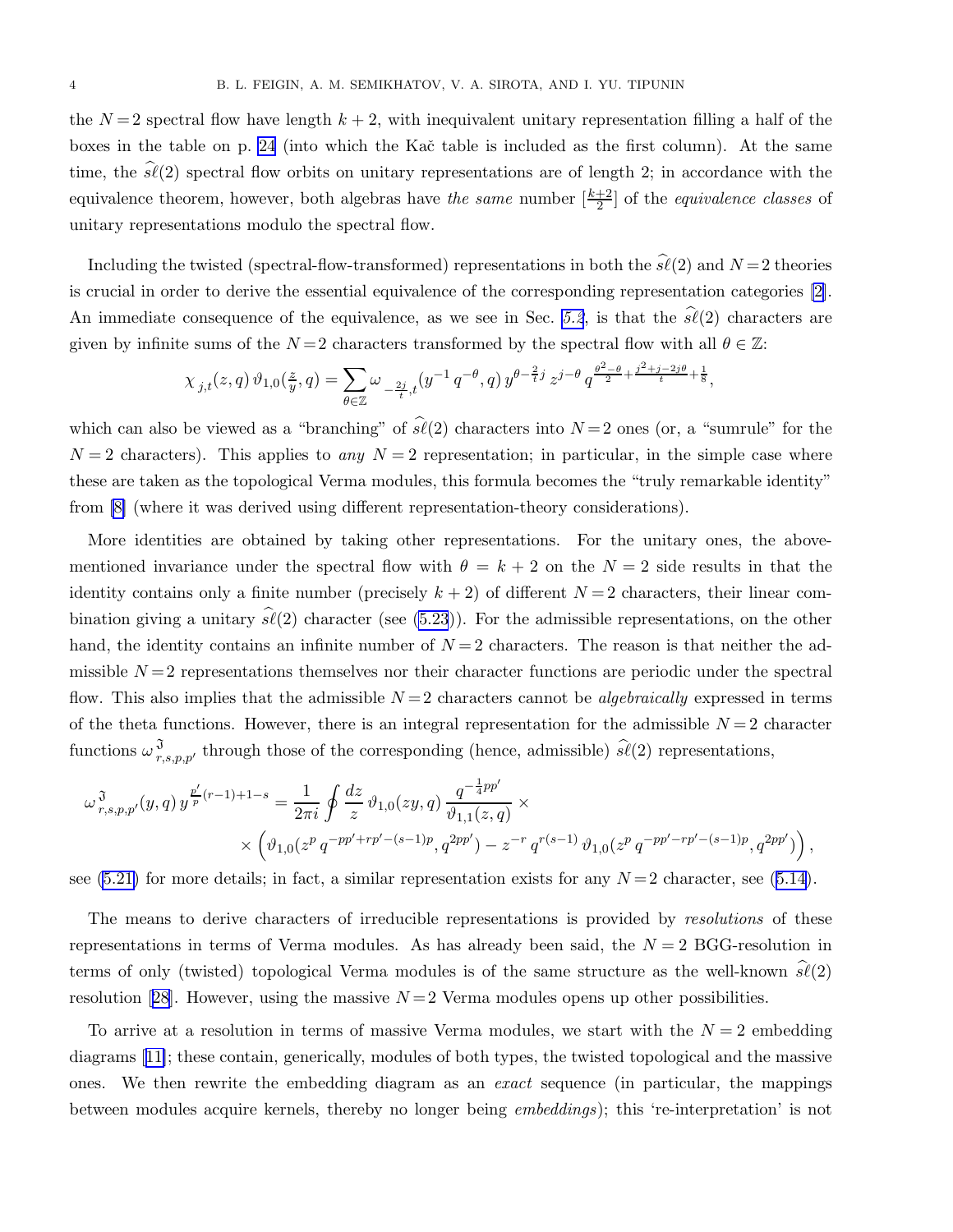<span id="page-4-0"></span>completely automatic for sufficiently complicated embedding diagrams (as, e.g., the  $III^0_+(2, -+)$ ) one, which we explicitly consider in what follows). Next, we replace every topological Verma module with its resolution in terms of massive Verma modules. Examining the resulting mappings, we can read off the resolution of a new type, with the number of modules growing from term to term as  $3, 5, 7, \ldots$ , see [\(3.9](#page-12-0)).

All these structures exist also in the  $\hat{s\ell}(2)$  guise: as explained in [\[2, 11\]](#page-33-0), the  $\hat{s\ell}(2) \leftrightarrow N=2$  equivalence implies the following "dictionary" between the objects of the two representation theories:

| $s\ell(2)$                                     | $N=2$                                                      |
|------------------------------------------------|------------------------------------------------------------|
| (twisted) Verma module                         | twisted topological( $\equiv$ <i>chiral</i> ) Verma module |
| singular vector in Verma module                | topological singular vector                                |
| (twisted) relaxed Verma module [2]             | (twisted) massive Verma module                             |
| unitary representations $(k+1)$ inequivalent   | unitary representations $[(k+1)(k+2)/2$ in-                |
| representations for level $k \in \mathbb{N}$ ) | equivalent representations for central charge              |
|                                                | $c = 3(1 - 2/(k + 2))$                                     |
| periodicity 2 under the spectral flow for      | periodicity $k+2$ under the spectral flow for the          |
| the unitary representations                    | unitary representations                                    |

In what follows, we add to the list the admissible representations of each algebra. However, we do not consider the relaxed  $\hat{\mathfrak{sl}}(2)$  Verma modules here, although their  $N=2$  counterpart will play a role in our constructions.

In Sec. 2, we introduce the  $\hat{\mathfrak{sl}}(2)$  and  $N=2$  algebras and the respective spectral flows. In Sec. [3,](#page-9-0) we recall the BGG resolution of the  $\hat{sl}(2)$  admissible representations and then derive the BGG resolution of the  $N = 2$  admissible representations and a new resolution consisting entirely of massive Verma modules. In Sec. [4,](#page-16-0) we evaluate the admissible representation characters and find how they behave under the spectral flow (for each of the two algebras). We also consider in some detail the unitary representations, which are interesting to us here primarily because they are periodic under the spectral flow, which has a number of consequences. In Sec. [5,](#page-26-0) we relate the  $N=2$  and  $\hat{s\ell}(2)$  characters using the equivalence of categories, which implies "sum rules" and an integral representation for the  $N = 2$ characters. Appendix [A](#page-32-0) summarizes our theta-function conventions.

Notation. We use the following notations for various modules:

| (twisted) topological $N=2$ Verma modules, $\mathfrak{V},$                                         |                 | $s\ell(2)$ Verma modules,                                        | M,              |
|----------------------------------------------------------------------------------------------------|-----------------|------------------------------------------------------------------|-----------------|
| (twisted) massive $N=2$ Verma modules,                                                             |                 |                                                                  |                 |
| $N=2$ admissible representations,                                                                  | $\mathfrak{J},$ | $\widehat{s\ell}(2)$ admissible representations, $\mathfrak{I},$ |                 |
| $N=2$ unitary representations,                                                                     | R.              | $s\ell(2)$ unitary representations,                              | $\mathfrak{L}.$ |
| We also write $\omega$ and $\chi$ for the $N=2$ and $\widehat{s\ell}(2)$ characters, respectively. |                 |                                                                  |                 |

2. The algebras, their Verma modules, and spectral flows

In this section, we introduce the  $\widehat{\mathfrak{sl}}(2)$  and  $N=2$  algebras and show how the respective spectral flows act between representations and, thus, act also on characters.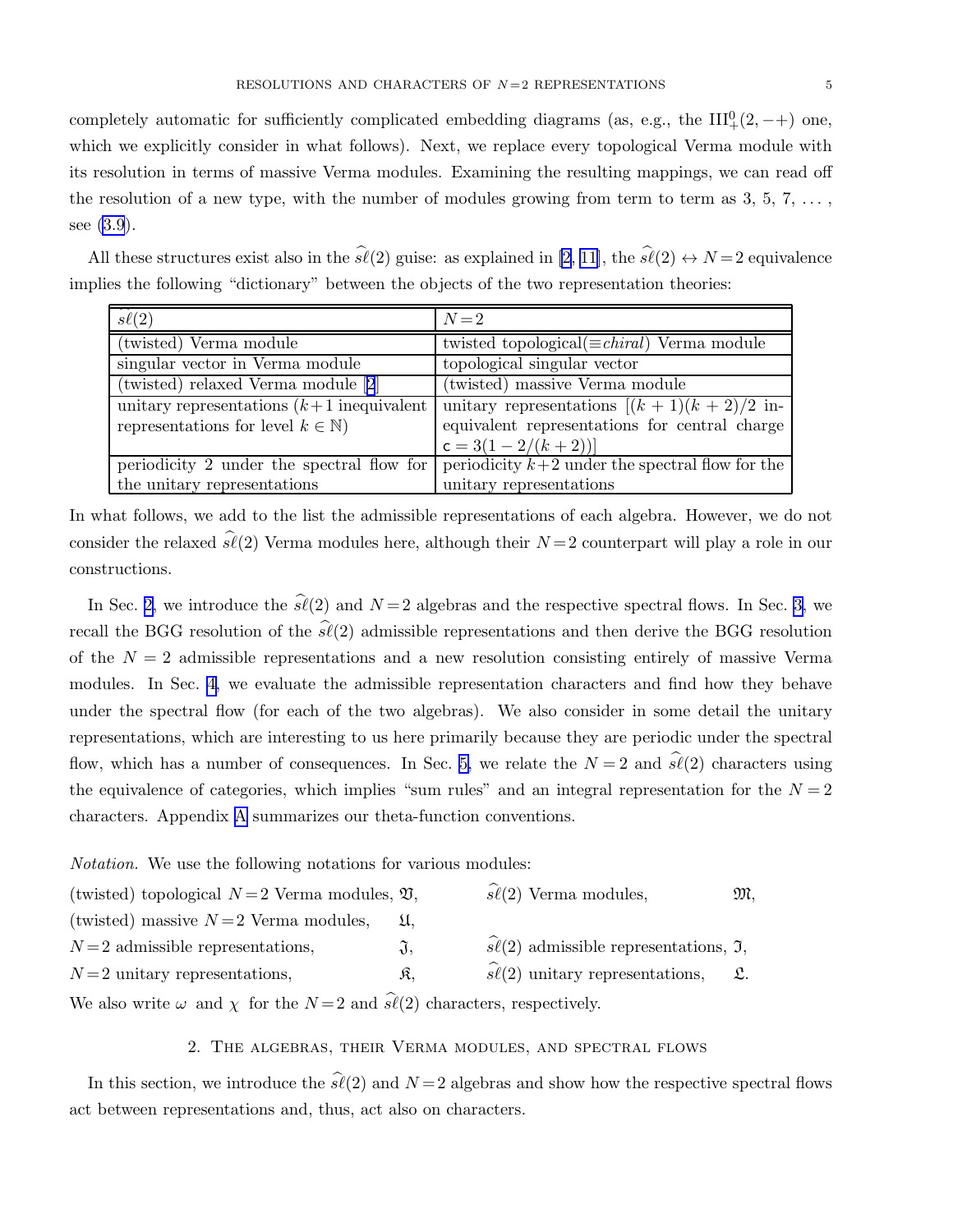<span id="page-5-0"></span>2.1. The  $\widehat{\mathfrak{sl}}(2)$  side.

2.1.1. The algebra and the spectral flow. The affine  $s\ell(2)$  algebra is defined by the commutation relations

(2.1) 
$$
[J_m^0, J_n^{\pm}] = \pm J_{m+n}^{\pm}, \qquad [J_m^0, J_n^0] = \frac{K}{2} m \delta_{m+n,0},
$$

(2.2) 
$$
[J_m^+, J_n^-] = K m \, \delta_{m+n,0} + 2J_{m+n}^0,
$$

with K being the central element, whose eigenvalue will be denoted by  $t - 2$  with  $t \in \mathbb{C} \setminus \{0\}$ .

For $\theta \in \mathbb{Z}$ , we have the automorphisms given by the spectral flow transformations [[2](#page-33-0)] (a general definition can be found in [\[16](#page-33-0)])

(2.3) 
$$
\mathsf{U}_{\theta}: \quad J_n^+ \mapsto J_{n+\theta}^+, \qquad J_n^- \mapsto J_{n-\theta}^-, \qquad J_n^0 \mapsto J_n^0 + \tfrac{t-2}{2} \theta \delta_{n,0}.
$$

We also have the involutive automorphism

(2.4) 
$$
\qquad \qquad \mathsf{T}: \quad J_n^+ \mapsto J_n^-, \qquad J_n^- \mapsto J_n^+, \qquad J_n^0 \mapsto -J_n^0.
$$

These satisfy

(2.5) 
$$
U_{\theta} U_{\theta'} = U_{\theta + \theta'}, \qquad U_0 = T^2 = 1, \qquad U_{\theta} T = T U_{-\theta}.
$$

The automorphism group is thus the semidirect product  $\mathsf{Aut} = \mathbb{Z} \ltimes \mathbb{Z}_2$ . It contains the affine Weyl group  $(2\mathbb{Z}) \times \mathbb{Z}_2$  as the *inner* automorphisms. We also have the involutive *anti*-automorphism

(2.6) 
$$
\mathsf{T}' : \quad J_n^+ \mapsto J_{-n}^-, \qquad J_n^- \mapsto J_{-n}^+, \qquad J_n^0 \mapsto J_{-n}^0
$$

that commutes with the group Aut.

The character  $\chi_t^{\mathfrak{C}} \equiv \chi^{\mathfrak{C}_t}$  of a module  $\mathfrak{C}_t$  with a definite value of the level  $K = t - 2$  is defined by

(2.7) 
$$
\chi_t^{\mathfrak{C}}(z,q) = \text{Tr}_{\mathfrak{C}_t} \left( q^{L_0} z^{J_0^0} \right),
$$

where  $L_0$  is the zero mode of the Sugawara energy-momentum tensor. We assume here a sesquilinear (Shapovalov) form such that for any  $A \in s\ell(2)$  we have  $A^{\dagger} = \mathsf{T}' A$ . As to q and z, these are complex variables and we assume  $|q| < 1$  in what follows. The series implied in (2.7) would in general converge only in some domain depending on the module under consideration. One often divides  $\chi_t(z,q)$  by  $z^j q^{\Delta}$ , where j and  $\Delta$  are the charge and the Sugawara dimension of the highest-weight vector, but we do not do it here.

Elements of the automorphism group Aut can be applied to any  $\hat{\mathfrak{sl}}(2)$  module  $\mathfrak{C}$ ; we thus obtain the modules  $\bigcup_{\theta} \mathfrak{C} = \mathfrak{C}_{\theta}$  and  $\top \mathfrak{C}$  (the former are called the 'twisted' modules). Hence the automorphism group also acts on character functions of  $\widehat{s\ell}(2)$  modules:

(2.8) 
$$
\mathsf{U}_{\theta} \chi^{\mathfrak{C}}(z,q) = \chi^{\mathsf{U}_{\theta} \mathfrak{C}}(z,q), \qquad \mathsf{T} \chi^{\mathfrak{C}}(z,q) = \chi^{\mathsf{T} \mathfrak{C}}(z,q).
$$

For a module with a definite level  $K = t - 2$ , we write  $\chi$ <sup>c</sup><sub>t</sub>,  $\frac{\mathfrak{C}}{t;\theta}(z,q)$  for  $\mathsf{U}_\theta\,\chi\frac{\mathfrak{C}}{t}$  $\mathcal{L}(z,q).$ 

**Lemma 2.1.** Let  $\mathfrak{C} \equiv \mathfrak{C}_t$  be an  $\widehat{\mathfrak{sl}}(2)$  module with the level  $K = t - 2$ . Then its character function transforms under the spectral flow transform and the involution as

(2.9) 
$$
\chi_{t;\theta}^{\mathfrak{C}}(z,q) = q^{\frac{t-2}{4}\theta^2} z^{-\frac{t-2}{2}\theta} \chi_{t}^{\mathfrak{C}}(z q^{-\theta}, q), \qquad \mathsf{T} \chi_{t}^{\mathfrak{C}}(z,q) = \chi_{t}^{\mathfrak{C}}(z^{-1}, q).
$$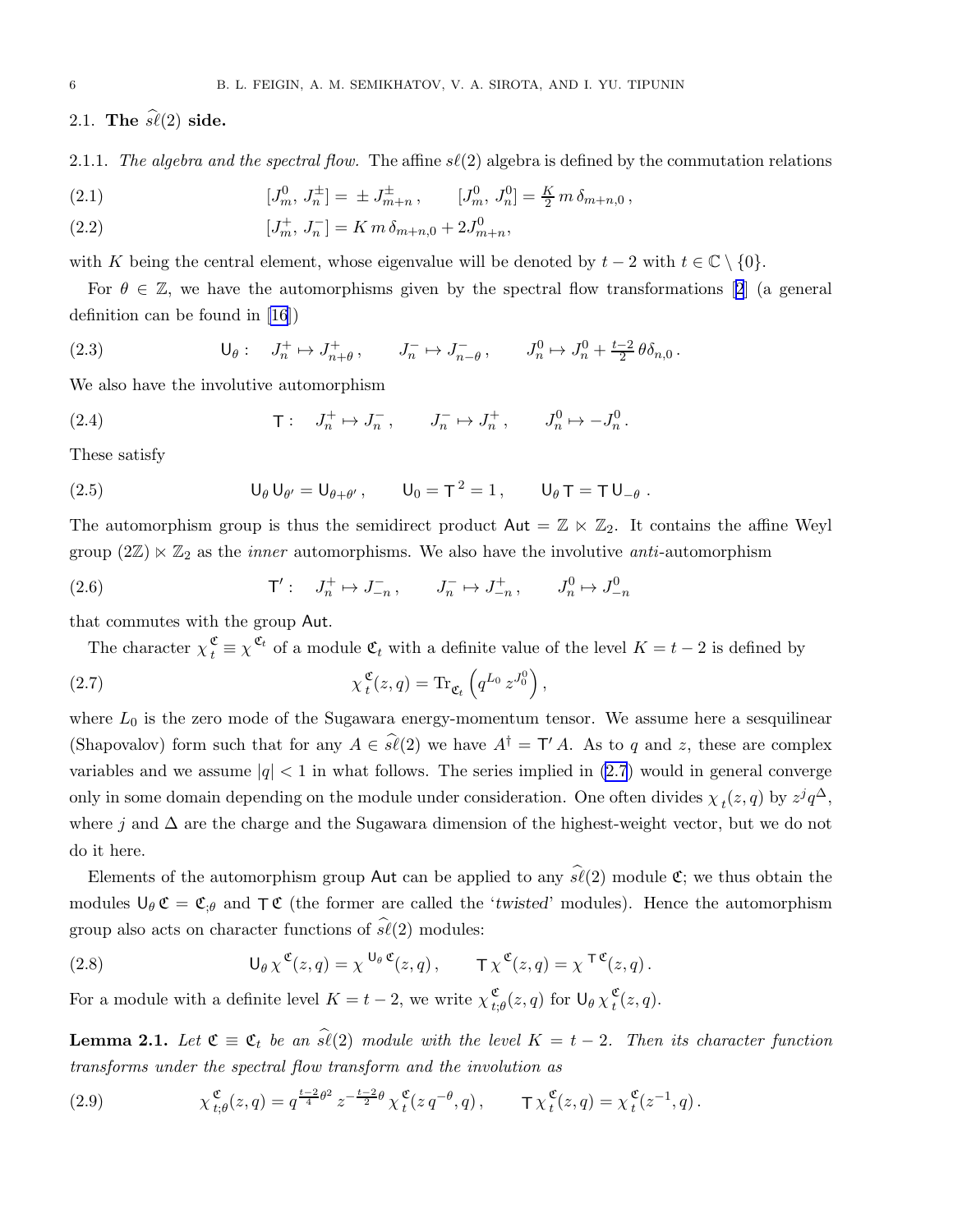<span id="page-6-0"></span>If, further, the series for  $\chi_t^{\mathfrak{C}}$  $\mathfrak{C}_{t; \theta}(z,q)$  converges in an annulus  $\mathbb A$ , the transformed character converges in the annulus

(2.10) 
$$
\mathsf{U}_{\theta} \mathbb{A} = \mathbb{A}_{\theta} = \{ z \mid z q^{-\theta} \in \mathbb{A} \}, \qquad \mathsf{T} \mathbb{A} = \mathbb{A}^{-1} = \{ z \mid z^{-1} \in \mathbb{A} \}.
$$

2.1.2. Verma modules and twisted Verma modules. The action of the spectral flow on Verma modules gives twisted Verma modules  $\mathfrak{M}_{i,t;\theta}$  [\[2](#page-33-0)], which are described as follows. For  $\theta \in \mathbb{Z}$ , the twisted Verma module  $\mathfrak{M}_{j,t;\theta}$  is freely generated by  $J^+_{\leq t}$  $\frac{J^+}{\leq \theta-1}$ ,  $J^-_{\leq -\theta}$ , and  $J^0_{\leq -1}$  from a twisted highest-weight vector  $|j, t; \theta\rangle_{s\ell(2)}$  defined by

(2.11) 
$$
J_{\geq \theta}^{+} |j, t; \theta\rangle_{s\ell(2)} = J_{\geq 1}^{0} |j, t; \theta\rangle_{s\ell(2)} = J_{\geq -\theta+1}^{-} |j, t; \theta\rangle_{s\ell(2)} = 0, \quad \theta \in \mathbb{Z}.
$$

$$
(J_{0}^{0} + \frac{t-2}{2}\theta) |j, t; \theta\rangle_{s\ell(2)} = j |j, t; \theta\rangle_{s\ell(2)},
$$

The highest-weight vector  $|j,t;\theta\rangle_{s\ell(2)}$  of the twisted Verma module has the Sugawara dimension

(2.12) 
$$
\Delta(j, t; \theta) = \frac{j^2 + j}{t} - \theta j + \frac{t - 2}{4} \theta^2.
$$

Setting  $\theta = 0$  in the above formulae gives the usual ('untwisted') Verma modules. We define  $|j, t\rangle_{s\ell(2)} =$  $|j, t; 0\rangle_{s\ell(2)}$ , and similarly, denote  $\mathfrak{M}_{j,t} = \mathfrak{M}_{j,t;0}$ .

The character of a Verma module  $\mathfrak{M}_{j,t}$  converges for  $|q| < 1$  and  $z \in \mathbb{A}$ ,

$$
\mathbb{A} = \{ 1 < |z| < |q|^{-1} \},
$$

where it can be summed to the character function

(2.13) 
$$
\chi_{j,t}^{\mathfrak{M}}(z,q) = \frac{q^{\frac{j^2+j}{t} + \frac{1}{8}} z^j}{\vartheta_{1,1}(z,q)}
$$

(see the Appendix for our conventions on theta functions). To obtain occupation numbers in each grade, one should expand (2.13) assuming that  $z \in A$ . As to the behaviour under the spectral flow, the character of a twisted Verma module converges in

$$
\mathbb{A}_{\theta} = \{ z \mid |q|^{\theta} < |z| < |q|^{\theta - 1} \},
$$

where Eq. [\(2.9\)](#page-5-0) allows us to find

(2.14) 
$$
\chi_{j,t;\theta}^{\mathfrak{M}}(z,q) = (-1)^{\theta} q^{\theta^2 \frac{t}{4} - \theta(j + \frac{1}{2})} z^{-\frac{t}{2}\theta} \chi_{j,t}^{\mathfrak{M}}(z,q).
$$

To obtain occupation numbers in each grade, this should be expanded assuming that z is inside the annulus  $\mathbb{A}_{\theta}$ . We also assume  $|q| < 1$  everywhere in what follows.

2.2. The  $N = 2$  side. We now introduce the  $N = 2$  superconformal algebra and the corresponding analogues of the structures considered above for  $\hat{\mathfrak{sl}}(2)$ . Note that the proper  $N = 2$  counterpart of the  $\widehat{\mathfrak{sl}}(2)$  Verma modules are the topological Verma modules considered in Sec. [2.2.2](#page-8-0), while the massive Verma modules introduced in Sec. [2.2.3](#page-9-0) are somewhat different objects, whose  $\hat{s\ell}(2)$  analogues are not considered here.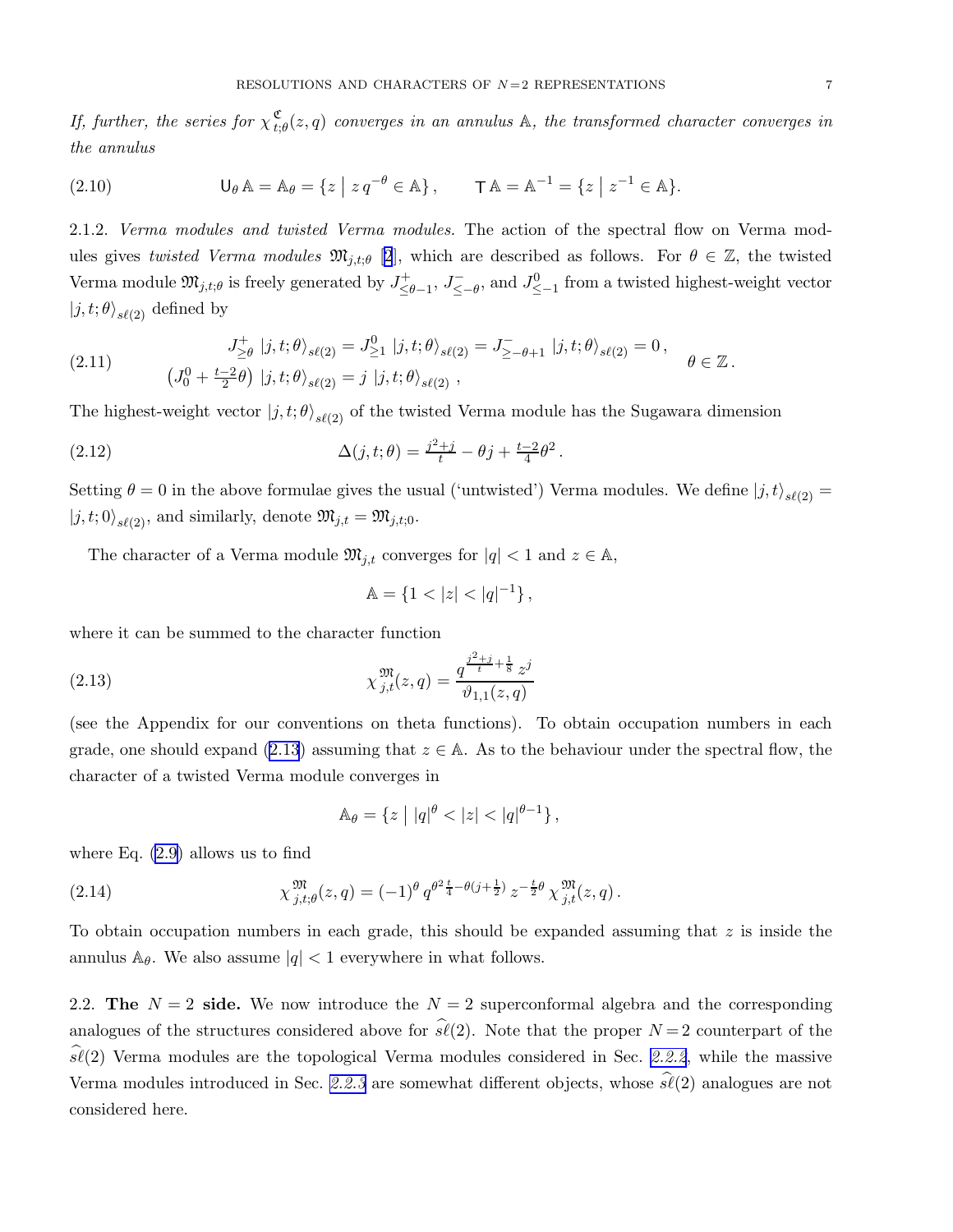### <span id="page-7-0"></span>2.2.1. The algebra and its automorphisms. The  $N=2$  superconformal algebra is taken in the basis where

(2.15)  
\n
$$
[\mathcal{L}_m, \mathcal{L}_n] = (m - n)\mathcal{L}_{m+n}, \qquad [\mathcal{H}_m, \mathcal{H}_n] = \frac{C}{3}m\delta_{m+n,0},
$$
\n
$$
[\mathcal{L}_m, \mathcal{G}_n] = (m - n)\mathcal{G}_{m+n}, \qquad [\mathcal{H}_m, \mathcal{G}_n] = \mathcal{G}_{m+n},
$$
\n
$$
[\mathcal{L}_m, \mathcal{Q}_n] = -n\mathcal{Q}_{m+n}, \qquad [\mathcal{H}_m, \mathcal{Q}_n] = -\mathcal{Q}_{m+n},
$$
\n
$$
[\mathcal{L}_m, \mathcal{H}_n] = -n\mathcal{H}_{m+n} + \frac{C}{6}(m^2 + m)\delta_{m+n,0},
$$
\n
$$
\{\mathcal{G}_m, \mathcal{Q}_n\} = 2\mathcal{L}_{m+n} - 2n\mathcal{H}_{m+n} + \frac{C}{3}(m^2 + m)\delta_{m+n,0},
$$

and m,  $n \in \mathbb{Z}$ . In what follows, we do not distinguish between the central element C and its eigenvalue c, which we assume to be  $c \neq 3$  and parametrise as  $c = 3(1 - \frac{2}{t})$  $(\frac{2}{t})$  with  $t \in \mathbb{C} \setminus \{0\}.$ 

Theautomorphisms of the  $N=2$  algebra consist of the spectral flow [[18\]](#page-33-0) and the involutive automorphism. In the basis chosen in (2.15), the spectral flow acts as

(2.16) 
$$
\overline{U}_{\theta} : \begin{array}{l} \mathcal{L}_n \mapsto \mathcal{L}_n + \theta \mathcal{H}_n + \frac{c}{6} (\theta^2 + \theta) \delta_{n,0} \,, \qquad \mathcal{H}_n \mapsto \mathcal{H}_n + \frac{c}{3} \theta \delta_{n,0} \,, \\ \mathcal{Q}_n \mapsto \mathcal{Q}_{n-\theta} \,, \qquad \qquad \mathcal{G}_n \mapsto \mathcal{G}_{n+\theta} \,, \end{array}
$$

where  $\theta \in \mathbb{Z}$ . The involutive automorphism is given by

(2.17) 
$$
\bar{T}: \begin{array}{ll}\mathcal{G}_n \mapsto \mathcal{Q}_n, & \mathcal{Q}_n \mapsto \mathcal{G}_n, \\ \mathcal{H}_n \mapsto -\mathcal{H}_n - \frac{c}{3}\delta_{n,0}, & \mathcal{L}_n \mapsto \mathcal{L}_n - n\mathcal{H}_n.\end{array}
$$

As in the  $\hat{s\ell}(2)$  case, the operations  $\bar{\mathsf{U}}_{\theta}$  and  $\bar{\mathsf{T}}$  satisfy  $(2.5)$  and thus constitute the group of automorphisms  $Aut = \mathbb{Z} \ltimes \mathbb{Z}_2$ . We also have an involutive *anti*-automorphism

(2.18) 
$$
\bar{T}' : \begin{array}{ll} \mathcal{G}_n \mapsto \mathcal{Q}_{-n} \,, & \mathcal{Q}_n \mapsto \mathcal{G}_{-n} \,, \\ \mathcal{H}_n \mapsto \mathcal{H}_{-n} \,, & \mathcal{L}_n \mapsto \mathcal{L}_{-n} + n\mathcal{H}_{-n} \,, \end{array}
$$

which commutes with the group Aut.

We introduce the characters as

(2.19) 
$$
\omega^{\mathfrak{D}}(z,q) = \text{Tr}_{\mathfrak{D}}(z^{\mathcal{H}_0} q^{\mathcal{L}_0})
$$

and write  $\omega_t^{\mathfrak{D}}$  $\mathcal{L}_t^{\mathfrak{D}}(z,q) \equiv \omega^{\mathfrak{D}_t}(z,q)$  for a module  $\mathfrak{D}_t$  with a definite central charge  $\mathsf{c} = 3(1 - \frac{2}{t})$  $\frac{2}{t}$ ). We assume herea sesquilinear form [[23\]](#page-33-0) such that for any element A from the  $N=2$  algebra we have  $A^{\dagger} = \bar{\mathsf{T}}' A$  or equivalently,

$$
(2.20) \qquad (|y\rangle, \mathcal{G}_n|z\rangle) = (Q_{-n}|y\rangle, |z\rangle), \qquad (|y\rangle, \mathcal{Q}_n|z\rangle) = (G_{-n}|y\rangle, |z\rangle),
$$

(2.21) 
$$
(|y\rangle, \mathcal{L}_n|z\rangle) = ((\mathcal{L}_{-n} + n\mathcal{H}_{-n})|y\rangle, |z\rangle), (|y\rangle, \mathcal{H}_n|z\rangle) = (\mathcal{H}_{-n}|y\rangle, |z\rangle)
$$

for  $|y\rangle$  and  $|z\rangle$  from the module.

The modules are mapped under automorphisms, which we denote as  $\mathfrak{D}_{t;\theta} \equiv \bar{U}_{\theta} \mathfrak{D}_t$  in the case of the spectral flow. Therefore, the automorphisms act on characters, for which we write  $\omega_{t;\theta}^{\mathfrak{D}} \equiv \bar{\mathsf{U}}_{\theta} \omega_t^{\mathfrak{D}}$  $\frac{v}{t}$ .

**Lemma 2.2.** Let  $\mathfrak{D} \equiv \mathfrak{D}_t$  be an  $N = 2$  module with a definite central charge  $\mathsf{c} = 3(1 - \frac{2}{t})$  $\frac{2}{t}$ ). Then the character function of the spectral-flow transformed module  $\mathfrak{D}_{t;\theta}$  is

(2.22) 
$$
\omega_{t;\theta}^{\mathfrak{D}}(z,q) = z^{-\frac{\mathsf{c}}{3}\theta} q^{\frac{\mathsf{c}}{6}(\theta^2-\theta)} \omega_t^{\mathfrak{D}}(z q^{-\theta},q).
$$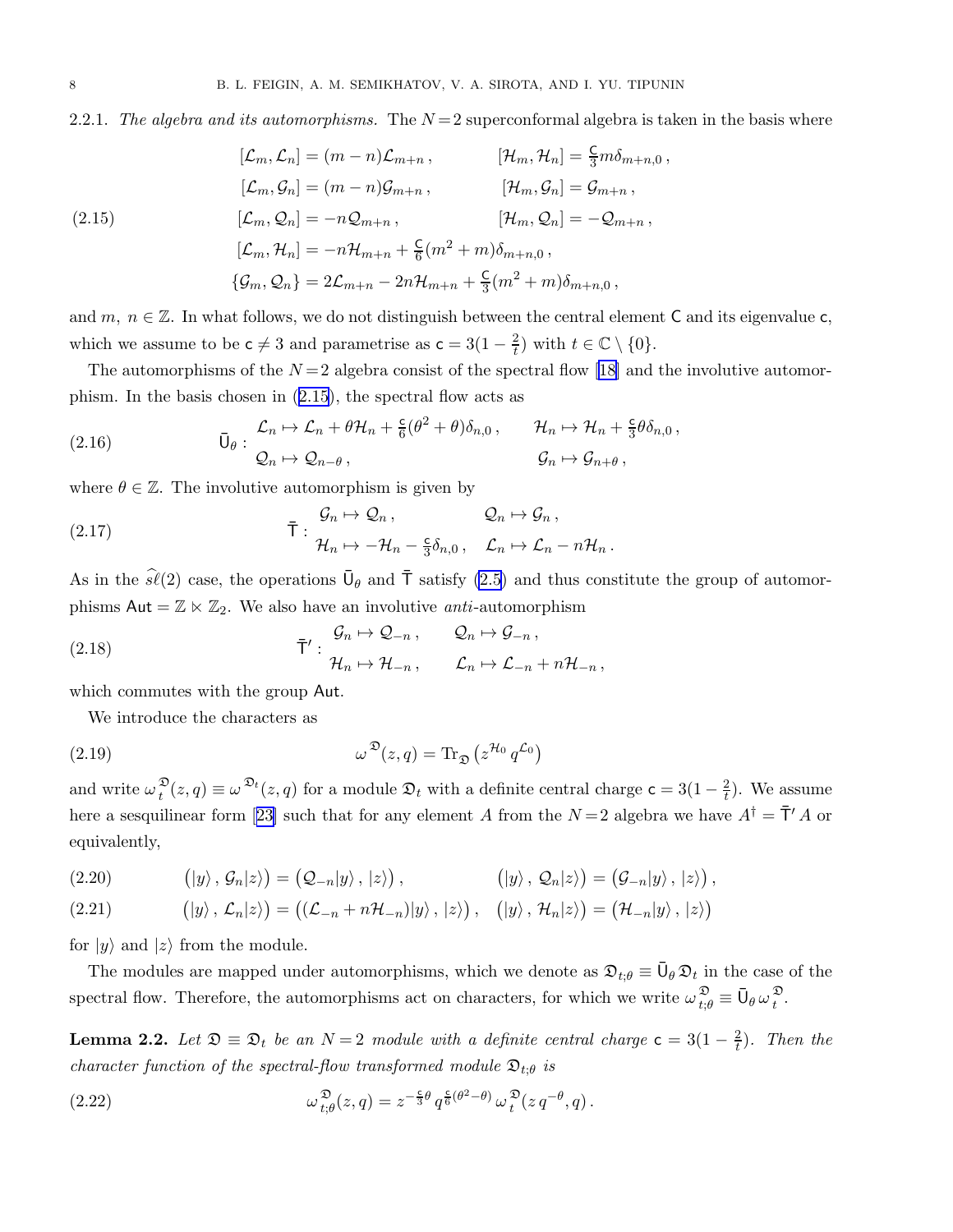<span id="page-8-0"></span>For the involutive automorphism, similarly,

(2.23) 
$$
\overline{T}\,\omega_t^{\mathfrak{D}}(z,q) = z^{-\frac{c}{3}}\,\omega_t^{\mathfrak{D}}(z^{-1},q).
$$

*Remark* 2.3. For a given  $\omega_t^{\mathfrak{D}}$  $t^2(z,q)$ , Eq. [\(2.22\)](#page-7-0) also allows one to determine the characters transformed by the spectral flow with *half-integral*  $\theta$ , in particular  $\theta = \frac{1}{2}$  $\frac{1}{2}$ , thereby recovering the "NS sector" of the algebra. We will not repeat this point and keep on working with the characters that directly pertain to the algebra written in the basis [\(2.15](#page-7-0)).

Note also that in the  $N=2$  context, it is not necessary to distinguish between characters (defined via formal series) and character functions, since the series converge for  $z \in \mathbb{C}$  and, thus, the characters are holomorphic functions.

2.2.2. Topological Verma modules. We now consider the class of  $N = 2$  Verma modules that we call *topological*<sup>4</sup> Verma modules following [\[2, 10](#page-33-0)]. We give the definitions applicable to the twisted case as well. First, for a fixed  $\theta \in \mathbb{Z}$ , we define the *twisted topological highest-weight vector*  $|h, t; \theta \rangle_{\text{top}}$  to satisfy the annihilation conditions

$$
(2.24) \qquad \mathcal{Q}_{-\theta+m}\left|h,t;\theta\right\rangle_{\rm top}=\mathcal{G}_{\theta+m}\left|h,t;\theta\right\rangle_{\rm top}=\mathcal{L}_{m+1}\left|h,t;\theta\right\rangle_{\rm top}=\mathcal{H}_{m+1}\left|h,t;\theta\right\rangle_{\rm top}=0\,,\quad m\in\mathbb{N}_0\,,
$$

with the following eigenvalues of the Cartan generators (where the second equation follows from the annihilation conditions):

(2.25) 
$$
(\mathcal{H}_0 + \frac{c}{3}\theta) |h, t; \theta\rangle_{\text{top}} = h |h, t; \theta\rangle_{\text{top}} ,
$$

(2.26) 
$$
(\mathcal{L}_0 + \theta \mathcal{H}_0 + \frac{\epsilon}{6} (\theta^2 + \theta)) |h, t; \theta \rangle_{\text{top}} = 0.
$$

**Definition 2.4.** The twisted topological Verma module  $\mathfrak{V}_{h,t;\theta}$  is the module freely generated from the topological highest-weight vector  $|h, t; \theta\rangle_{\text{top}}$  by  $\mathcal{Q}_{\leq -1-\theta}$ ,  $\mathcal{G}_{\leq -1+\theta}$ ,  $\mathcal{L}_{\leq -1}$ , and  $\mathcal{H}_{\leq -1}$ .

The twisted topological highest-weight vectors  $|h, t; \theta\rangle_{\text{top}}$  are defined in accordance with the action of  $\overline{U}$ , so that  $\overline{U}_{\theta'} | h, t; \theta \rangle_{\text{top}} = |h, t; \theta + \theta' \rangle_{\text{top}}$ . We write  $|h, t \rangle_{\text{top}} \equiv |h, t; 0 \rangle_{\text{top}}$  in the 'untwisted' case of  $\theta = 0$  and also denote by  $\mathfrak{V}_{h,t} \equiv \mathfrak{V}_{h,t,0}$  the untwisted module.<sup>5</sup>

The character of the topological Verma module  $\mathfrak{V}_{h,t}$  converges for  $|q| < 1$  and  $z \in \mathbb{C}$  and can then be summed to

(2.27) 
$$
\omega_{h,t}^{\mathfrak{V}}(z,q) = z^h \frac{\vartheta_{1,0}(z,q)}{(1+z^{-1}) \eta(q)^3}.
$$

The character function of a twisted topological Verma module, thus, reads as

(2.28) 
$$
\omega_{h,t;\theta}^{\mathfrak{V}}(z,q) = z^{h+\frac{2\theta}{t}} q^{-h\theta - \frac{\theta^2 - \theta}{t}} \frac{\vartheta_{1,0}(z,q)}{(1 + z^{-1}q^{\theta})\eta(q)^3}.
$$

 $^{4}$ *chiral*,in a different set of conventions, see, e.g., [[22](#page-33-0)].

<sup>&</sup>lt;sup>5</sup>The untwisted modules are in a certain sense more "rare" in the  $N = 2$  context than in the  $\hat{s\ell}(2)$  one, because submodulesof a topological Verma module are always the *twisted* topological Verma modules [[10](#page-33-0)].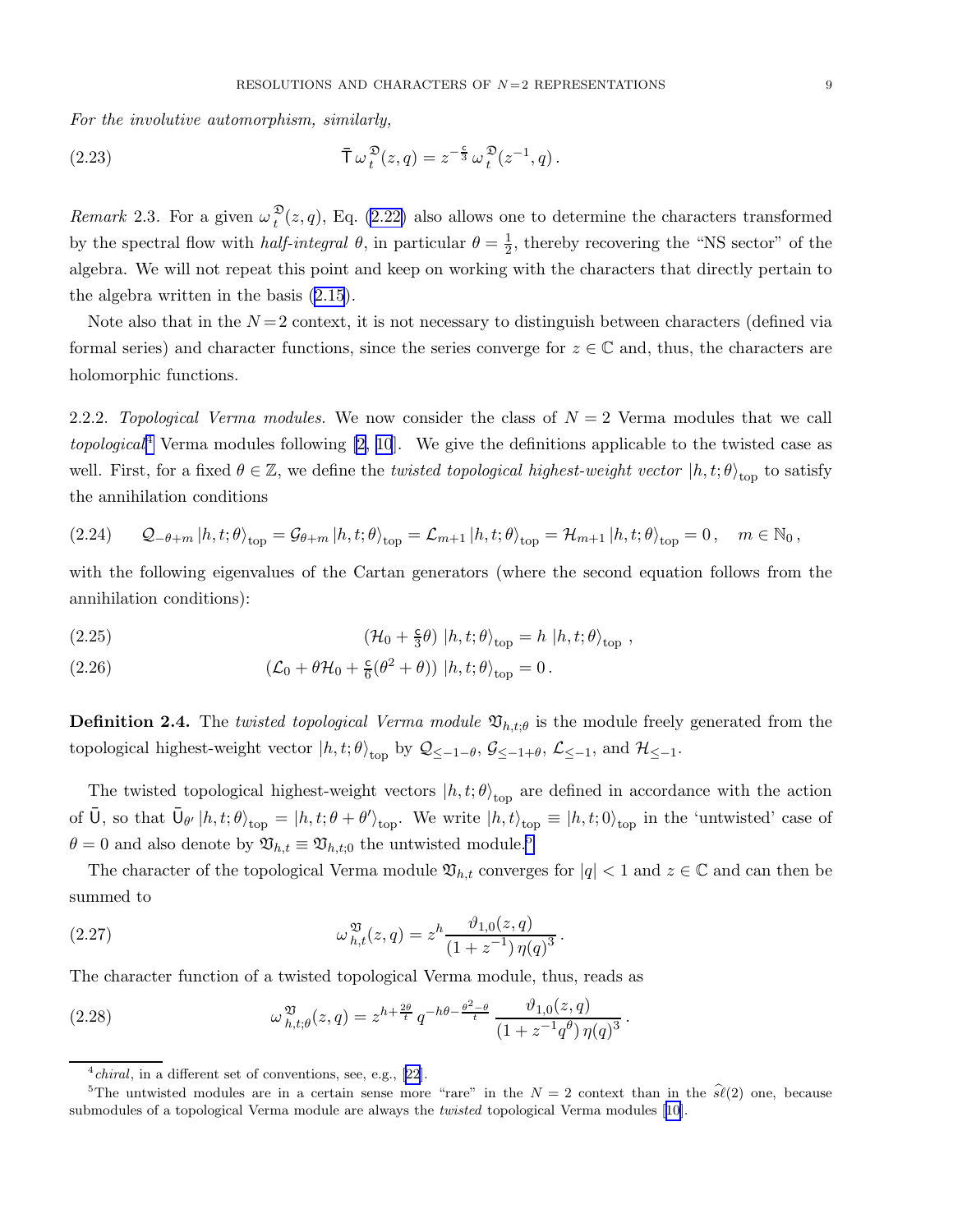<span id="page-9-0"></span>2.2.3. Massive Verma modules over the  $N=2$  algebra. A different class of Verma-like  $N=2$  modules are defined as follows[[10](#page-33-0)].

**Definition 2.5.** A twisted massive Verma module  $\mathfrak{U}_{h,\ell,t;\theta}$  is freely generated from a twisted massive highest-weight vector  $|h, \ell, t; \theta \rangle$  by the generators

(2.29) 
$$
\mathcal{L}_{-m}, m \in \mathbb{N}, \qquad \mathcal{H}_{-m}, m \in \mathbb{N}, \qquad \mathcal{Q}_{-\theta-m}, m \in \mathbb{N}_0, \qquad \mathcal{G}_{\theta-m}, m \in \mathbb{N}.
$$

The massive highest-weight vector  $|h, \ell, t; \theta\rangle$  satisfies the following conditions:

(2.30) 
$$
\mathcal{Q}_{m+1-\theta}|h,\ell,t;\theta\rangle = \mathcal{G}_{m+\theta}|h,\ell,t;\theta\rangle = \mathcal{L}_{m+1}|h,\ell,t;\theta\rangle = \mathcal{H}_{m+1}|h,\ell,t;\theta\rangle = 0, \quad m \in \mathbb{N}_0,
$$

$$
(\mathcal{H}_0 + \frac{c}{3}\theta)|h,\ell,t;\theta\rangle = h|h,\ell,t;\theta\rangle,
$$

(2.31) 
$$
(\mathcal{L}_0 + \theta \mathcal{H}_0 + \frac{c}{6}(\theta^2 + \theta)) |h, \ell, t; \theta \rangle = \ell |h, \ell, t; \theta \rangle.
$$

We also write  $|h, \ell, t\rangle = |h, \ell, t; 0\rangle$  and  $\mathfrak{U}_{h, \ell, t} = \mathfrak{U}_{h, \ell, t; 0}$ .

The character of the twisted massive Verma module is given by

(2.32) 
$$
\omega_{h,\ell,t;\theta}^{\mathfrak{U}}(z,q) = z^{h+\frac{2}{t}\theta} q^{\ell-\theta h - \frac{\theta^2-\theta}{t}} \frac{\vartheta_{1,0}(z,q)}{\eta(q)^3}.
$$

Acharged singular vector occurs in  $\mathfrak{U}_{h,\ell,t}$  whenever [[23\]](#page-33-0)  $\ell = \mathsf{I}_{ch}(n,h,t) \equiv -n(h - \frac{n+1}{t})$  $\frac{+1}{t}$ ),  $n \in \mathbb{Z}$ , and reads as [\[15](#page-33-0), [10\]](#page-33-0)

(2.33) 
$$
|E(n,h,t)\rangle_{\text{ch}} = \begin{cases} \mathcal{Q}_{-n} \dots \mathcal{Q}_0 |h, l_{\text{ch}}(n,h,t), t \rangle, & n \ge 0, \\ \mathcal{G}_n \dots \mathcal{G}_{-1} |h, l_{\text{ch}}(n,h,t), t \rangle, & n \le -1. \end{cases}
$$

This state on the extremal diagram [\[10](#page-33-0)] satisfies the *twisted* topological highest-weight conditions with the twist  $\theta = n$ , the submodule generated from  $|E(n, h, t)\rangle$ <sub>ch</sub> being the twisted topological Verma module  $\mathfrak{V}_{h-\frac{2n}{t}-1,t;n}$  if  $n \geq 0$  and  $\mathfrak{V}_{h-\frac{2n}{t},t;n}$  if  $n \leq -1$ .

# 3. SOME  $\widehat{\mathfrak{sl}}(2)$  AND  $N=2$  RESOLUTIONS

For the rest of the paper, we fix two coprime positive integers p and p' and parametrise  $t = \frac{p}{n'}$  $\frac{p}{p^{\prime }}.$ 

For positive rational  $t$ , we consider (twisted) topological Verma modules with dominant highestweights. Such a module is not embedded into another (twisted) topological Verma module and admits infinitely many singular vectors. We define the *admissible*  $N=2$  representations to be the (irreducible) quotients of these Verma modules over the maximal submodules.

Thefunctors from [[2](#page-33-0)] (which we review in Sec. [5.1](#page-26-0)) relate the  $N=2$  and  $\hat{\mathfrak{sl}}(2)$  admissible representations to each other (note that we extend "admissible representations" to mean also all the integral twists of the "standard" admissible  $\hat{\mathcal{S}}(2)$  representations [\[3\]](#page-33-0)). Therefore, the embedding diagrams of the  $N = 2$  topological Verma modules are isomorphic to the embedding diagrams of the  $\hat{s}\ell(2)$  Verma modules and, thus, the corresponding resolutions are isomorphic as well (as objects in the category of exact sequences). In addition to the thus obtained BGG-resolution, the admissible  $N=2$  representations possess "massive" resolutions constructed in the category of twisted massive Verma modules.

#### 3.1. The standard BGG resolution.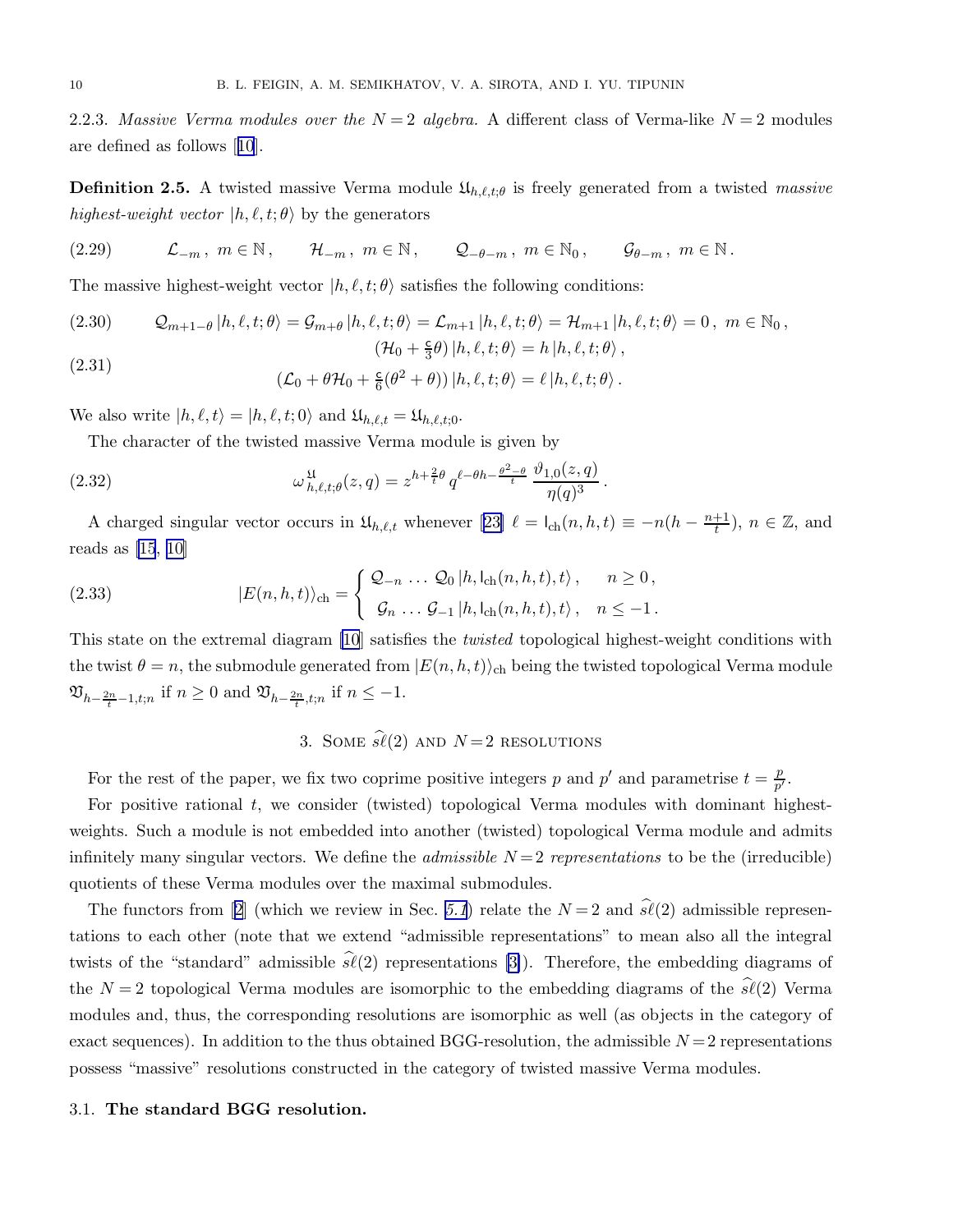<span id="page-10-0"></span>3.1.1.The  $\hat{s}\ell(2)$  side. As is well-known [[16](#page-33-0)], the admissible representation  $\mathfrak{I}_{r,s,p,p'}$  is the quotient over the maximal submodule of the Verma module  $\mathfrak{M}_{j(r,s,\frac{p}{p'}),\frac{p}{p'}}$ , where

(3.1) 
$$
2j(r, s, \frac{p}{p'}) + 1 = r - (s - 1)\frac{p}{p'}, \qquad 1 \le r \le p - 1, \quad 1 \le s \le p'.
$$

The BGG-resolution for the admissible  $\hat{\mathfrak{sl}}(2)$  representations is the exact sequence

(3.2) 
$$
\ldots \to \mathfrak{N}_{-}(m) \oplus \mathfrak{N}_{+}(m) \to \ldots \to \mathfrak{N}_{-}(2) \oplus \mathfrak{N}_{+}(2) \to \mathfrak{N}_{-}(1) \oplus \mathfrak{N}_{+}(1) \to \mathfrak{N} \to \mathcal{I} \to 0,
$$

where  $\mathcal{I} \approx \mathfrak{I}_{r,s,p,p'}$  is the irreducible representation in question,  $\mathfrak{N} \approx \mathfrak{M}_{\frac{r-1}{2}-\frac{p}{2p'}(s-1),\frac{p}{p'}}$  is the Verma module whose quotient is  $\mathfrak{I}_{r,s,p,p'}$ , and

$$
(3.3) \quad \mathfrak{N}_{+}(2m) \approx \mathfrak{M}_{\frac{r-1}{2} - \frac{p}{2p'}(s-1) - pm, \frac{p}{p'}}, \qquad \mathfrak{N}_{-}(2m) \approx \mathfrak{M}_{\frac{r-1}{2} - \frac{p}{2p'}(s-1) + pm, \frac{p}{p'}},
$$
\n
$$
(3.3) \quad \mathfrak{N}_{+}(2m-1) \approx \mathfrak{M}_{-\frac{r+1}{2} - \frac{p}{2p'}(s-1) - p(m-1), \frac{p}{p'}}, \qquad \mathfrak{N}_{-}(2m-1) \approx \mathfrak{M}_{-\frac{r+1}{2} - \frac{p}{2p'}(s-1) + pm, \frac{p}{p'}}, \qquad m \in \mathbb{N}.
$$

are the Verma modules embedded into N.

In order to enumerate all the admissible representations (including, in accordance with our conventions, the spectral-flow-transformed ones), we should take all the twists  $\mathfrak{I}_{r,s,p,p';\theta}$ ,  $\theta \in \mathbb{Z}$ , of  $\mathfrak{I}_{r,s,p,p'}$ . This then results in that every module in  $(3.2)$ – $(3.3)$  acquires the additional twist  $\theta$ .

3.1.2. The  $N=2$  side. All the  $N=2$  admissible representations (which we denote as  $\mathfrak{J}_{r,s,p,p';\theta}$ ) can be obtained as the quotients of *twisted* topological Verma modules  $\mathfrak{V}_{h(r,s,\frac{p}{p'}),\frac{p}{p'};\theta}$ , where  $\theta \in \mathbb{Z}$  and

(3.4) 
$$
\mathsf{h}(r,s,t) = -\frac{r-1}{t} + s - 1, \quad t = \frac{p}{p'}, \quad 1 \leq r \leq p-1, \quad 1 \leq s \leq p'.
$$

**Theorem 3.1.** There is an exact sequence of  $N=2$  representations given by (3.2), where  $\mathcal{I} \approx \mathfrak{J}_{r,s,p,p';\theta}$ is an admissible representation,  $\mathfrak{N} \approx \mathfrak{V}_{-\frac{p'}{p}(r-1)+s-1,\frac{p}{p'};\theta}$  is a twisted topological Verma module, and, for  $m \in \mathbb{N}$ ,

$$
\begin{aligned} \mathfrak{N}_+(2m) &\approx \mathfrak{V}_{-\frac{p'}{p}(r-1)+s-1+2p'm,\frac{p}{p'};\theta-mp}, \\ \mathfrak{N}_+(2m-1) &\approx \mathfrak{V}_{\frac{p'}{p}(r+1)+s-1+2p'(m-1),\frac{p}{p'};\theta-r-(m-1)p}, \\ \mathfrak{N}_-(2m) &\approx \mathfrak{V}_{-\frac{p'}{p}(r-1)+s-1-2p'm,\frac{p}{p'};\theta+mp}, \\ \mathfrak{N}_-(2m-1) &\approx \mathfrak{V}_{\frac{p'}{p}(r+1)+s-1-2p'm,\frac{p}{p'};\theta+mp-r}, \end{aligned}
$$

are twisted topological Verma modules.

Sketch of the Proof. The only difference from the  $\hat{s\ell}(2)$  case is that the resolution consists of twisted topological Verma modules with different twists. Although the submodules in a twisted topological Verma module  $\mathfrak V$  appear simultaneously with submodules in the corresponding  $\widehat{s\ell}(2)$  Verma module  $\mathfrak M$ ,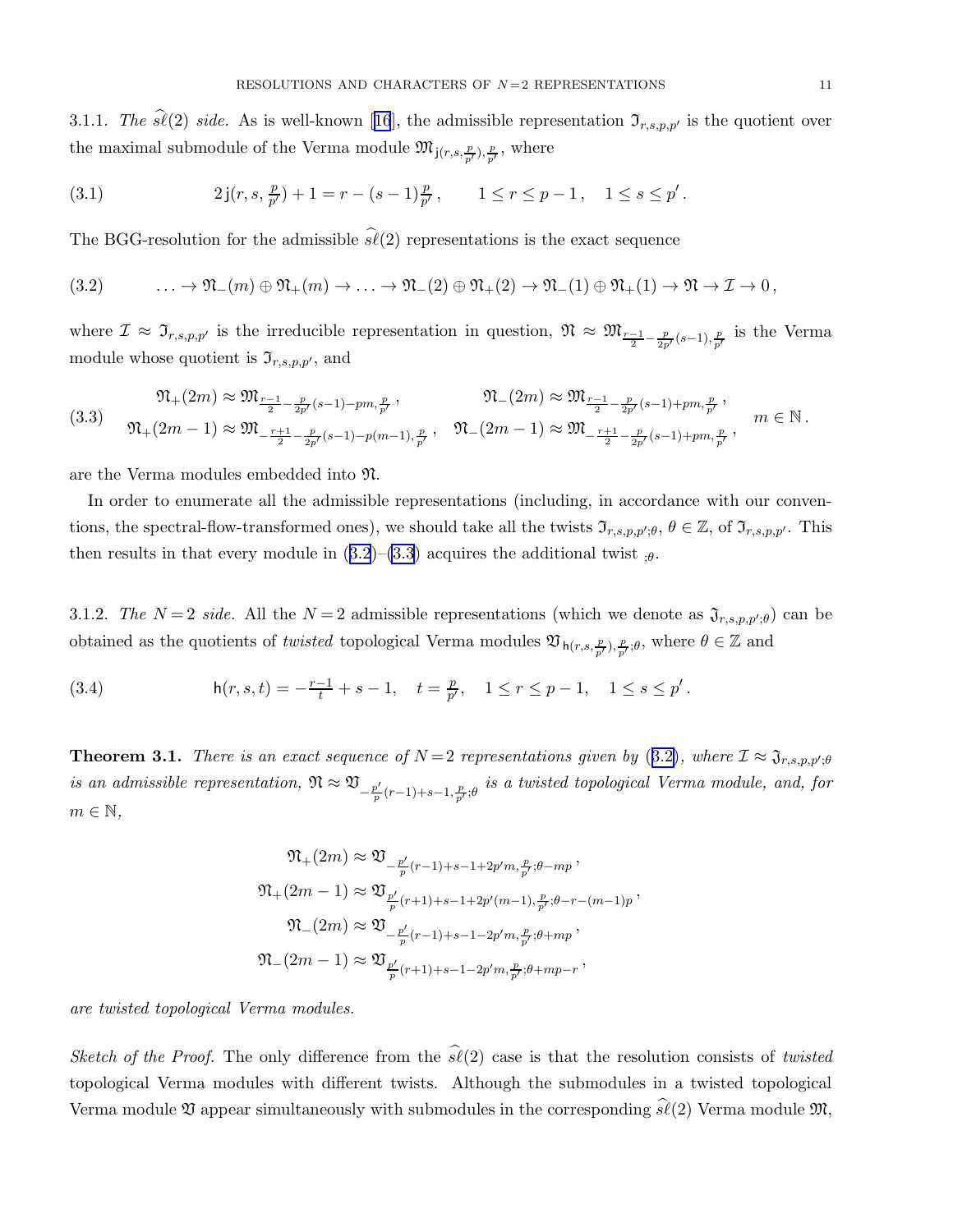<span id="page-11-0"></span>yet the submodules in  $\mathfrak V$  are necessarily twisted (all with different twists, in general):



The equivalence statement does not fix the twists, and these have to be found separately. They are determined by the properties of topological singular vectors. To a singular vector  $|\text{MFF}(r,s,t)\rangle^{\pm}$ ,  $r, s \in \mathbb{N}$ (see[[2](#page-33-0)] for the definition in the current notations) in the  $\hat{s\ell}(2)$  Verma module  $\mathfrak{M}_{j,t}$ , there corresponds the topological singular vector  $[10]$  $[10]$   $|E(r, s, t)\rangle^{\pm} \in \mathfrak{V}_{-2j/t,t}$  that satisfies the  $\theta = \mp r$ -twisted topological highest-weight conditions:

$$
(3.6) \qquad \mathcal{Q}_{\geq \pm r} |E(r, s, t)\rangle^{\pm} = \mathcal{G}_{\geq \mp r} |E(r, s, t)\rangle^{\pm} = \mathcal{L}_{\geq 1} |E(r, s, t)\rangle^{\pm} = \mathcal{H}_{\geq 1} |E(r, s, t)\rangle^{\pm} = 0
$$

(these states are at the grades where the extremal diagram of the submodule shown in (3.5) has a "cusp"). Thus, the submodule generated from  $|E^{\pm}(r, s, t)\rangle^{\pm; \theta} \in \mathfrak{V}_{h,t;\theta}$  (where  $e^{i\theta}$  denotes the spectral flow transform of the singular vector) is the twisted topological Verma module  $\mathfrak{V}_{h\pm r\frac{2}{t},t;\theta\mp r}$ , hence the twists  $mp$  and  $mp - r$  of the modules in the resolution.  $\Box$ 

The twisted topological Verma submodule is freely generated from the topological singular vector. At the same time, these singular vectors generate *maximal* submodules, which is crucial for the resolution to have precisely the form([3.2\)](#page-10-0) (in particular, the spurious subsingular vectors have no effect on it[[10\]](#page-33-0), as we also see from the correspondence with the  $\hat{\mathfrak{sl}}(2)$  case).

3.2. A "massive" resolution of the admissible representations. Another resolution for admissible  $N=2$  representations can be arrived at by considering the *massive* Verma module whose quotient is the admissible representation in question. Our strategy is as follows. We take from [\[11](#page-33-0)] the embedding diagram of the appropriate massive Verma module U and resolve every twisted topological Verma module appearing in the diagram in terms of (twisted) massive Verma modules. In this way, we arrive at a diagram that represents all the mappings (which are no longer embeddings!) into U of twisted massive Verma modules, then all the mappings *into* these modules, and so on. From this *diagram of morphisms*, we then read off the resolution.

The admissible  $N=2$  representation  $\mathfrak{J}_{r,s,p,p';\theta}$  is the quotient of the massive Verma module  $\mathfrak{U}_{h,\ell,\frac{p}{p'}}$ with the highest-weight parameters

$$
(3.7) \qquad \ell = -\theta \left( h - \frac{\theta + 1}{t} \right), \qquad h = \begin{cases} -\frac{r - 1}{t} + s + \frac{2}{t} \theta, & \theta \le -1, \\ -\frac{r - 1}{t} + s - 1 + \frac{2}{t} \theta, & \theta \ge 0, \end{cases} \qquad t = \frac{p}{p'}, \qquad 1 \le r \le p - 1,
$$

over the maximal submodule. The embedding diagrams of the Verma modules with parameters (3.7) are different for  $s = 1$  and  $2 \le s \le p'$ . We now concentrate on the case of  $s = 1$  (where the embedding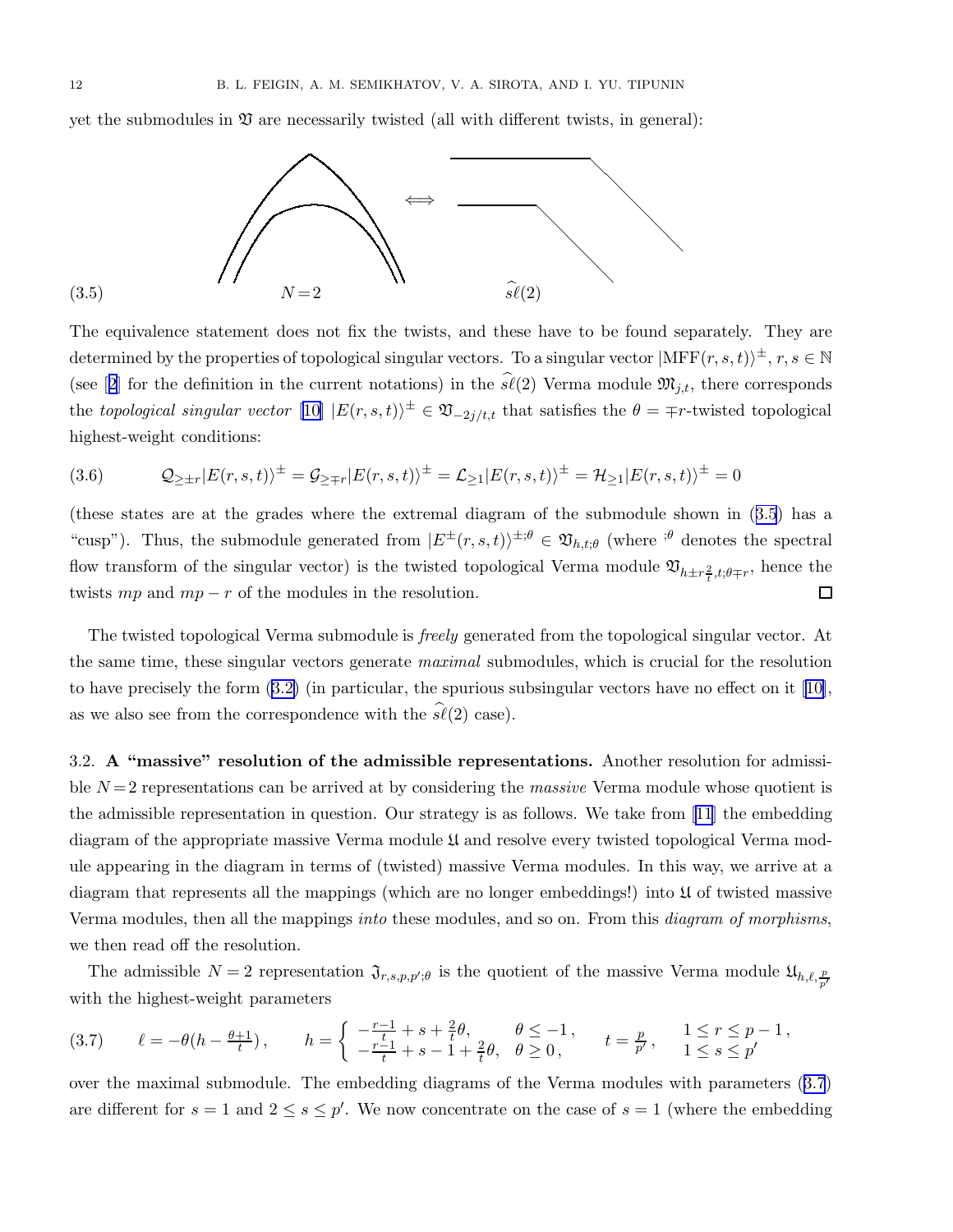<span id="page-12-0"></span>diagram is more complicated). Then the massive Verma module is included into the following diagram of morphisms of twisted massive Verma modules:



$$
(3.8)
$$

We label the module at the intersection of the a-th row and the b-th column by  $\mathfrak{U}(a, b)$  and set  $\theta = 0$ , with the nonzero  $\theta$  to be restored in the end. We also temporarily omit  $t = \frac{p}{n'}$  $\frac{p}{p'}$  from the notations for modules, writing  $\mathfrak{U}_{h,\ell;\theta}$  for  $\mathfrak{U}_{h,\ell,t;\theta}$  (and, accordingly,  $\mathfrak{U}_{h,\ell}$  for  $\mathfrak{U}_{h,\ell,t}$ ).

**Theorem 3.2.** For  $s = 1$ , there is the exact sequence

$$
(3.9) \qquad \cdots \longrightarrow \bigoplus_{b=-a}^{a} \mathfrak{U}(a,b) \longrightarrow \cdots \longrightarrow \mathfrak{U}(1,1) \oplus \mathfrak{U}(1,0) \oplus \mathfrak{U}(1,-1) \longrightarrow \mathfrak{U}(0,0) \longrightarrow \mathfrak{J}_{r,1,p,p';0} \longrightarrow 0,
$$

where

$$
(3.10) \n\bigoplus_{i=-2n}^{2n} \mathfrak{U}(2n,i) = \n\bigoplus_{j=1}^{n} \mathfrak{U}_{1-\frac{p'}{p}(r+1)+2p'j+2(n-j),1-\frac{p'}{p}(r+1)+2p'j+2(n-j);1-pj} \n\bigoplus_{j=0}^{n-1} \mathfrak{U}_{\frac{p'}{p}(r-1)+2p'j+2(n-j),\frac{p'}{p}(r-1)+2p'j+2(n-j);1-r-pj} \n\bigoplus_{j=1}^{n} \mathfrak{U}_{\frac{p'}{p}(1-r)-2p'n,0;np} \n\bigoplus_{j=1}^{n} \mathfrak{U}_{\frac{p'}{p}(r+1)-1-2p'j-2(n-j),0;pj-r} \n\bigoplus_{j=0}^{n-1} \mathfrak{U}_{\frac{p'}{p}(1-r)-2p'j-2(n-j),0;pj}
$$

and

$$
(3.11) \bigoplus_{i=-2n-1}^{2n+1} \mathfrak{U}(2n+1,i) = \bigoplus_{j=0}^{n} \mathfrak{U}_{\frac{p'}{p}(r-1)+1+2p'j+2(n-j),\frac{p'}{p}(r-1)+1+2p'j+2(n-j);1-r-pj} \oplus \bigoplus_{j=1}^{n} \mathfrak{U}_{2-\frac{p'}{p}(r+1)+2p'j+2(n-j),2-\frac{p'}{p}(r+1)+2p'j+2(n-j);1-pj} \oplus \mathfrak{U}_{\frac{p'}{p}(r+1)-2p'(n+1),0;(n+1)p-r} \oplus \bigoplus_{j=0}^{n} \mathfrak{U}_{\frac{p'}{p}(1-r)-1-2p'j-2(n-j),0;pj} \oplus \bigoplus_{j=1}^{n} \mathfrak{U}_{\frac{p'}{p}(1+r)-2p'j-2(1+n-j),0;pj-r}.
$$

The rest of this subsection is devoted to proving this.

The starting point is the relevant embedding diagram from [\[11](#page-33-0)], which is given by case  $III^0_+(2, -+)$ . Todescribe it, we also borrow some notations from [[11\]](#page-33-0). The arrows in the *embedding* diagrams are drawn from the 'parent' module to its submodule. Horizontal arrows denote embeddings onto *dense* Q-or G-descendants (see [\[10](#page-33-0), [11](#page-33-0)]). The (twisted) massive Verma submodules are denoted by  $\blacksquare$ , while  $\bullet$  and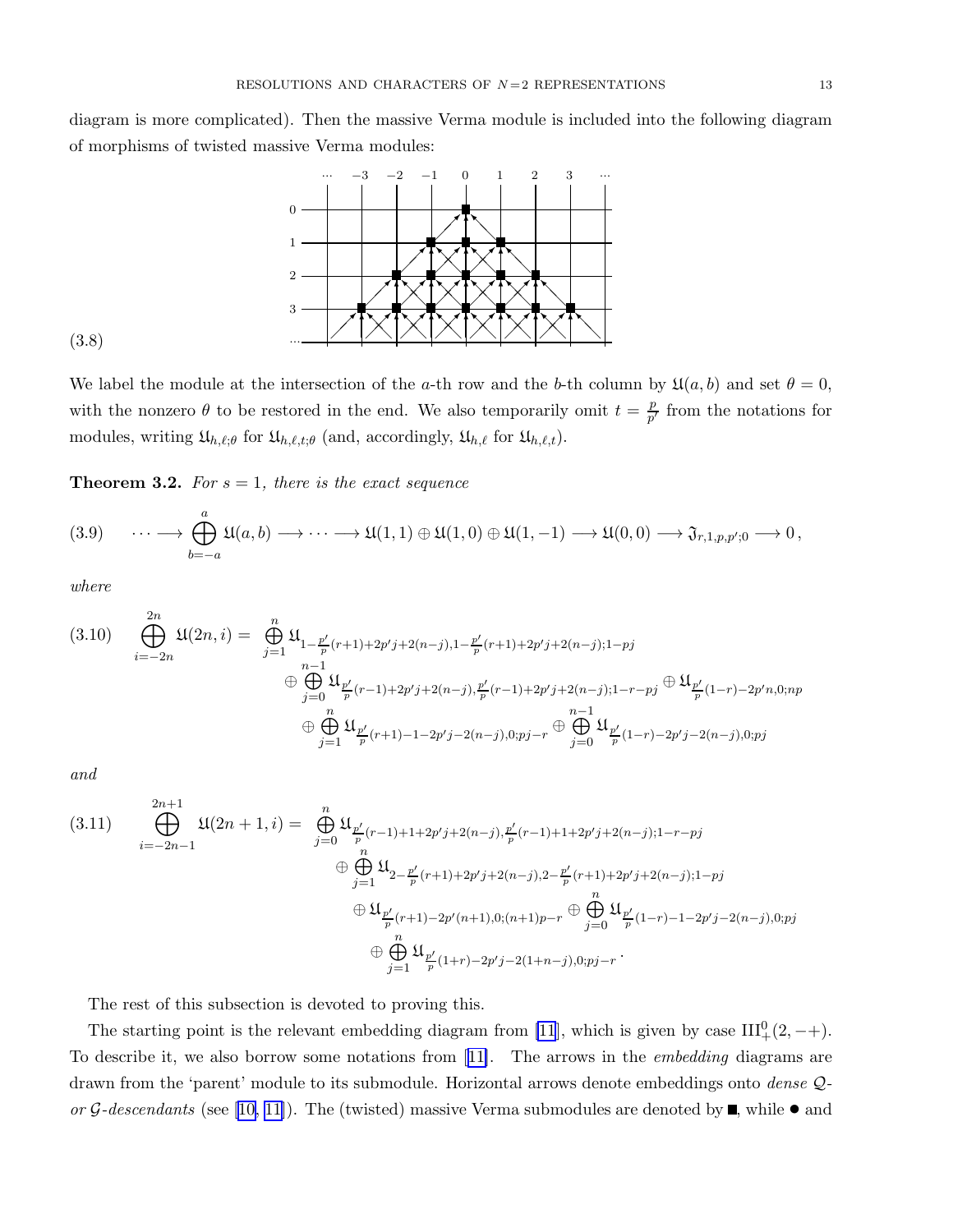<span id="page-13-0"></span> $\circ$  denote twisted topological Verma submodules.<sup>6</sup> Now the III<sup>0</sup><sub>+</sub>(2, −+) embedding diagram reads as





The frame around the pairs of  $\bullet$  and  $\circ$  modules represents the direct sum of these modules. Accordingly, an arrow drawn from that frame (symbolized by a ∗) to the corresponding twisted massive Verma module indicates that the latter is embedded into the direct sum. On the other hand, the twisted massive Verma module has two submodules associated with charged singular vectors, as shown by the arrows drawn from the massive Verma module.

At the top level in  $(3.12)$ , we have the massive Verma module  $\mathfrak U$  with its two twisted topological Verma submodules  $\mathfrak{V}_-$  and  $\mathfrak{V}_+$  generated from the charged singular vectors. Each of these submodules has the standard lattice of submodules represented by a "double-braid" embedding diagram; the corresponding submodules are, again, twisted topological Verma modules. We denote by <sup>V</sup><sup>−</sup> the •-submodule generated from  $|E(n, h, t)\rangle_{\text{ch}}$  with  $n \leq -1$ , and by  $\mathfrak{V}_+$ , the  $\circ$ -module generated from  $|E(m, h, t)\rangle_{\text{ch}}$ with  $m \geq 0$ . Then the submodules of the  $\bullet$  type are those embedded into  $\mathfrak{V}_-$  (with  $\mathfrak{V}_-$  itself being the top one), while all those of the  $\circ$  type are embedded into (and including)  $\mathfrak{V}_{+}$ .

We now need to introduce notations for the remaining modules in  $(3.12)$ . At the next level, we have a (twisted) massive Verma module  $\mathfrak{U}^1$  with its two submodules embedded via charged singular vectors,  $\mathfrak{V}_-^1$  and  $\mathfrak{V}_+^1$  (such that,  $\mathfrak{V}_+^1 \subset \mathfrak{V}_+$ , in fact  $\mathfrak{V}_+^1 = \mathfrak{U}^1 \cap \mathfrak{V}_+$ ). One level down, we have a (twisted) massive Verma module  $\mathfrak{U}^2$  and four twisted topological Verma modules. The ● ones are denoted by  $\mathfrak{V}_-^2$  and  $\mathfrak{V}_-^2$ sothat  $\mathfrak{V}^2_{-} \subset \mathfrak{V}^2_{-}$ , and the  $\circ$  ones are  $\mathfrak{V}^2_{+} \supset \mathfrak{V}^2_{+}$ . We have  $[10, 11]$  $[10, 11]$  $[10, 11]$  $[10, 11]$   $\mathfrak{U}^2 \cap \mathfrak{V}^2_{-} = \mathfrak{V}^2_{-}$  and  $\mathfrak{U}^2 \cap \mathfrak{V}^2_{+} = \mathfrak{V}^2_{+}$ . This pattern then repeats at every embedding level: we have the  $\bullet$ -modules  $\mathfrak{V}^i_-\subset \mathfrak{V}^i_-$  and the  $\circ$ -ones

 ${}^{6}$ The difference between the  ${}^{\bullet}$  and  ${}^{\circ}$  modules is that the former are generated from a twisted topological highest-weight state  $|e'\rangle$  satisfying twisted topological highest-weight conditions with the twist parameter  $\theta'$  and  $\mathcal{H}_0|e'\rangle = (h_0 - \theta')|e'\rangle$ , with  $h_0$  being the eigenvalue of  $\mathcal{H}_0$  on the highest-weight vector of  $\mathfrak{U}$ , while the latter are generated from  $|e'\rangle$  satisfying twisted topological highest-weight conditions with the twist parameter  $\theta'$  and  $\mathcal{H}_0|e'\rangle = (h_0 - \theta' - 1)|e'\rangle$ .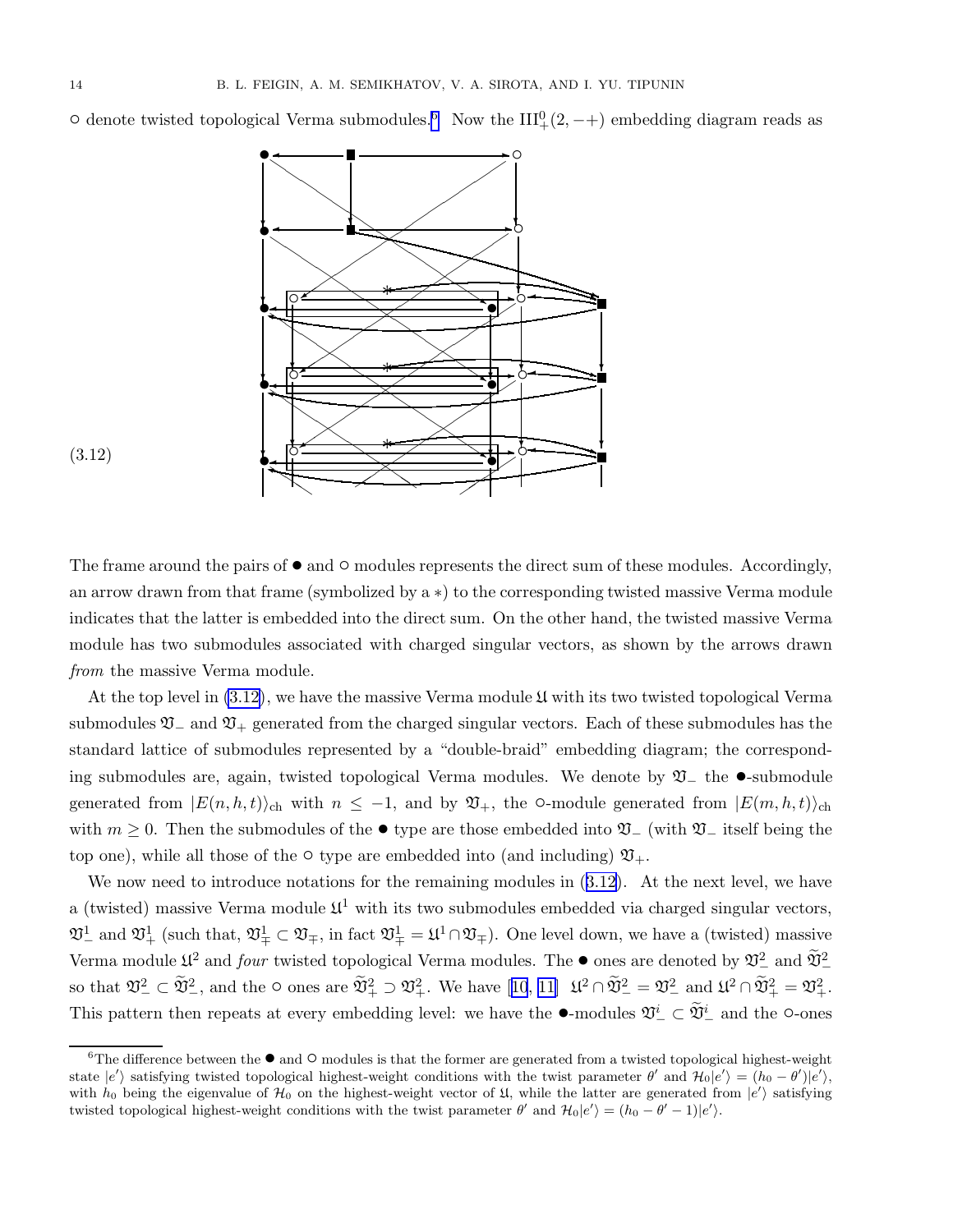<span id="page-14-0"></span> $\mathfrak{V}^i_+ \supset \mathfrak{V}^i_+$ , such that

(3.13) 
$$
\mathfrak{U}^i \cap \widetilde{\mathfrak{V}}^i_- = \mathfrak{V}^i_-, \quad \mathfrak{U}^i \cap \widetilde{\mathfrak{V}}^i_+ = \mathfrak{V}^i_+, \quad i \geq 2.
$$

A crucial step leading from the embedding diagram [\(3.12](#page-13-0)) to the resolution is the fact that the massive Verma module  $\mathfrak{U}^i$  is embedded [\[11\]](#page-33-0) into the direct sum of the corresponding  $\mathfrak{V}^i_-$  and  $\mathfrak{V}^i_+$ ,

(3.14) 
$$
\mathfrak{U}^i \hookrightarrow \widetilde{\mathfrak{V}}^i_{-} \oplus \widetilde{\mathfrak{V}}^i_{+}, \qquad i \geq 2,
$$

with  $\mathfrak{U}^i \cap \widetilde{\mathfrak{V}}^i_- = \mathfrak{V}^{i-1}_-$  and  $\mathfrak{U}^i \cap \widetilde{\mathfrak{V}}^i_+ = \mathfrak{V}^{i-1}_+$ . This leads to the following Lemma. We first note that the irreducible representation  $\mathfrak{J} \equiv \mathfrak{J}_{r,1,p,p'}$  is given by  $0 \to \mathfrak{V}_- + \mathfrak{U}^1 + \mathfrak{V}_+ \to \mathfrak{U} \to \mathfrak{J} \to 0$  (where the sum is not direct) with the embedding given by, obviously,

(3.15) 
$$
\mathfrak{V}_{-} + \mathfrak{U}^{1} + \mathfrak{V}_{+} \to \mathfrak{U}, \qquad (x_{-}, u^{1}, x_{+}) \mapsto x_{-} + u^{1} + x_{+}.
$$

Now,

#### Lemma 3.3. There is the exact sequence

(3.16) 
$$
\qquad \qquad \ldots \to \mathfrak{V}^2_- \oplus \mathfrak{U}^3 \oplus \mathfrak{V}^2_+ \to \mathfrak{V}^1_- \oplus \mathfrak{U}^2 \oplus \mathfrak{V}^1_+ \to \mathfrak{V}^- \oplus \mathfrak{U}^1 \oplus \mathfrak{V}_+ \to \mathfrak{U} \to \mathfrak{J} \to 0.
$$

Sketch of the Proof. To see what these mappings are, consider, e.g.,  $\mathfrak{V}^1_-\oplus \mathfrak{U}^2\oplus \mathfrak{V}^1_+\to \mathfrak{V}_-\oplus \mathfrak{U}^1\oplus \mathfrak{V}_+$ . Using the embedding  $\mathfrak{U}^2 \hookrightarrow \mathfrak{V}_+^2$ , we represent an element  $u^2 \in \mathfrak{U}^2$  as  $\widetilde{x}_-^2 + \widetilde{x}_+^2$ , then the mapping  $\mathfrak{V}^1_-\oplus \mathfrak{U}^2_+\oplus \mathfrak{V}^1_+\to \mathfrak{V}_-\oplus \mathfrak{U}^1_-\oplus \mathfrak{V}_+$  given by

(3.17) 
$$
(x_-^1, \ \tilde{x}_-^2 + \tilde{x}_+^2, \ x_+^1) \mapsto (x_-^1 - \tilde{x}_-^2, \ \tilde{x}_-^2 + \tilde{x}_+^2 - x_-^1 - x_+^1, \ x_+^1 - \tilde{x}_+^2)
$$

spans the kernel of  $\mathfrak{V}^1_-\oplus\mathfrak{U}^2\oplus\mathfrak{V}^1_+\to\mathfrak{V}_-\oplus\mathfrak{U}^1\oplus\mathfrak{V}_+$ . It is also instructive to consider the next mapping,  $\mathfrak{V}^2_- \oplus \mathfrak{U}^3 \oplus \mathfrak{V}^2_+ \to \mathfrak{V}^1_- \oplus \mathfrak{U}^2 \oplus \mathfrak{V}^1_+$ . As before, we use the fact that  $\mathfrak{U}^3 \hookrightarrow \widetilde{\mathfrak{V}}^3_- \oplus \widetilde{\mathfrak{V}}^3_+$ , then

(3.18) 
$$
(x_-^2, \tilde{x}_-^3 + \tilde{x}_+^3, x_+^3) \mapsto (x_-^2 + \tilde{x}_-^3, \tilde{x}_-^3 + \tilde{x}_+^3 + x_-^2 + x_+^2, x_+^3 + \tilde{x}_+^3).
$$

Because of the embeddings  $\widetilde{\mathfrak{V}}_{\mp}^3 \hookrightarrow \widetilde{\mathfrak{V}}_{\mp}^2$  (which by themselves are parts of the embedding diagrams of  $\mathfrak{V}_$ and  $\mathfrak{V}_+$ , respectively), the element  $\tilde{x}^3_-\times\tilde{x}^3_+\in\mathfrak{U}^2$  can naturally be viewed as an element of  $\tilde{\mathfrak{V}}^2_-\oplus\tilde{\mathfrak{V}}^2_+$ , whence we see that the composition of (3.18) and (3.17) vanishes.

Continuing in the same way, we complete the proof by taking into account that the quotient with respect to either  $\mathfrak{V}_-$  or  $\mathfrak{V}_+$  gives a twisted topological Verma module. For example, taking the quotient  $\mathfrak{V} = \mathfrak{U} / \mathfrak{V}_+$ , we obtain the same irreducible representation simply as  $0 \to \mathfrak{V}_- + \mathfrak{V}^1 \to \mathfrak{V} \to \mathfrak{J} \to 0$ , where  $\mathfrak{V}^1 = \mathfrak{U}^1/\mathfrak{V}^1_+$ . This then has the BGG-resolution

(3.19) 
$$
\dots \to \mathfrak{V}_-^2 \oplus \widetilde{\mathfrak{V}}_-^3 \to \mathfrak{V}_-^1 \oplus \widetilde{\mathfrak{V}}_-^2 \to \mathfrak{V}_- \oplus \mathfrak{V}^1 \to \mathfrak{V} \to \mathfrak{J} \to 0
$$

(note the occurrence of the  $\mathfrak{V}^i_-$  modules, see (3.13) and the text before that formula). A crucial point is that

$$
(\widetilde{\mathfrak{V}}_-^i + \widetilde{\mathfrak{V}}_+^i)/((\widetilde{\mathfrak{V}}_-^i + \widetilde{\mathfrak{V}}_+^i) \cap \mathfrak{V}_+) = (\widetilde{\mathfrak{V}}_-^i + \widetilde{\mathfrak{V}}_+^i)/\widetilde{\mathfrak{V}}_+^i = \widetilde{\mathfrak{V}}_-^i, \qquad i \geq 2.
$$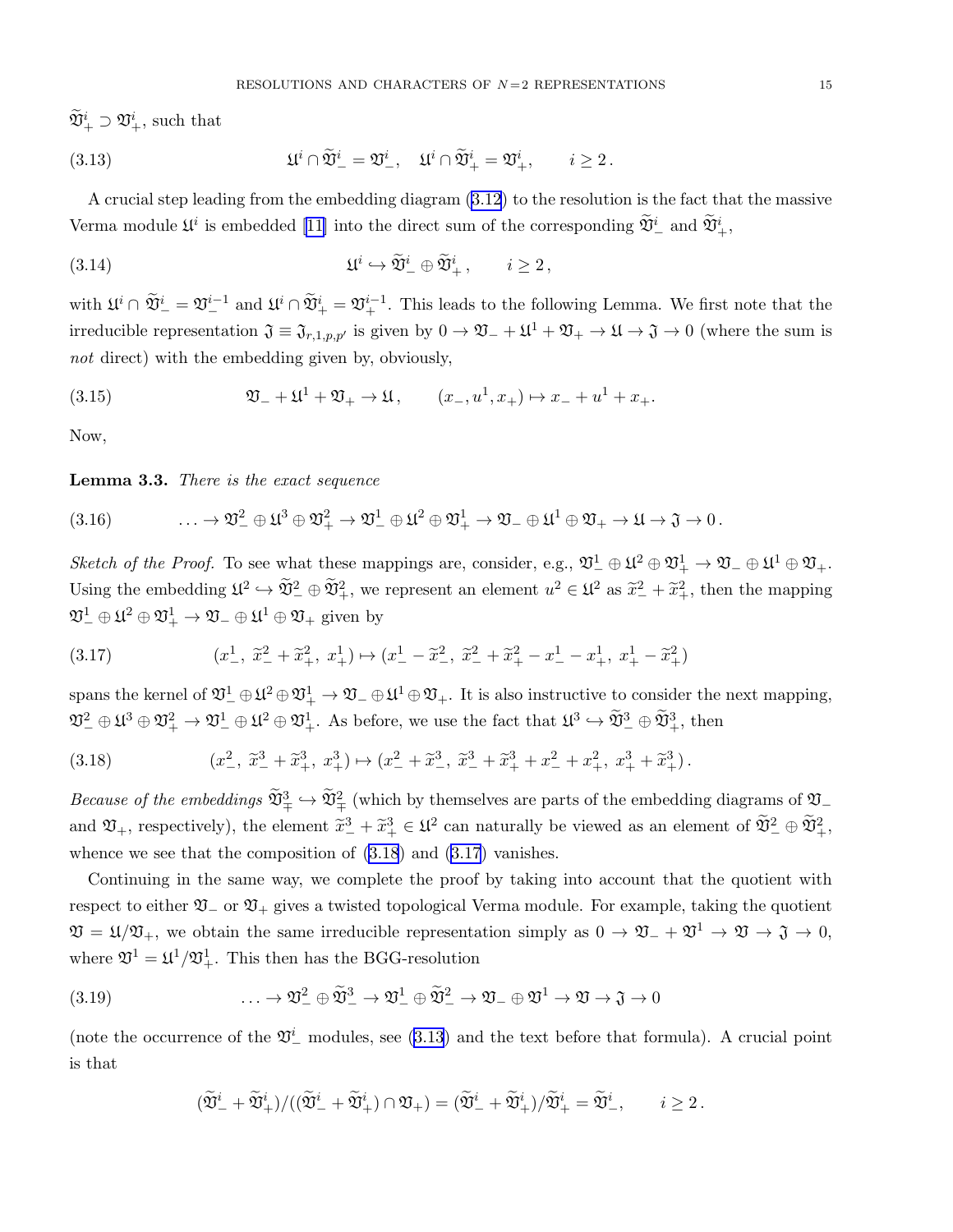<span id="page-15-0"></span>The resolutions are therefore related as shown in the following exact commutative diagram: (3.20)

. . . −→ 0 −→ 0 −→ 0 −→ 0 −→ 0 −→ 0 y y y y y . . . −→ <sup>V</sup><sup>3</sup> <sup>−</sup> <sup>⊕</sup> <sup>V</sup><sup>2</sup> <sup>+</sup> −→ <sup>V</sup><sup>2</sup> <sup>+</sup> <sup>⊕</sup> <sup>V</sup><sup>1</sup> <sup>+</sup> −→ <sup>V</sup><sup>1</sup> <sup>+</sup> ⊕ V<sup>+</sup> −→ V<sup>+</sup> −→ 0 −→ 0 y y y y y . . . −→ <sup>V</sup><sup>2</sup> <sup>−</sup> <sup>⊕</sup> <sup>U</sup> <sup>3</sup> <sup>⊕</sup> <sup>V</sup><sup>2</sup> <sup>+</sup> −→ <sup>V</sup><sup>1</sup> <sup>−</sup> <sup>⊕</sup> <sup>U</sup> <sup>2</sup> <sup>⊕</sup> <sup>V</sup><sup>1</sup> <sup>+</sup> −→ V<sup>−</sup> ⊕ U <sup>1</sup> <sup>⊕</sup> <sup>V</sup><sup>+</sup> −→ <sup>U</sup> −→ <sup>J</sup> −→ <sup>0</sup> y y y y . . . −→ <sup>V</sup><sup>2</sup> <sup>−</sup> <sup>⊕</sup> <sup>V</sup>e<sup>3</sup> <sup>−</sup> −→ <sup>V</sup><sup>1</sup> <sup>−</sup> <sup>⊕</sup> <sup>V</sup>e<sup>2</sup> <sup>−</sup> −→ <sup>V</sup><sup>−</sup> <sup>⊕</sup> <sup>V</sup><sup>1</sup> −→ <sup>V</sup> −→ <sup>J</sup> −→ <sup>0</sup> y y y y y . . . −→ 0 −→ 0 −→ 0 −→ 0 −→ 0 −→ 0,

Applying here the Lemma on Five Homomorphisms shows [\(3.16](#page-14-0)) (the overall spectral transform by  $\theta$  $\Box$ goes through the above argument by simply adding  $\theta$  to the twist of every module).

Astraightforward analysis shows that the exact sequence ([3.16](#page-14-0)) actually reads as (omitting  $t = \frac{p}{n'}$  $\overline{p'}$ fromthe notations for the modules, as in  $(3.10)$  $(3.10)$ – $(3.11)$  $(3.11)$  $(3.11)$ )

$$
(3.21) \quad \cdots \longrightarrow \mathfrak{V}_{\frac{p'}{p}(r+1)+2p'm;-r-mp} \oplus \mathfrak{U}_{\frac{p'}{p}(r+1)-2p'(m+1),0;(m+1)p-r} \oplus \mathfrak{V}_{\frac{p'}{p}(-r+1)-1-2p'm;mp} \longrightarrow
$$
  

$$
\longrightarrow \mathfrak{V}_{-\frac{p'}{p}(r-1)+2p'm;-mp} \oplus \mathfrak{U}_{-\frac{p'}{p}(r-1)-2p'm,0;mp} \oplus \mathfrak{V}_{\frac{p'}{p}(r+1)-1-2p'm;mp-r} \longrightarrow
$$
  

$$
\longrightarrow \mathfrak{V}_{\frac{p'}{p}(r+1)+2p';-r-p} \oplus \mathfrak{U}_{\frac{p'}{p}(r+1)-4p',0;2p-r} \oplus \mathfrak{V}_{\frac{p'}{p}(-r+1)-1-2p';p} \longrightarrow
$$
  

$$
\longrightarrow \mathfrak{V}_{-\frac{p'}{p}(r-1)+2p';-p} \oplus \mathfrak{U}_{-\frac{p'}{p}(r-1)-2p',0;p} \oplus \mathfrak{V}_{\frac{p'}{p}(r+1)-1-2p';p-r} \longrightarrow
$$
  

$$
\longrightarrow \mathfrak{V}_{\frac{p'}{p}(r+1);-r} \oplus \mathfrak{U}_{\frac{p'}{p}(r+1)-2p',0;p-r} \oplus \mathfrak{V}_{-\frac{p'}{p}(r-1)-1} \longrightarrow \mathfrak{U}_{-\frac{p'}{p}(r-1),0} \longrightarrow \mathfrak{I}_{r,1,p,p'} \longrightarrow 0.
$$

Finally, every twisted topological Verma module is the quotient of a massive Verma module over its submodule which is a twisted topological Verma module. The following Lemma, which can be shown in a straightforward way, gives resolutions of twisted topological Verma modules in terms of twisted massive Verma modules (from now on, we restore  $t$  in the notation for the modules).

**Lemma 3.4.** Let  $\mathfrak{V}_{h,t;\theta}$  be a twisted topological Verma module. There are the exact sequences

$$
(3.22) \quad \ldots \longrightarrow \mathfrak{U}_{h+3-\frac{2}{t},h+3-\frac{2}{t},t;\theta+1} \longrightarrow \mathfrak{U}_{h+2-\frac{2}{t},h+2-\frac{2}{t},t;\theta+1} \longrightarrow \mathfrak{U}_{h+1-\frac{2}{t},h+1-\frac{2}{t},t;\theta+1} \longrightarrow \mathfrak{V}_{h,t;\theta} \longrightarrow 0,
$$
  

$$
(3.23) \quad 0 \longleftarrow \mathfrak{V}_{h,t;\theta} \longleftarrow \mathfrak{U}_{h,0,t;\theta} \longleftarrow \mathfrak{U}_{h-1,0,t;\theta} \longleftarrow \mathfrak{U}_{h-2,0,t;\theta} \longleftarrow \ldots.
$$

Usingthese in  $(3.21)$  for the  $\bullet$  and  $\circ$  modules, respectively, we arrive at the resolution  $(3.9)$  $(3.9)$ .

3.3. The massive-admissible representations. Along with the admissible  $N = 2$  representations defined above, one can consider a more 'exotic' case where an irreducible  $N=2$  representation is obtained by taking the quotient of a massive Verma module with respect to only massive Verma submodules (that is, one starts with a massive Verma module without charged singular vectors). A characteristic feature of this situation is that all submodules can be considered to have zero twist (because none of them have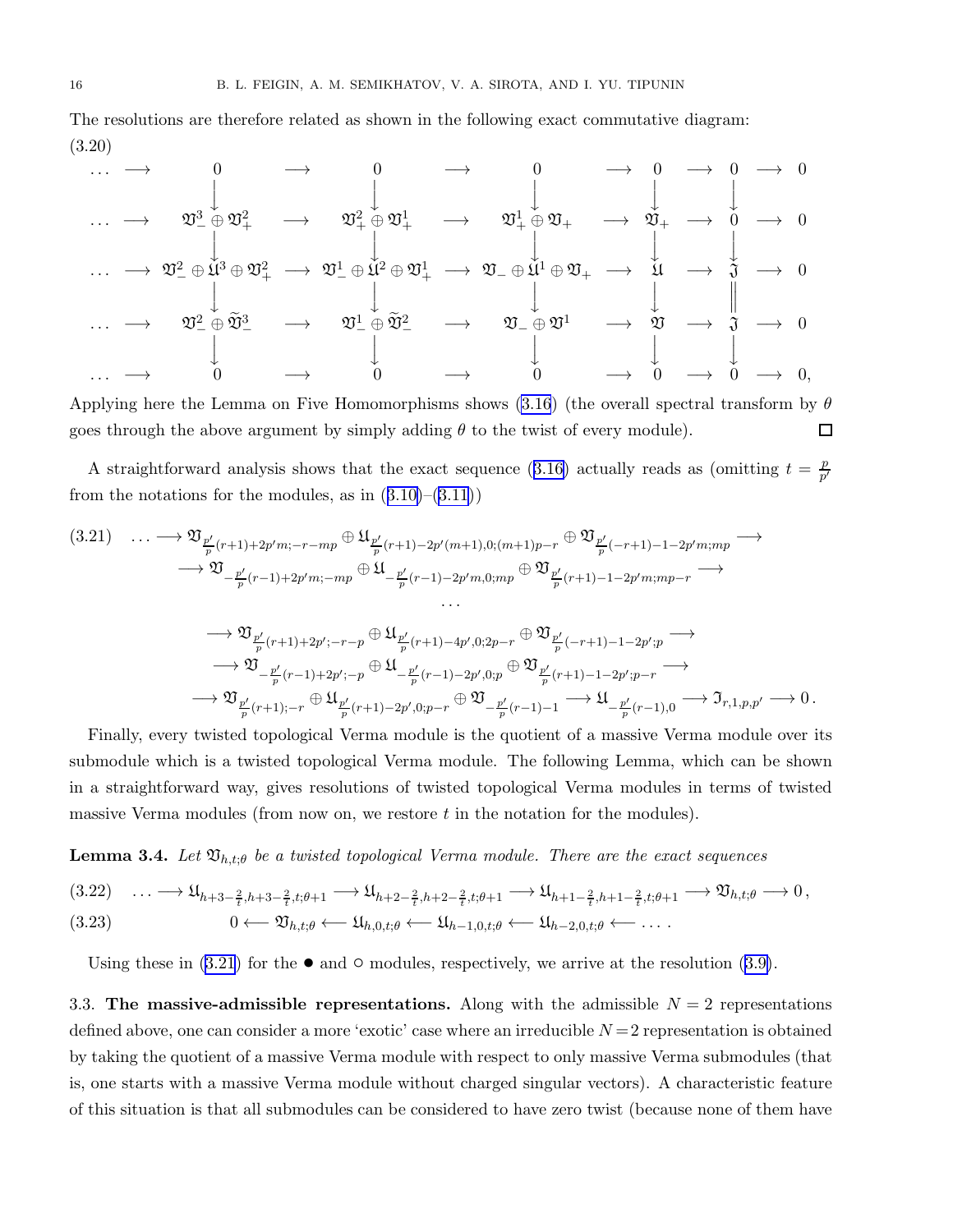<span id="page-16-0"></span>charged singular vectors either). The embedding diagram of the massive Verma module in question is case $III_{+}(0)$  of [[11](#page-33-0)]. Then, similarly to the standard admissible case, we can single out the "massiveadmissible" representations as the quotients of those massive Verma modules that are not embedded into another massive Verma module. These are the modules  $\mathfrak{U}_{h,\mathsf{l}(r,s,h,\frac{p}{p'}),\frac{p}{p'}}$ , where  $h \in \mathbb{C}$  and

(3.24) 
$$
I(r,s,h,\tfrac{p}{p'})=-\tfrac{p'}{4p}\Big(\big(h\tfrac{p}{p'}-1\big)^2-\big(r-\tfrac{p}{p'}(s-1)\big)^2\Big).
$$

The resolution reads as

 $(3.25) \quad \ldots \to \mathfrak{N}_+(m) \oplus \mathfrak{N}_-(m) \to \ldots \to \mathfrak{N}_+(2) \oplus \mathfrak{N}_-(2) \to \mathfrak{N}_+(1) \oplus \mathfrak{N}_-(1) \to$  $\rightarrow \mathfrak{U}_{h,\mathsf{l}(r,s,h,\frac{p}{p'}),\frac{p}{p'}} \rightarrow \mathfrak{P}_{r,s,h,p,p'} \rightarrow 0$ .

where  $\mathfrak{N}_{\pm}(m) = \mathfrak{U}_{h,-\frac{p'}{4p}((h\frac{p}{p'}-1)^2-\Delta_{\pm}(m)^2),\frac{p}{p'}}$  are the massive Verma modules with

$$
\begin{aligned} \Delta_+(2m) &= r - \tfrac{p}{p'}(s-1) - 2pm \,, \qquad \qquad \Delta_-(2m) = r - \tfrac{p}{p'}(s-1) + 2pm \,, \\ \Delta_+(2m-1) &= -r - \tfrac{p}{p'}(s-1) - 2p(m-1) \,, \qquad \qquad \Delta_-(2m-1) = -r - \tfrac{p}{p'}(s-1) + 2pm \,, \end{aligned}
$$

where  $m \in \mathbb{N}$ . Since, as we have noted, all submodules in  $\mathfrak{U}_{h,\mathsf{l}(r,s,h,\frac{p}{p'})},\frac{p}{p'}$  are untwisted massive Verma modules, the value of h does not change along the resolution (the entire resolution being thus, in a sense, a "Virasoro effect").

### 4. Characters of irreducible representations

In this section, we use the resolution constructed above to derive characters of the admissible  $N = 2$ representations and to study their properties.

4.1. The  $\hat{\mathscr{S}}(2)$  side. We start with rederiving the known results for the  $\hat{\mathscr{S}}(2)$  characters in order to show the similarities (in fact, uniformity) with the  $N=2$  ones and to find the behaviour of characters under the spectral flow.

4.1.1. Admissible representations. We consider the admissible representations as defined in Sec. [3.1](#page-9-0). The Sugawara dimension of the highest-weight state  $|j(r, s, \frac{p}{p'})|$  $\frac{p}{p'}), \frac{p}{p'}$  $\frac{p}{p'}\rangle_{s\ell(2)}$  then equals

(4.1) 
$$
\frac{j(j+1)}{t} = \frac{(r^2-1)p'}{4p} - \frac{r}{2}(s-1) + \frac{(s-1)^2p}{4p'}.
$$

The character can be found from the BGG-resolution in a standard manner. It converges in the annulus  $1 < |z| < |q|^{-1}$ , where it can be summed to the character function

$$
(4.2) \quad \chi^{\mathfrak{I}}_{r,s,p,p'}(z,q) = \frac{q^{\frac{(r^2-1)p'}{4p} - \frac{r}{2}(s-1) + \frac{(s-1)^2 p}{4p'} + \frac{1}{8} - \frac{1}{4}pp'}}{\vartheta_{1,1}(z,q)} z^{\frac{r-1}{2} - (s-1)\frac{p}{2p'}} \times \left( \vartheta_{1,0}(z^p q^{-pp'+rp' - (s-1)p}, q^{2pp'}) - z^{-r} q^{r(s-1)} \vartheta_{1,0}(z^p q^{-pp'-rp' - (s-1)p}, q^{2pp'}) \right).
$$

Remark4.1. Whenever  $p = 2r$ , we use ([A.7](#page-32-0)) to rewrite the above formula as

(4.3) 
$$
\chi^{\mathfrak{I}}_{r,s,2r,p'}(z,q) = q^{-\frac{p'}{8r} + \frac{(s-1)^2r}{2p'} + \frac{1}{8} - \frac{r}{2}(s-1)} z^{\frac{r-1}{2} - \frac{r}{p'}(s-1)} \frac{\vartheta_{1,1}(z^r q^{-r(s-1)}, q^{r p'})}{\vartheta_{1,1}(z,q)}.
$$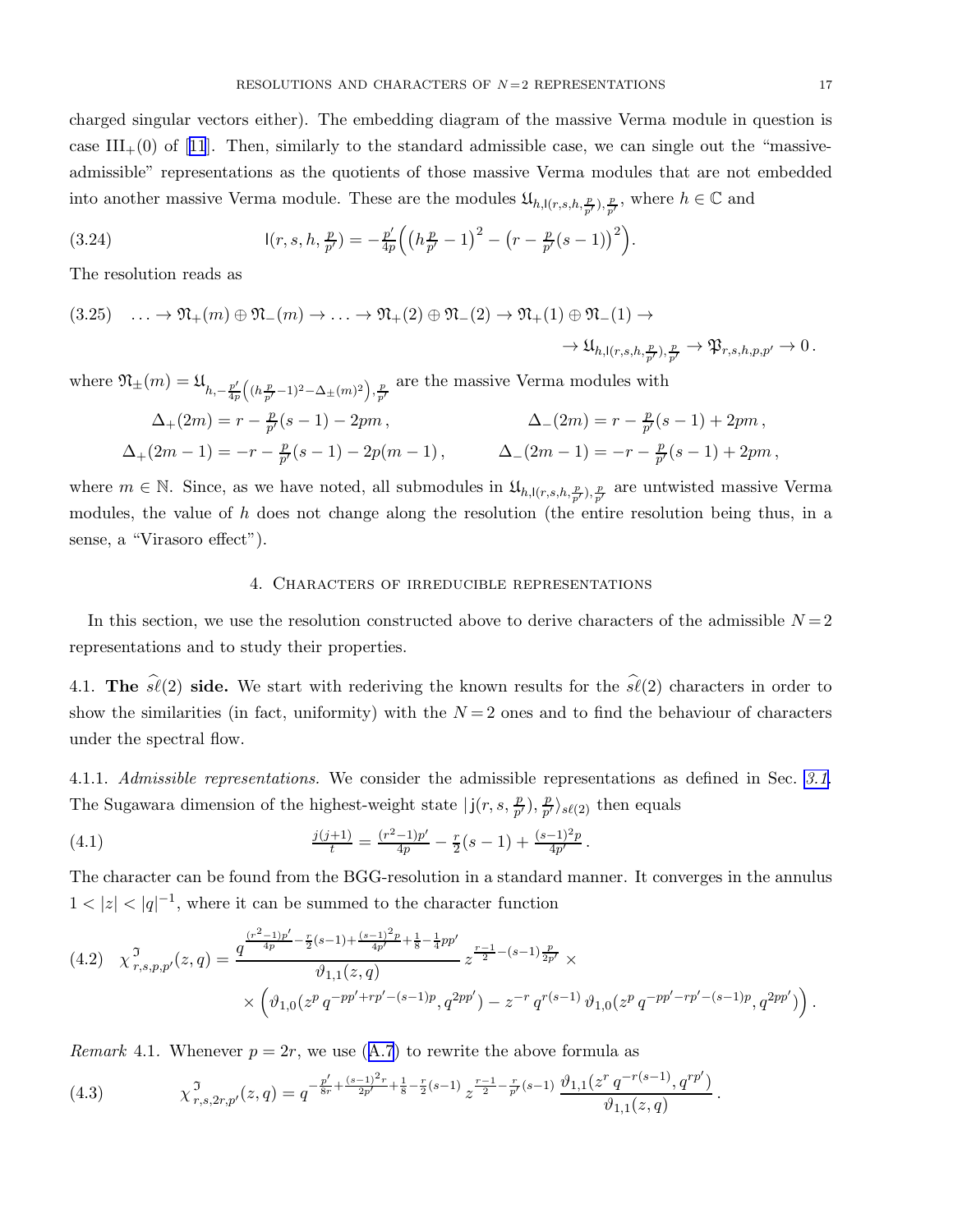<span id="page-17-0"></span>A direct calculation (using the formulae of Appendix [A\)](#page-32-0) shows that the admissible  $\hat{s\ell}(2)$  character functions are invariant under the spectral flow with  $\theta = 2p'$ :

(4.4) 
$$
\chi^{\mathfrak{I}}_{r,s,p,p';2p'}(z,q) = \chi^{\mathfrak{I}}_{r,s,p,p'}(z,q), \qquad z \in \mathbb{C}.
$$

Thus, explicitly,

(4.5) 
$$
\chi^{\mathfrak{I}}_{r,s,p,p'}(z \, q^{-2p'}, q) = z^{p-2p'} q^{2p'^2 - pp'} \chi^{\mathfrak{I}}_{r,s,p,p'}(z,q).
$$

In addition, whenever  $p = 2r$ , we have  $\chi^{\mathfrak{I}}_{r,s,2r,p';p'}(z,q) = (-1)^{p'-1} \chi^{\mathfrak{I}}_{r,s,2r,p'}(z,q)$ .

In view of this quasiperiodicity, the distinct character functions are found by applying the spectral flow transform with  $0 \le \theta \le 2p' - 1$  whenever  $p \ne 2r$ , and with  $0 \le \theta \le p' - 1$  when  $p = 2r$ . For such  $\theta$ , we find the spectral-flow transformed character functions as

$$
(4.6) \quad \chi^{\mathfrak{I}}_{r,s,p,p';\theta}(z,q) = (-1)^{\theta} \frac{q^{\frac{(r^{2}-1)p'}{4p} + \frac{p}{4p'}(s-1)(s+2\theta-1) - \frac{r}{2}(s+\theta-1) + \frac{1}{8} - \frac{1}{4}pp' + \frac{1}{2}\theta^{2}}}{\vartheta_{1,1}(z,q)} z^{\frac{r-1}{2} - (s-1)\frac{p}{2p'} - \theta} \times \times \left( \vartheta_{1,0}(z^{p} q^{-pp'+rp' - (s+\theta-1)p}, q^{2pp'}) - z^{-r} q^{r(s+\theta-1)} \vartheta_{1,0}(z^{p} q^{-pp'-rp' - (s+\theta-1)p}, q^{2pp'}) \right).
$$

To summarise, while generically the spectral flow transform action on twisted characters is

(4.7) 
$$
\mathsf{U}_{\theta'}\,\chi^{\mathfrak{I}}_{r,s,p,p';\theta}(z,q)=\chi^{\mathfrak{I}}_{r,s,p,p';\theta+\theta'}(z,q)\,,
$$

we have the special cases described as follows.

**Theorem 4.2.** Character functions (4.6) of the admissible  $\hat{\mathfrak{sl}}(2)$  representations carry a representation of the group Aut given by (4.7) and

(4.8) 
$$
\mathsf{U}_{2p'} \chi^{\mathfrak{I}}_{r,s,p,p';\theta}(z,q) = \chi^{\mathfrak{I}}_{r,s,p,p';\theta}(z,q),
$$

(4.9) 
$$
\mathsf{U}_{p'} \chi_{r,s,p,p';\theta}^{\mathfrak{I}}(z,q) = (-1)^{p'-1} \chi_{p-r,s,p,p';\theta}^{\mathfrak{I}}(z,q) ,
$$

(4.10) 
$$
\mathsf{T} \chi^{\mathfrak{I}}_{r,s,p,p';\theta}(z,q) = (-1)^{p'-1} \chi^{\mathfrak{I}}_{r,p'-s+1,p,p';p'-\theta-1}(z,q).
$$

Remark 4.3. Equations (4.8) and (4.9) may seem puzzling if we recall that the twisted admissible representations certainly contain states in the bigradings<sup>7</sup> in which, e.g., the untwisted representation contains no states. However, in order to derive from a given character function  $\chi(z, q)$  the occupation number  $\chi_{m,n}$  in grade  $(m, n)$ , we have to expand it as  $\chi(z,q) = \sum_{m,n} \chi_{m,n} z^m q^n$  in the annulus determined by the chosen representation. The expansion would depend on the annulus as soon as the character function has poles in z.

As regards the poles of  $\chi^{\mathfrak{I}}_{r,s,p,p'}$ , we have

**Lemma 4.4.** As a function of  $z \in \mathbb{C}$ , the character function of the admissible  $\hat{s}\ell(2)$  representation  $\mathfrak{I}_{r,s,p,p'}$  has poles at the points  $z = q^n$ ,  $n \in \mathbb{Z} \setminus (p'\mathbb{Z} + s - 1)$ .

<sup>&</sup>lt;sup>7</sup>with respect to (level, charge), i.e., the eigenvalues of (the zero mode of) the Sugawara energy-momentum tensor and  $J_0^0$ , respectively.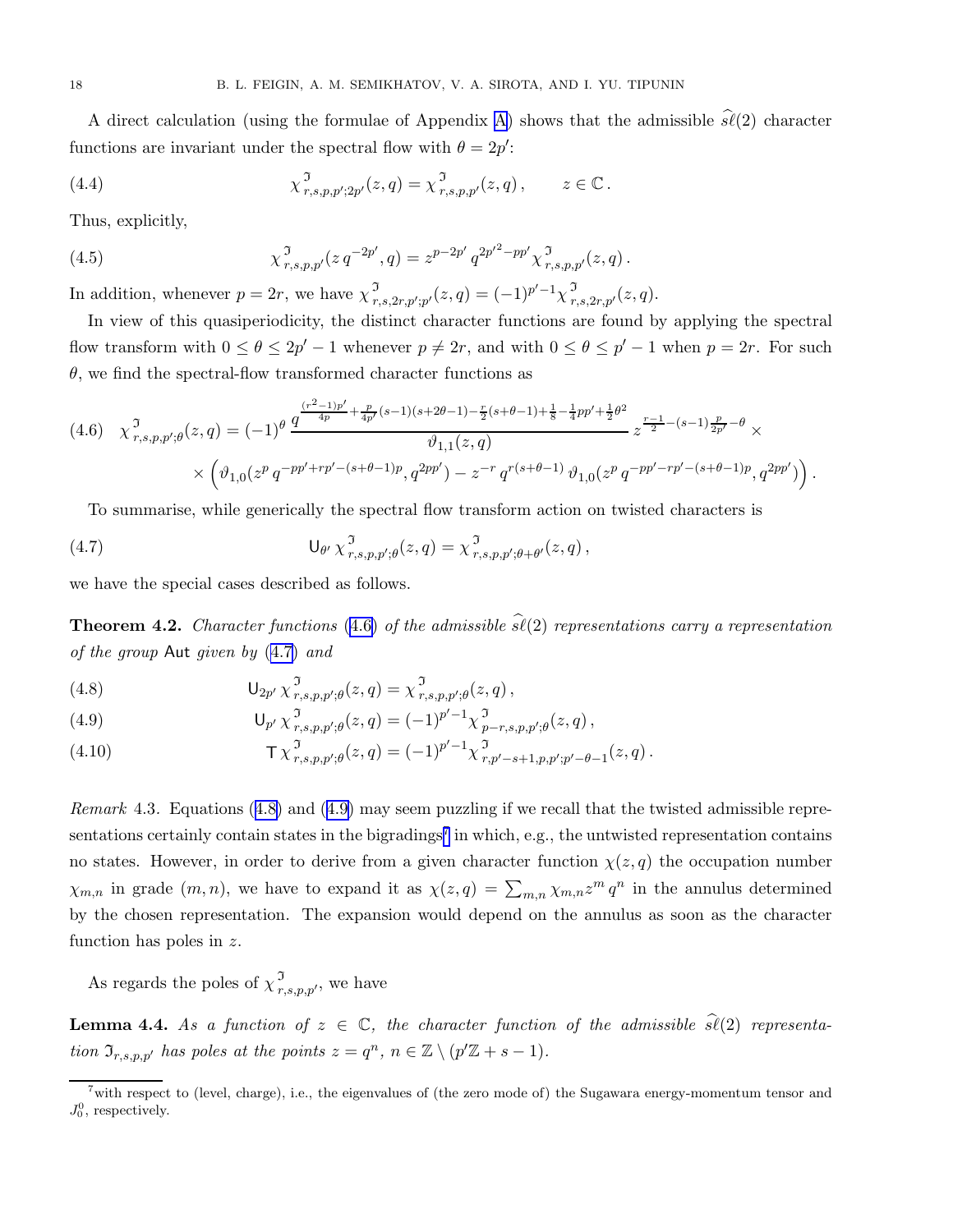<span id="page-18-0"></span>*Proof.* The denominator of  $\chi^{\mathfrak{I}}_{r,s,p,p'}(z,q)$  has simple zeros at  $z=q^n$ ,  $n \in \mathbb{Z}$ . We parametrise n mod p' as  $n = p'\ell + s - 1 + a$  with  $\ell \in \mathbb{Z}$ ,  $a = 0, 1, \ldots, p' - 1$ , and evaluate the bracket in [\(4.2](#page-16-0)) at  $z = q^n$ :

$$
(4.11) \qquad \left( \ \right) = \sum_{m \in \mathbb{Z}} q^{pp'm^2 - pp' \ell m - pam - rp'm + \frac{rp'\ell}{2} + \frac{ra}{2}} - \sum_{m \in \mathbb{Z}} q^{pp'm^2 - pp' \ell m - pam + rp'm - \frac{rp'\ell}{2} - \frac{ra}{2}}.
$$

Replacing  $m \mapsto \ell - m$  in the second sum, we rewrite this as

(4.12) 
$$
\sum_{m \in \mathbb{Z}} q^{pp'm^2 - pp'\ell m - rp'm + \frac{rp'\ell}{2}} \left( q^{\frac{ra}{2} - pam} - q^{-\frac{ra}{2} + pam - \ell pa} \right),
$$

which vanishes whenever  $a = 0$ .

4.1.2. Unitary representations. A module  $\mathfrak L$  is called unitary if the Shapovalov form  $(\cdot, \cdot)$  is positive definite. We now consider those admissible representations that are unitary, namely the ones with  $s = p' = 1$ ; these are the *integrable* representations (thus, our usage of the term "unitary" is limited to the unitary admissible representations). The characters of these representation are therefore given by

(4.13) 
$$
\chi^{\mathfrak{L}}_{r,p}(z,q) = \frac{q^{\frac{r^2-1}{4p} + \frac{1}{8} - \frac{p}{4}}}{\vartheta_{1,1}(z,q)} z^{\frac{r-1}{2}} (\vartheta_{1,0}(z^p q^{-p+r}, q^{2p}) - z^{-r} \vartheta_{1,0}(z^p q^{-p-r}, q^{2p})) .
$$

**Lemma 4.5.** The character function of the unitary  $\widehat{\mathfrak{sl}}(2)$  representation is holomorphic in  $z \in \mathbb{C}$ .

The modular transformation properties of these characters are well-known, and we do not repeat them here. Instead, we point out how the characters behave under the spectral flow and the involution:

**Lemma 4.6.** The character functions of the unitary  $\hat{\mathfrak{sl}}(2)$  modules carry the following representation of the group Aut:

(4.14) 
$$
\mathsf{U}_1 \chi_{r,p}^{\mathfrak{L}}(z,q) = \chi_{p-r,p}^{\mathfrak{L}}(z,q),
$$

(4.15) 
$$
\mathsf{T}\chi^{\mathfrak{L}}_{r,p}(z,q) = \chi^{\mathfrak{L}}_{r,p}(z,q).
$$

In particular, in the case where  $p = 2r$ , we have  $\mathsf{U}_1 \chi_{r,p}^{\mathfrak{L}}(z,q) = \chi_{r,p}^{\mathfrak{L}}(z,q)$ .

We thus see that  $\mathsf{U}_2 \chi_{r}^{\mathfrak{L}}$  $\frac{\mathfrak{L}}{r,p}(z,q)=\chi\frac{\mathfrak{L}}{r,}$  $\sum_{r,p}^{\infty}(z,q)$ , i.e., all the unitary characters are invariant under the spectral flow with even transformation parameters (not surprisingly, since  $(2\mathbb{Z}) \ltimes \mathbb{Z}_2 \subset$  Aut is the affine Weyl group).

Remark 4.7. Unlike the case with admissible representations, it is not only the characters but actually the unitary *representations* themselves that are mapped into each other by the group Aut (this agrees with the fact that the unitary characters are holomorphic, cf.  $(4.3)$  $(4.3)$  $(4.3)$ . It is easy to see how the unitary representations are mapped by the spectral flow at the level of their *extremal diagrams* [\[2](#page-33-0)]. Such representations are the quotients of Verma modules with singular vectors of the form  $(J_0^-)^r$  and  $(J_{-1}^+)^{p-r}$ (which are understood to act on the highest-weight vector). In the generic case where  $r \neq 1$  or  $p - 1$ ,

 $\Box$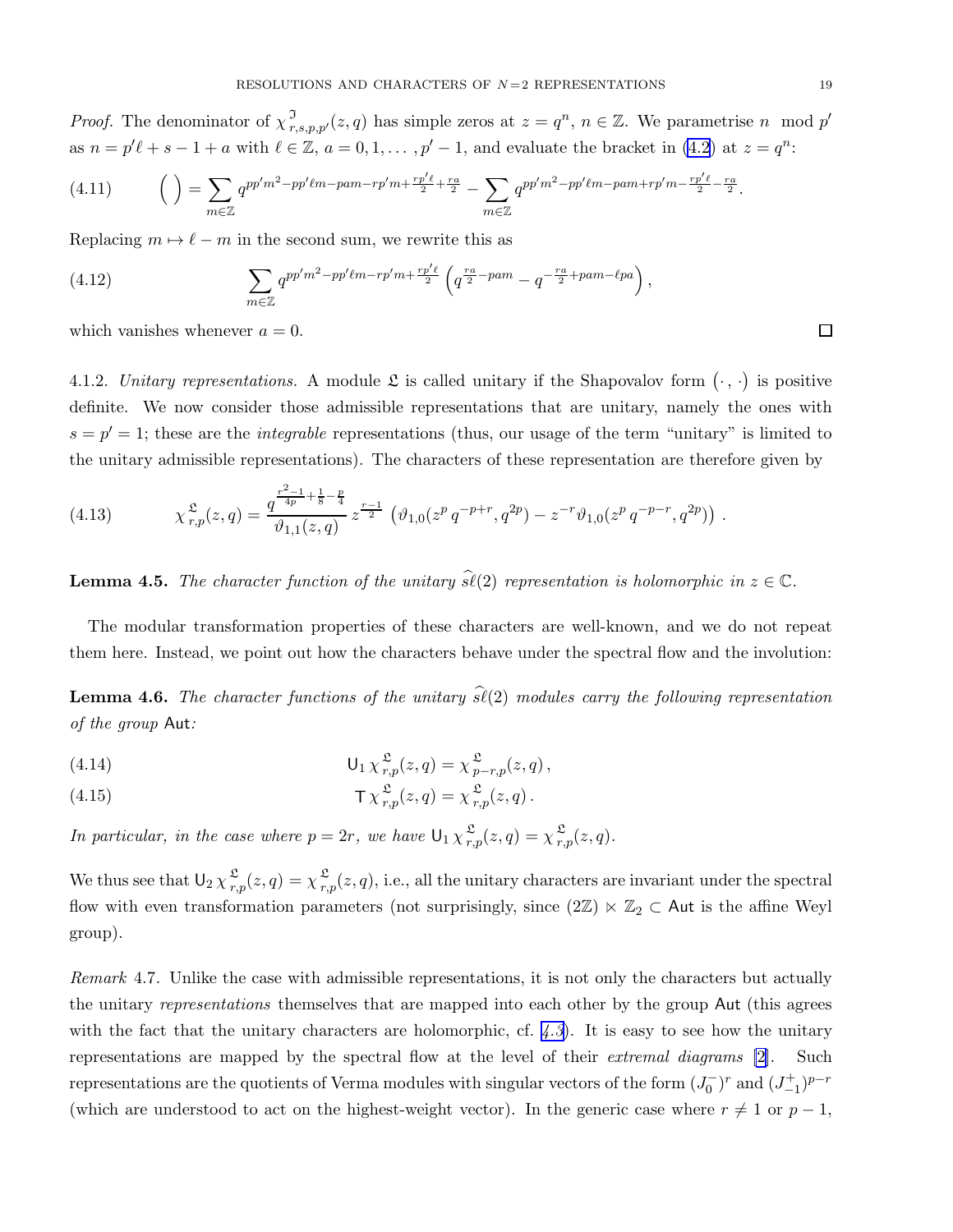<span id="page-19-0"></span>the extremal diagram of the unitary representation  $\mathfrak{L}_{r,p}$  looks like (in the conventions of [\[2](#page-33-0)])



The sections between the cusps are such that their horizontal projections (onto the charge axis) have lengths ...,  $p-r-1$ ,  $r-1$ ,  $p-r-1$ ,  $r-1$ , .... Thus, marking each section with the action of a  $J_n^$ operator, the extremal diagram of  $\mathfrak{L}_{r,p}$  can be described as

$$
(4.17) \qquad \qquad \ldots \ \left( J_{i-3}^{-} \right)^{p-r-1} \left( J_{i-2}^{-} \right)^{r-1} \left( J_{i-1}^{-} \right)^{p-r-1} \left( J_{i}^{-} \right)^{r-1} \left( J_{i+1}^{-} \right)^{p-r-1} \ldots \ \leftrightarrow \ \mathfrak{L}_{r,p} \, .
$$

After the spectral flow transformation  $U_1$ , this takes the form

$$
(4.18) \qquad \qquad \ldots \ \left( J_{i-3}^{-} \right)^{r-1} \left( J_{i-2}^{-} \right)^{p-r-1} \left( J_{i-1}^{-} \right)^{r-1} \left( J_{i}^{-} \right)^{p-r-1} \left( J_{i+1}^{-} \right)^{r-1} \ldots \ \leftrightarrow \ \mathfrak{L}_{p-r,p} \, ,
$$

in agreement with  $\mathsf{U}_1 \mathfrak{L}_{r,p} = \mathfrak{L}_{p-r,p}$ .

4.2. The  $N = 2$  side. We now derive the  $N = 2$  characters using the BGG resolution constructed in Sec. [3.1](#page-9-0) and also the massive resolutions from Sec. [3.2](#page-11-0).

4.2.1. Admissible representations. Consider the admissible  $N = 2$  representations as defined in Sec. [3](#page-9-0). We can start with the untwisted topological Verma modules and then take the twist. Let, thus, the admissible representation be  $\mathfrak{J}_{r,s,p,p'} = \mathfrak{V}_{\mathsf{h}(r,s,\frac{p}{p'},p)}($  maximal submodule).

The alternating sum of characters over the resolution from Theorem [3.1](#page-10-0) reads as

$$
(4.19)\quad \omega^{\mathfrak{J}}_{r,s,p,p'}(z,q) = \sum_{m=-\infty}^{\infty} \omega^{\mathfrak{V}}_{-\frac{p'}{p}(r-1)+s-1-2p'm,\frac{p}{p'};mp}(z,q) - \sum_{m=-\infty}^{\infty} \omega^{\mathfrak{V}}_{\frac{p'}{p}(r+1)+s-1-2p'm,\frac{p}{p'};mp-r}(z,q)\,.
$$

As we have seen in Sec. [3.1.2](#page-10-0), the twists  $\omega^{\mathfrak{V}}$  $\mathfrak{Y}_{\ldots,mp}(z,q)$  and  $\omega \frac{\mathfrak{Y}}{\ldots}$  $\sum_{m=1}^{\infty}$  ;*mp*−r(*z*, *q*) follow from the fact that the corresponding submodules are generated from twisted topological highest-weight states. Explicitly substituting the topological Verma module characters from  $(2.27)$  leads to the following Theorem.<sup>8</sup>

**Theorem 4.8.** The admissible  $N=2$  characters read as

(4.20) 
$$
\omega^{\mathfrak{J}}_{r,s,p,p'}(z,q) = \varphi_{r,s,p,p'}(z,q) \omega^{\mathfrak{U}}_{-\frac{p'}{p}(r-1)+s-1,0,\frac{p}{p'}}(z,q),
$$

where

(4.21) 
$$
\omega^{\mathfrak{U}}_{-\frac{p'}{p}(r-1)+s-1,0,\frac{p}{p'}}(z,q) = z^{-\frac{p'}{p}(r-1)+s-1} \frac{\vartheta_{1,0}(z,q)}{\eta(q)^3},
$$

<sup>&</sup>lt;sup>8</sup>See also the evaluation of the  $s = 1$  characters in [\[24](#page-33-0)], where an exact sequence equivalent to [\(3.21\)](#page-15-0) appears to have implicitly been used, however with the modules being untwisted and generated from top-level singular vectors, which has required the unnecessary verification that the superfluous "subsingular vectors" are absent.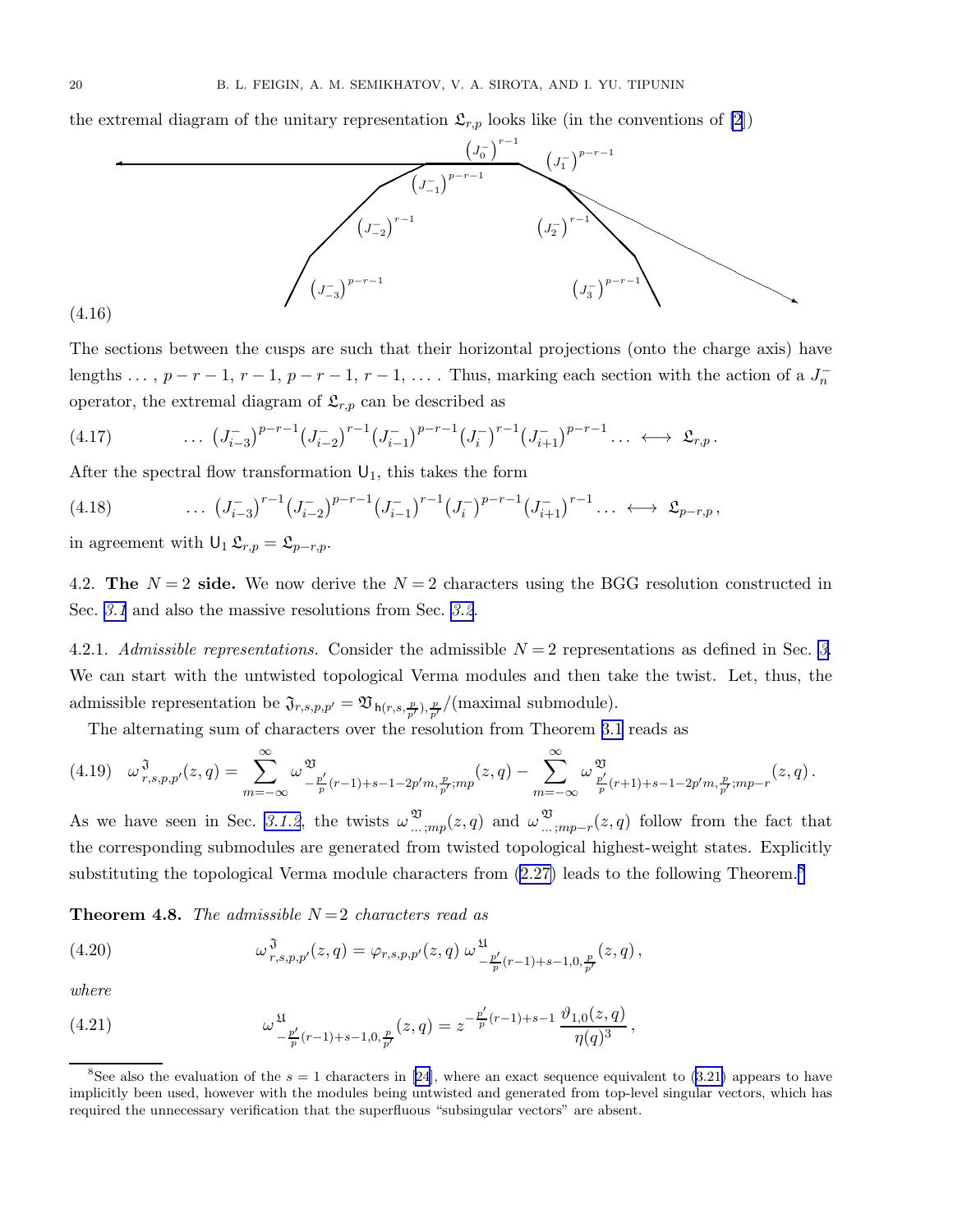<span id="page-20-0"></span>and

(4.22) 
$$
\varphi_{r,s,p,p'}(z,q) = \sum_{m \in \mathbb{Z}} q^{pp'm^2 - mp(s-1)} \left( \frac{q^{mp'r}}{1 + z^{-1} q^{mp}} - q^{r(s-1)} \frac{q^{-mp'r}}{1 + z^{-1} q^{mp-r}} \right).
$$

(We have separated into [\(4.21](#page-19-0)) a factor equal to the massive Verma module character). The following statement is obvious:

**Lemma 4.9.** The admissible  $N = 2$  character functions are holomorphic in  $z \in \mathbb{C}$ .

Next, we study the behaviour of  $\omega_{r,s,p,p'}^{\mathfrak{J}}$  under the spectral flow. The transformation law [\(2.22](#page-7-0)) induces a transformation of  $\varphi_{r,s,p,p'}$ , which we now evaluate. As follows by a direct calculation, the following identities describe the behaviour of  $\varphi_{r,s,p,p'}(z,q)$  under the spectral flow transform: for  $n \geq 1$ , we have

$$
(4.23) \quad z^{2p'n} q^{p'n(r-pn)-pn(s-1)} \varphi_{r,s,p,p'}(z q^{-pn}, q) - \varphi_{r,s,p,p'}(z,q) =
$$
  
= 
$$
\sum_{a=0}^{2p'n-1} (-1)^{a+1} z^{a+1} q^{-pp'/4} \left( \vartheta_{1,0}(q^{-pp'+p(s+a)-p'r}, q^{2pp'}) - q^{r(s+a)} \vartheta_{1,0}(q^{-pp'+p(s+a)+p'r}, q^{2pp'}) \right).
$$

and for  $n \leq -1$ , similarly,

$$
(4.24) \quad z^{2p'n} q^{p'n(r-pn)-pn(s-1)} \varphi_{r,s,p,p'}(z q^{-pn}, q) - \varphi_{r,s,p,p'}(z,q) =
$$
  
= 
$$
\sum_{a=2p'n}^{-1} (-1)^a z^{a+1} q^{-pp'/4} \left( \vartheta_{1,0}(q^{-pp'+p(s+a)-p'r}, q^{2pp'}) - q^{r(s+a)} \vartheta_{1,0}(q^{-pp'+p(s+a)+p'r}, q^{2pp'}) \right).
$$

In the same way as in the proof of Lemma [4.4](#page-17-0), we can see that those terms on the right-hand side of (4.23) where  $a = \ell p' - s$ ,  $1 \leq \ell \leq 2n$ , actually vanish. In general,  $\varphi_{r,s,p,p'}(z,q)$  is not quasiperiodic in  $z$  and, thus, cannot be algebraically expressed through theta functions. An exception is provided by the unitary representations considered below.

Remark 4.10. It is amusing to observe that the inhomogeneous terms in the transformation law of  $\varphi_{r,s,p,p'}(z,q)$  under the spectral flow are the *residues* of the admissible  $\widehat{s\ell}(2)$  characters; while presently this comes as an "experimental fact", we see in the next section why it must be so.

*Remark* 4.11. When  $|q|^{-r+pn} < |z| < |q|^{-p+pn}$ , Eq. (4.22) can also be written as

$$
(4.25) \qquad \varphi_{r,s,p,p'}(z,q) = \left(\sum_{\substack{m \ge n \\ k \ge 0}} - \sum_{\substack{m \le n-1 \\ k \le -1}}\right) q^{pp'm^2 - mp(s-1) + mpk} (-1)^k z^{-k} \left(q^{mp'r} - q^{r(s-1) - mp'r - rk}\right).
$$

Similarly, when  $|q|^{pn} < |z| < |q|^{-r+pn}$ , we can expand as

$$
(4.26) \quad \varphi_{r,s,p,p'}(z,q) = \left(\sum_{\substack{m \ge n+1 \\ k \ge 0}} - \sum_{\substack{m \le n-1 \\ k \le -1}} \right) q^{pp'm^2 - mp(s-1) + mpk} (-1)^k z^{-k} \left( q^{mp'r} - q^{r(s-1) - mp'r - rk} \right) +
$$
  
+ 
$$
q^{pp'n^2 - np(s-1)} \left( q^{np'r} \sum_{k \ge 0} (-1)^k z^{-k} q^{npk} + q^{r(s-1) - np'r} \sum_{k \le -1} (-1)^k z^{-k} q^{npk - rk} \right)
$$

.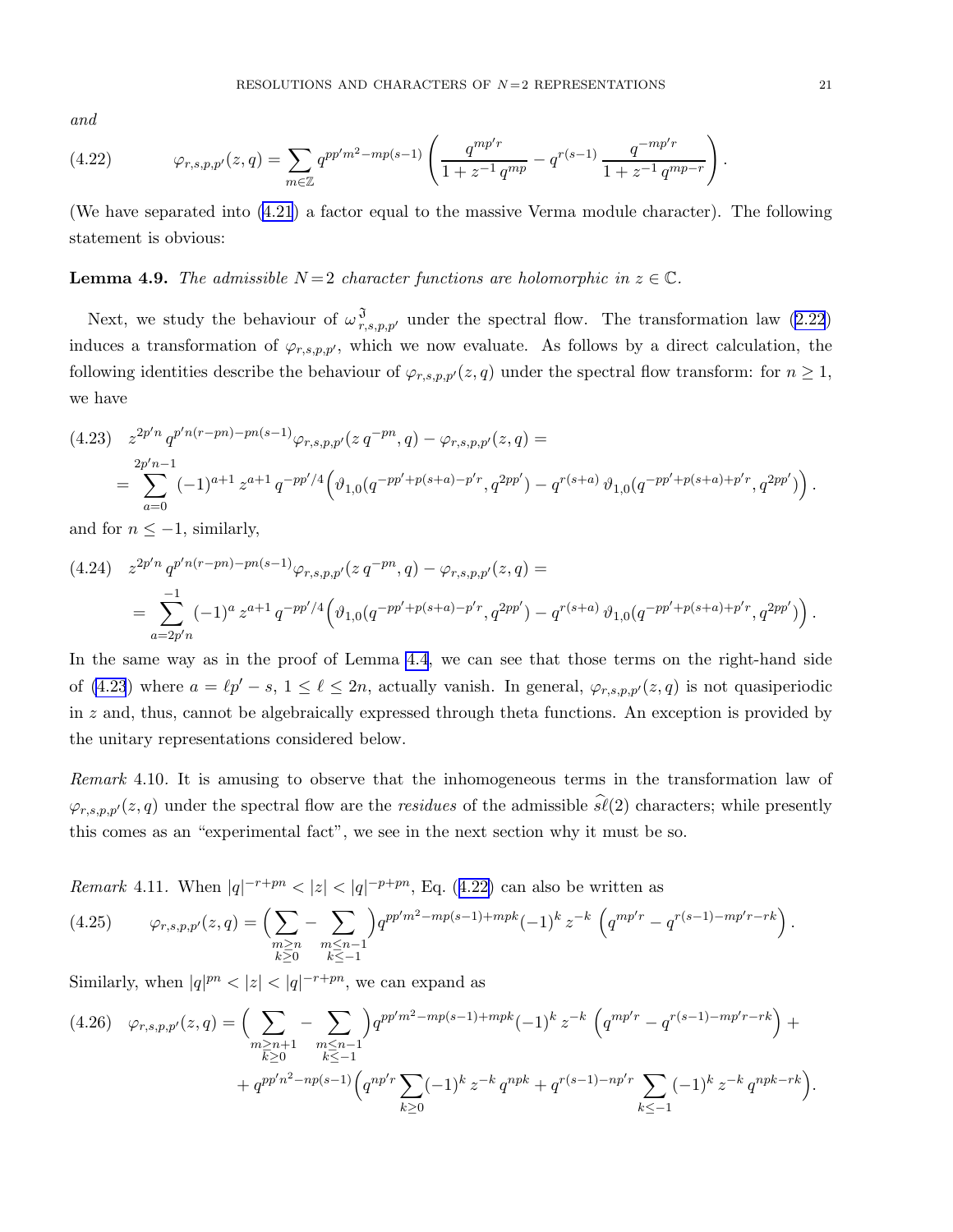<span id="page-21-0"></span>Usingthis in  $(4.20)$  $(4.20)$ , we recall the factor given by the character of a massive  $N=2$  Verma module, which suggests that the character of an admissible representation is given by an infinite sum of massive Verma module characters. This is not accidental in view of the following result (even though it is by itself limited to the case of  $s = 1$ .

**Lemma 4.12.** The character formula for the admissible  $N = 2$  representation  $\mathfrak{I}_{r,1,p,p'}$  following from the massive resolution ([3.9](#page-12-0)) reads as  $(4.20)$  $(4.20)$  $(4.20)$  (with  $s = 1$ ), where

$$
(4.27) \quad \varphi_{r,1,p,p'}(z,q) =
$$
\n
$$
= \sum_{m\geq 0} \left( \sum_{j=1}^{m} z^{1+2(m-j)} q^{j[pp'j+p+2p(m-j)-p'r]} + \sum_{j=0}^{m} z^{2(m-j)} q^{(pj+r)[p'j+2(m-j)]} + \sum_{j=1}^{m} z^{-1-2(m-j)} q^{(pj-r)[p'j+1+2(m-j)]} + \sum_{j=0}^{m-1} z^{-2(m-j)} q^{j[pp'j+p'r+2p(m-j)]} \right)
$$
\n
$$
- \sum_{m\geq 0} \left( \sum_{j=0}^{m} z^{1+2(m-j)} q^{(pj+r)[p'j+1+2(m-j)]} + \sum_{j=1}^{m+1} z^{2(1+m-j)} q^{j[pp'j+2p(1+m-j)-p'r]} + \sum_{j=0}^{m} z^{-1-2(m-j)} q^{j[pp'j+2p(m-j)+p+p'r]} + \sum_{j=1}^{m} z^{-2(1+m-j)} q^{(pj-r)[p'j+2(1+m-j)]} \right).
$$

This converges for  $1 < |z| < |q|^{-r}$  and is then equal to ([4.26](#page-20-0)).

Proof. The character formula is straightforward to derive by inserting the twisted massive Verma module characters $(2.32)$  $(2.32)$  into the massive resolution  $(3.9)$  $(3.9)$  $(3.9)$ – $(3.11)$ . The organization of  $(4.27)$  is in accordance with the 3, 5, 7, ... structure of the resolution. For  $1 < |z| < |q|^{-r}$ , the sum in (4.27) can be brought to the form [\(4.26\)](#page-20-0) by changing the order of summations in each term and then redefining the summation indices.  $\Box$ 

4.2.2.A series of unitary representations. A module  $\mathfrak{K}$  is called unitary if the form ([2.20\)](#page-7-0) is positive definite.Taking the untwisted admissible representations with  $s = p' = 1$  [[23](#page-33-0)], we obtain  $p - 1$  from the total of  $\frac{1}{2}p(p-1)$  unitary representations (all of which are considered in Sec. [4.2.3](#page-23-0)). Therefore, the characters of the unitary representations  $\mathfrak{K}_{r,p} \equiv \mathfrak{J}_{r,1,p,1}$  are given by

$$
(4.28) \qquad \omega_{r,p}^{\mathfrak{K}}(z,q) = \frac{\vartheta_{1,0}(z,q)}{\eta(q)^3} z^{-\frac{r-1}{p}} \sum_{m \in \mathbb{Z}} q^{pm^2} \left( \frac{q^{mr}}{1 + z^{-1} q^{mp}} - \frac{q^{mr}}{1 + z^{-1} q^{-mp-r}} \right), \quad 1 \le r \le p-1.
$$

Obviously, the character functions of unitary  $N = 2$  representations are holomorphic in  $z \in \mathbb{C}$ . Moreover,

**Lemma 4.13.** The characters of unitary  $N = 2$  representations are invariant under the spectral flow transform with  $\theta = p$ :

(4.29) 
$$
\omega_{r,p;p}^{\mathfrak{K}}(z,q) = \omega_{r,p}^{\mathfrak{K}}(z,q).
$$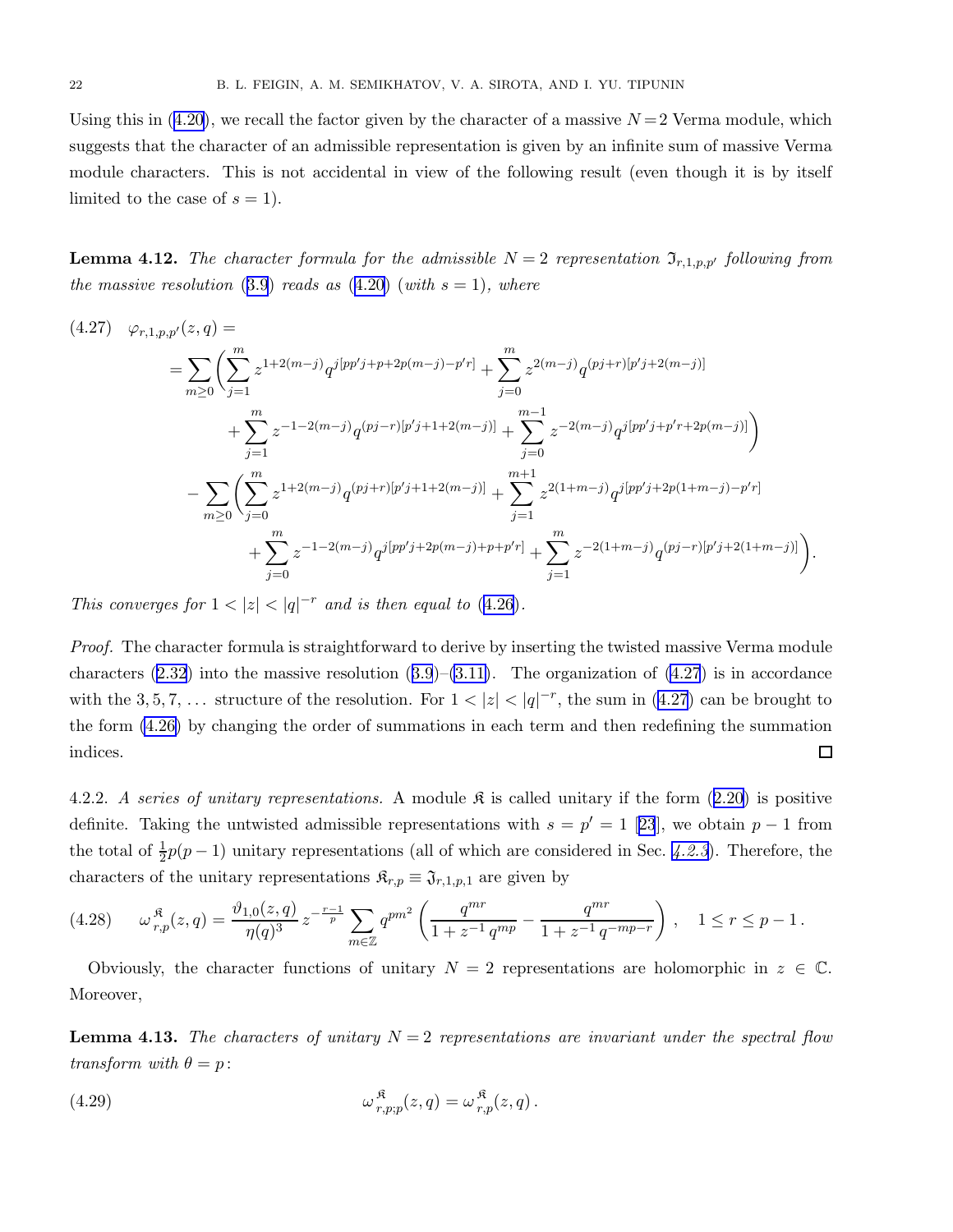<span id="page-22-0"></span>In addition, whenever  $p = 2r$ , the character is invariant under the spectral flow with  $\theta = r$ :

(4.30) 
$$
\omega_{r,2r;r}^{\mathfrak{K}}(z,q) = \omega_{r,2r}^{\mathfrak{K}}(z,q).
$$

*Proof.*We recall that the right-hand side of  $(4.23)$  $(4.23)$  (where now  $n = 1$ ) vanishes when  $a = p' - s$  and  $a = 2p' - s$ . In the unitary case, where  $p' = s = 1$ , this means that these terms vanish altogether, and therefore,

(4.31) 
$$
z^2 q^{r-p} \varphi_{r,1,p,1}(z q^{-p}, q) = \varphi_{r,1,p,1}(z,q),
$$

which shows [\(4.29](#page-21-0)); the second assertion is proved similarly.

Explicitly,

(4.32) 
$$
\omega_{r,p}^{\mathfrak{K}}(z q^{-pn}, q) = z^{n(p-2)} q^{-\frac{1}{2}(p-2)n(pn-1)} \omega_{r,p}^{\mathfrak{K}}(z,q).
$$

Thus,  $\omega_r^{\mathfrak{K}}$  $r_{r,p}(z,q)$  are quasiperiodic holomorphic functions of  $z \in \mathbb{C}$ , and therefore, they can be expressed through the theta functions. This allows us to arrive at the following statement[[5](#page-33-0), [8](#page-33-0)]:

**Theorem 4.14.** The characters of the unitary  $N = 2$  representations  $\mathfrak{K}_{r,p} \equiv \mathfrak{J}_{r,1,p,1}$  are given by

(4.33) 
$$
\omega_{r,p}^{\mathfrak{K}}(z,q) = -z^{-\frac{r-1}{p}-1} \frac{\eta(q^p)^3}{\eta(q)^3} \frac{\vartheta_{1,0}(z,q) \vartheta_{1,1}(q^r,q^p)}{\vartheta_{1,0}(z,q^p) \vartheta_{1,0}(z q^r,q^p)}.
$$

*Remark* 4.15. In the special case where  $p = 2r$ , the last formula rewrites as

(4.34) 
$$
\omega_{r,2r}^{\mathfrak{K}}(z,q) = z^{-\frac{r-1}{2r}} \frac{\eta(q^r)^3}{\eta(q)^3} \frac{\vartheta_{1,0}(z,q)}{\vartheta_{1,0}(z,q^r)}.
$$

Proof. We see from (4.31) that

(4.35) 
$$
\varphi_{r,1,p,1}(z,q) = \frac{f_{r,p}(q)}{z \vartheta_{1,0}(z,q^p) \vartheta_{1,0}(z q^r,q^p)}.
$$

Indeed, the right-hand side of  $(4.35)$  considered as a function of z has all the poles of  $(4.22)$  and, for  $s = p' = 1$ , possesses the same periodicity properties. To find  $f_{r,p}(q)$ , we evaluate the residues of both sidesof (4.35) at  $z = -q^{pn}$ ,  $n \in \mathbb{Z}$  using ([A.8](#page-32-0)):

$$
\mathop{\rm res}_{z=-q^{pn}} \sum_{m\in\mathbb{Z}} q^{pm^2} \left( \frac{q^{mr}}{1+z^{-1}q^{mp}} - \frac{q^{mr}}{1+z^{-1}q^{-mp-r}} \right) = -q^{pn^2+pn+nr},
$$
  

$$
\mathop{\rm res}_{z=-q^{pn}} \frac{f_{r,p}(q)}{z \vartheta_{1,0}(z,q^p) \vartheta_{1,0}(z q^r, q^p)} = f_{r,p}(q) \frac{q^{pn^2+pn+rn}}{\eta(q^p)^3 \vartheta_{1,1}(q^r, q^p)}.
$$

Therefore,  $f_{r,p}(q) = -\eta(q^p)^3 \vartheta_{1,1}(q^r, q^p)$ .

For the modular properties of these characters, see[[6](#page-33-0), [8](#page-33-0)].

 $\Box$ 

 $\Box$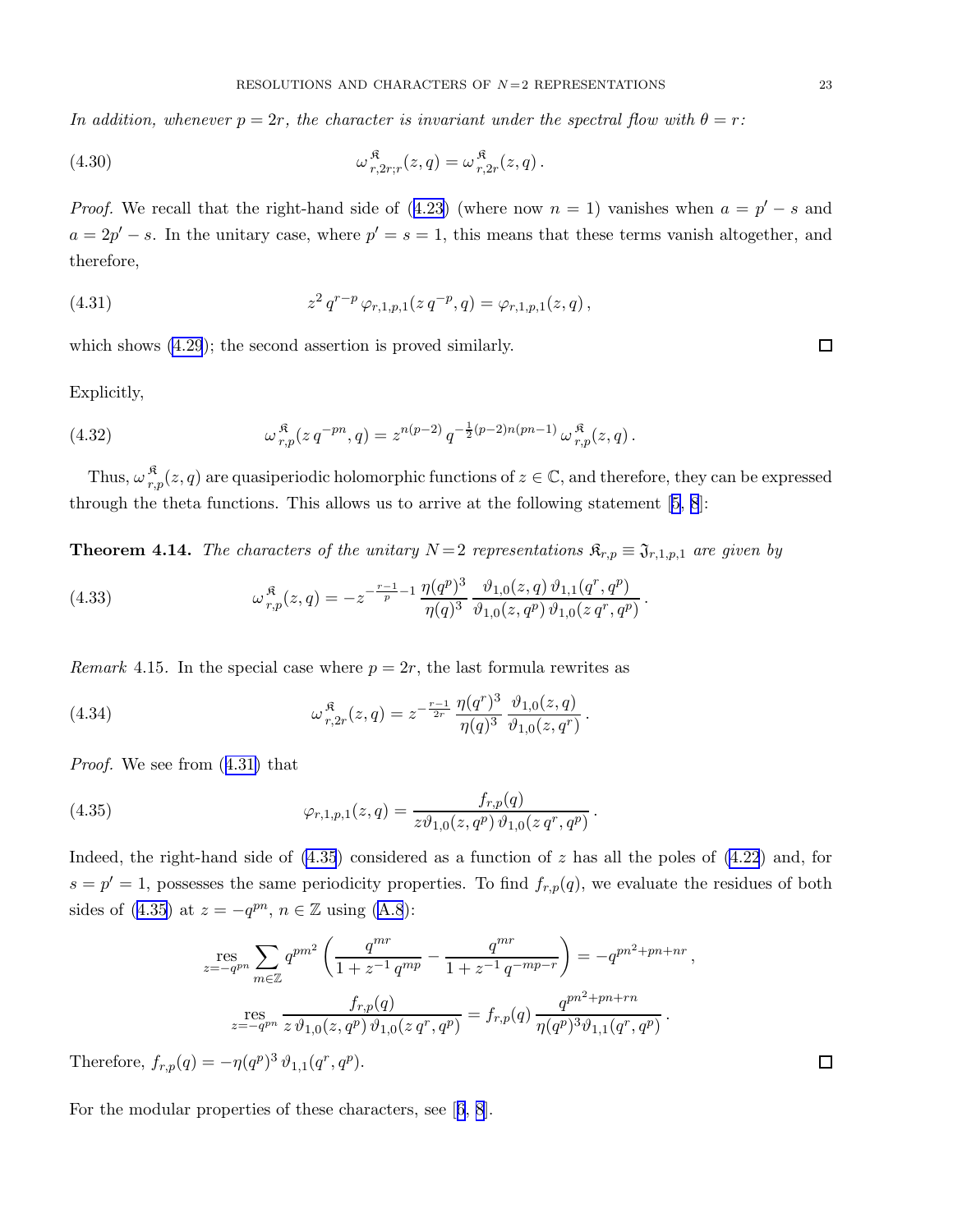<span id="page-23-0"></span>4.2.3. All unitary representations. We have seen that the unitary  $N = 2$  representations can be obtained by taking quotients of twisted topological Verma modules  $\mathfrak{V}_{h,p;\theta}$  with  $h = \frac{1-r}{p}$ , where  $1 \leq r \leq p-1$ ,  $p-2 \in \mathbb{N}$ , over two topological singular vectors. The unitary modules can be also obtained by taking the quotients of the massive Verma modules  $\mathfrak{U}_{h,\ell,p}$  with  $h = \frac{1+n-m}{p}$  and  $\ell = \frac{mn}{p}$  $\frac{m}{p}$ , where  $1 \leq n+m \leq p-1$ ,  $1 \leq m$  $1 \leq m$  $1 \leq m$ , and  $0 \leq n$ , over two charged (see ([2.33\)](#page-9-0)) and one massive singular vectors. The r and  $\theta$ parameters are then recovered as  $r = n + m$  and  $\theta = n$ . The highest-weight vector of the quotient module lies on the extremal diagram of the massive Verma module and is a *twisted* topological highestweight vector. Different twists give rise to generically non-isomorphic representations, however there are the isomorphisms

(4.36) 
$$
\mathfrak{K}_{r,p;\theta+p} \approx \mathfrak{K}_{r,p;\theta} \quad \text{and} \quad \mathfrak{K}_{r,p;\theta+r} \approx \mathfrak{K}_{p-r,p;\theta}.
$$

The first of these isomorphisms means periodicity with respect to the spectral flow with period  $p$  (therefore, we can take  $\theta \in \mathbb{Z}_p$ , while the second one shows that in the table consisting of  $p(p-1)$  boxes

that correspond to  $0 \le \theta \le p-1$  and  $1 \le r \le p-1$ , there are  $\frac{1}{2}p(p-1)$  non-isomorphic unitary representations. Some of the isomorphisms described by (4.36) are shown in the diagram (the boxes with the same values of  $[\theta r]$ ). Whenever p is even, the row labelled by  $r = p/2$  is obtained by repeating twice the first  $p/2$  representations, i.e., it reads as  $([0, \frac{p}{2}$  $\frac{p}{2}$ ],...,  $\left[\frac{p}{2}-1,\frac{p}{2}\right]$  $\frac{p}{2}$ ], [0,  $\frac{p}{2}$  $\frac{p}{2}$ ],...,  $\left[\frac{p}{2}-1,\frac{p}{2}\right]$  $\frac{p}{2}$ . If the  $r$  and  $\theta$  parameters are expressed through  $n$  and m as above, it follows that  $0 \leq \theta \leq r-1$ , thereby ensuring that each unitary representation is counted precisely once.

| $\mathbf{r}$                                                                                                                                                                                                                                                                                                                                                                                                                                                                                                                                                                                                                                                                                                                                                                                                                                                                                       |                    |                                                                                                                                                                                                                                                                                               |                    |  |               |                   |   |
|----------------------------------------------------------------------------------------------------------------------------------------------------------------------------------------------------------------------------------------------------------------------------------------------------------------------------------------------------------------------------------------------------------------------------------------------------------------------------------------------------------------------------------------------------------------------------------------------------------------------------------------------------------------------------------------------------------------------------------------------------------------------------------------------------------------------------------------------------------------------------------------------------|--------------------|-----------------------------------------------------------------------------------------------------------------------------------------------------------------------------------------------------------------------------------------------------------------------------------------------|--------------------|--|---------------|-------------------|---|
|                                                                                                                                                                                                                                                                                                                                                                                                                                                                                                                                                                                                                                                                                                                                                                                                                                                                                                    | $\left[ 21\right]$ | $\left[ 31\right]$                                                                                                                                                                                                                                                                            |                    |  | $[p-1]$<br>,1 | $\left[01\right]$ |   |
| $[22] \centering% \includegraphics[width=1\textwidth]{images/TransY.pdf}% \caption{The figure shows the first text to the first text to the right, the first text is the same as in the right, the second text is the same as in the right, the second text is the same as in the right, and the third text is the same as in the right, the second text is the same as in the right, the second text is the same as in the right, the second text is the same as in the right, the second text is the same as in the right, the second text is the same as in the right, the third text is the same as in the right, the third text is the same as in the right, the third text is the same as in the right, the third text is the same as in the right, the third text is the same as in the right, the third text is the same as in the right, the third text is the same as in the right, the$ | $\left[ 32\right]$ |                                                                                                                                                                                                                                                                                               |                    |  |               |                   |   |
|                                                                                                                                                                                                                                                                                                                                                                                                                                                                                                                                                                                                                                                                                                                                                                                                                                                                                                    |                    |                                                                                                                                                                                                                                                                                               |                    |  |               |                   |   |
|                                                                                                                                                                                                                                                                                                                                                                                                                                                                                                                                                                                                                                                                                                                                                                                                                                                                                                    |                    |                                                                                                                                                                                                                                                                                               |                    |  |               |                   |   |
|                                                                                                                                                                                                                                                                                                                                                                                                                                                                                                                                                                                                                                                                                                                                                                                                                                                                                                    |                    |                                                                                                                                                                                                                                                                                               |                    |  |               |                   |   |
|                                                                                                                                                                                                                                                                                                                                                                                                                                                                                                                                                                                                                                                                                                                                                                                                                                                                                                    |                    | $[22] \centering% \includegraphics[width=1.0\textwidth]{figs/fig_03a.pdf} \caption{Example of the 2D (blue) and the 2D (blue) are shown in the left and right. The left is the same time, the right is the same time. The right is the same time, the right is the same time.} \label{fig:3}$ | $\left[ 32\right]$ |  |               |                   |   |
| $\left[01\right]$                                                                                                                                                                                                                                                                                                                                                                                                                                                                                                                                                                                                                                                                                                                                                                                                                                                                                  |                    | $[21] % \includegraphics[width=0.9\columnwidth]{figures/fig_2b.pdf} \caption{The 2D maps of the parameter $\Omega$ in the left and right. The left is the same time, the right is the same time.} \label{fig:1c}$                                                                             | $[31]$             |  |               | $[p-1]$           | Ĥ |

We now outline an alternative description of the unitary modules [\[25](#page-33-0)] (which is a counterpart of the  $\widehat{s\ell}(2)$ unitary module construction [[26\]](#page-33-0)). The operator  $S(z) = \partial^{p-2} \mathcal{G}(z) \dots \partial \mathcal{G}(z) \mathcal{G}(z)$  is a null field (because  $S(0)|0\rangle$  is a singular vector in the vacuum representation) and is therefore quotiened away in any unitary representation. This gives the relations

(4.37) 
$$
\sum_{\substack{i_0 < \dots < i_{p-2} \\ i_0 + \dots + i_{p-2} = a}} \left( \prod_{m < n} (i_m - i_n) \right) \mathcal{G}_{i_0} \dots \mathcal{G}_{i_{p-2}} = 0, \qquad a \in \mathbb{Z}
$$

that hold in every unitary module. These allow us to describe the structure of the extremal diagram of unitary modules. Every product

Ga<sup>1</sup> . . . Ga<sup>N</sup> (4.38) , a<sup>1</sup> < . . . < a<sup>N</sup>

(where the ordering can always be achieved at the expense of an overall sign) can be encoded by saying which of the numbers from  $\{a_1, a_1 + 1, \ldots, a_N - 1, a_N\}$  are *occupied*, i.e., are such that the corresponding mode of G is present in (4.38). Now, when constructing extremal states  $\ldots$   $\mathcal{G}_{\theta-2}\mathcal{G}_{\theta-1}$ (which is assumed to act on state satisfying the  $\theta$ -twisted topological highest-weight conditions), every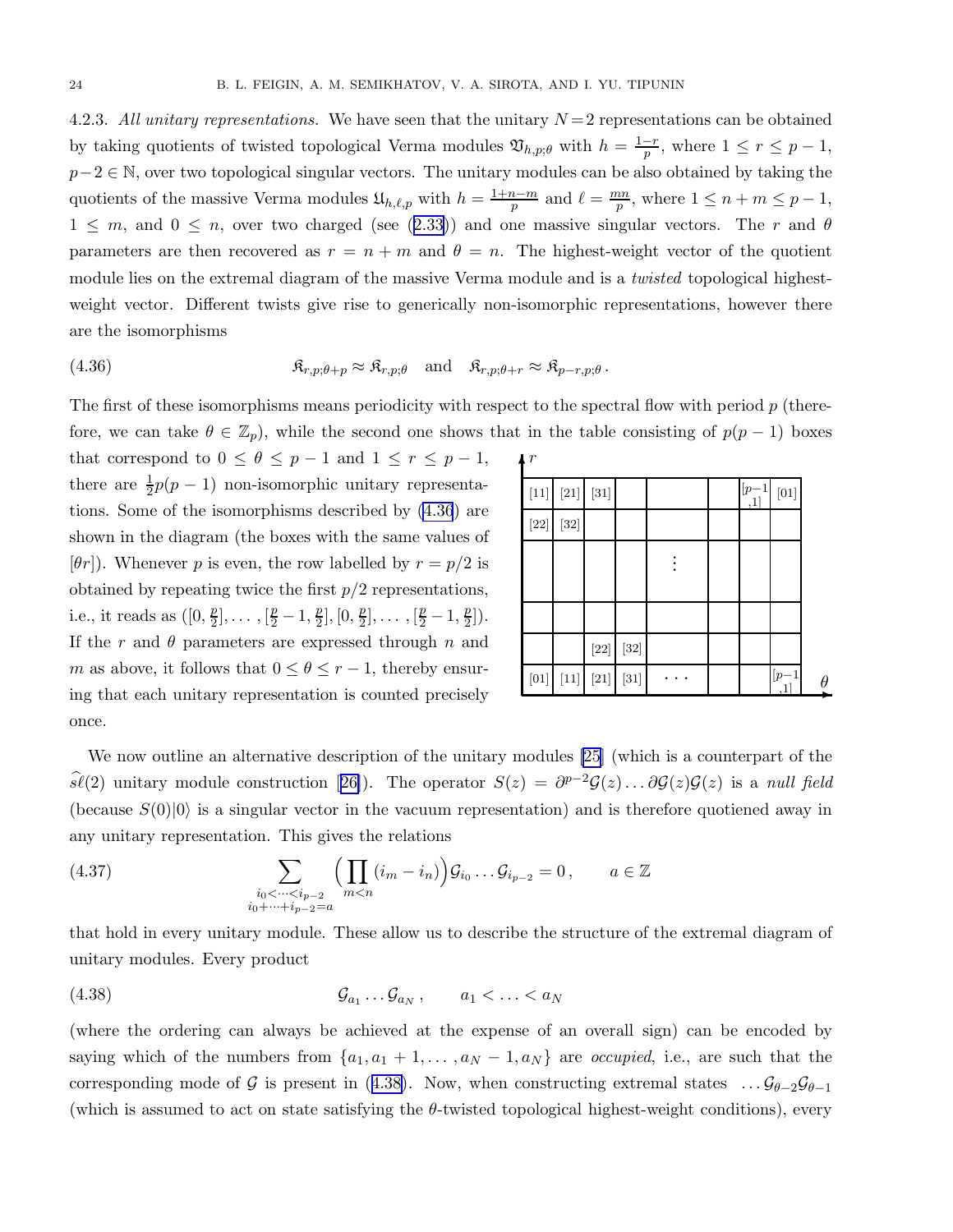such product vanishes as soon as there are  $p-1$  consecutive numbers that are occupied in  $\{a_1, a_1 +$  $1, \ldots, a_N - 1, a_N$ .

The unitary extremal diagram can be described by periodic sequences with period p consisting of  $\times$ or  $\circ$  (occupied/unoccupied positions) and exactly  $p-2$  occupied numbers (the crosses) per period:

(4.39) 
$$
\dots \overbrace{\times \cdots \times \dots \times}_{\wedge} \cdots \times \circ \overbrace{\times \cdots \times}_{\wedge} \circ \dots
$$

One of the positions is marked as the basepoint. Two such periodic infinite sequences are identified whenever they coincide (including their basepoints) after a translation by  $ip, i \in \mathbb{Z}$ .

With the modes  $Q_{-n}$  on the  $Q$ -side of the extremal diagram formally replaced with  $\mathcal{G}_n$ , such sequences are in a 1 : 1 correspondence with extremal diagrams of the unitary modules; the unoccupied positions correspond to cusps in the extremal diagram, and the basepoint is placed to grade 0 with respect to  $\mathcal{H}_0$ :



(4.40)

The outer parabola is the extremal diagram of a massive Verma module, which also can be represented as a dense fill

$$
\ldots \times \times \times \ldots
$$

Moreover, the basis for all states in the unitary module is given by a semi-infinite construction where a finite number of length-p fragments contain *not more* than  $p-2$  occupied positions each, while the infinite tail  $\mathcal{G}_{a_1} \dots \mathcal{G}_{a_{i-1}} \mathcal{G}_{a_i} \dots$  with  $a_1 < \dots < a_{i-1} < a_i < \dots$ , is such that the associated sequence of theoccupied positions is periodic with period p and has exactly  $p-2$  occupied positions per period [[25\]](#page-33-0).

An infinite p-periodic sequence (with a basepoint) consisting of  $\times$  and  $\circ$  with  $p-2\times$ 's per period can be characterised by its length- $p$  section starting at the basepoint,

(4.41) 
$$
\overbrace{\underset{\wedge}{\times \times \dots \times}}^{a} \circ \overbrace{\underset{\wedge}{\times \dots \times}}^{b} \circ \overbrace{\underset{\wedge}{\times \dots \times}}^{c}
$$

where  $0 \le a \le p-2$ ,  $0 \le c \le p-2$ ,  $0 \le a+c \le p-2$  (and  $a+b+c=p-2$ ). This corresponds to the unitary representation  $\mathfrak{K}_{r,p;\theta}$  with  $r = a+c+1$  and  $\theta = a$ . We note again that this implies  $0 \le \theta \le r-1$ with  $1 \le r \le p-1$ , and, therefore, each unitary representation is labelled once.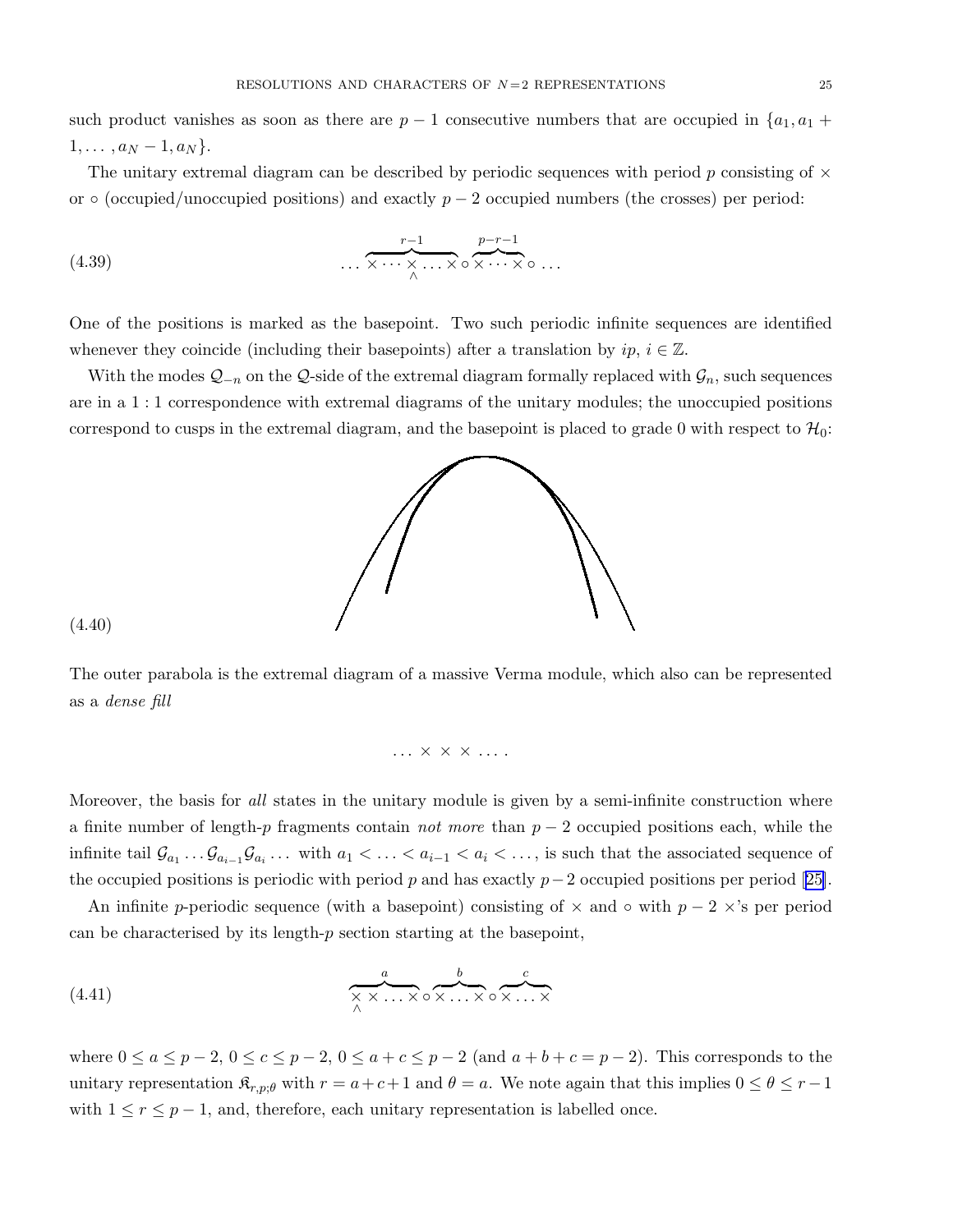<span id="page-25-0"></span>For example, in the case of  $p = 4$  the possible extremal diagrams are

. . . ◦ ◦ × × . . . . . . ◦ × ◦ × . . . . . . ◦ × × ◦ . . . ∧ ∧ ∧ . . . × × ◦ ◦ . . . . . . × ◦ × ◦ . . . . . . × ◦ ◦ × . . . ∧ ∧ ∧

A unitary module is characterised by its extremal diagram.

**Lemma 4.16.** There exist  $\frac{1}{2}p(p-1)$  different p-periodic infinite sequences  $(\lambda_i)_{i\in\mathbb{Z}}$ ,  $\lambda_i \in \{\times, \circ\}$  with a basepoint and with  $p-2$  crosses  $\times$  per period. Thus, there exist  $\frac{1}{2}p(p-1)$  non-isomorphic unitary  $N=2$ representations with the central charge  $c = 3(1 - \frac{2}{p})$  $\frac{2}{p}$ ),  $p \in \mathbb{N}, p \ge 2$ .

The characters of all the  $p(p-1)/2$  inequivalent unitary representations are found by taking the twists of the above characters([4.33\)](#page-22-0). This is done in accordance with formula [\(2.22](#page-7-0)) for the spectral flow transform of the  $N=2$  characters. While generically one has

(4.42) 
$$
\overline{U}_{\theta'} \,\omega_{r,p;\theta}^{\mathfrak{K}}(z,q) = \omega_{r,p;\theta+\theta'}^{\mathfrak{K}}(z,q),
$$

we see that there are the following special cases of the spectral flow transform, in accordance with [\(4.36](#page-23-0)):

(4.43) 
$$
\overline{U}_p \omega_{r,p;\theta}^{\mathfrak{K}}(z,q) = \omega_{r,p;\theta}^{\mathfrak{K}}(z,q),
$$

(4.44) 
$$
\overline{U}_r \omega_{r,p;\theta}^{\mathfrak{K}}(z,q) = \omega_{p-r,p;\theta}^{\mathfrak{K}}(z,q).
$$

When, in particular,  $p = 2r$ , we have  $\overline{\mathsf{U}}_r \omega_{r}^{*}$  $\frac{\mathfrak{K}}{r,2r;\theta}(z,q)=\omega\frac{\mathfrak{K}}{r,}$  $r^{\mathcal{R}}_{r,2r;\theta}(z,q).$ 

Remark 4.17. Note that if we identify the representations that differ by the spectral flow, we will be left with only  $[p/2]$  classes of unitary  $N=2$  representations, which is the same as the number of classes ofunitary  $\hat{\mathfrak{sl}}(2)$  $\hat{\mathfrak{sl}}(2)$  $\hat{\mathfrak{sl}}(2)$  representations modulo the spectral flow [2].

4.2.4. More on the admissible  $N = 2$  characters. Unlike the unitary representations, the characters of general admissible representations, which are not quasi-periodic, cannot be expressed algebraically in terms of a finite number of theta functions. In Sec. [5.4.3](#page-29-0), we consider an integral representation for the admissible  $N=2$  characters, while now we briefly comment on how one can arrive at equations for these characters.

Observe first of all that although setting  $p' = 1$  implies that  $s = 1$  in the case of admissible representations, we can formally define  $\varphi_{r,s,p,1}(z,q)$  by the same formula [\(4.22\)](#page-20-0) even for  $s > 1$ . Since  $\varphi_{r,s,p,1}(z,q)$ is still quasi-periodic under  $z \mapsto z q^p$ , we can proceed similarly to the above to derive

$$
\varphi_{r,s,p,1}(z,q) = -\frac{\eta(q^p)^3 \,\vartheta_{1,1}(q^r,q^p)}{z^s \,\vartheta_{1,0}(z,q^p) \,\vartheta_{1,0}(z\,q^r,q^p)}
$$

.

Now, let  $e_{p'} = e^{2\pi i/p'}$  be the primitive  $p'$ th root of unity. We then see that

$$
\sum_{a=0}^{p'-1} \varphi_{r,s,p,p'}(-e_{p'}^{-a} z, q) = p' \varphi_{r,1+\frac{s-1}{p'},p,1}(-z^{p'},q^{p'}) .
$$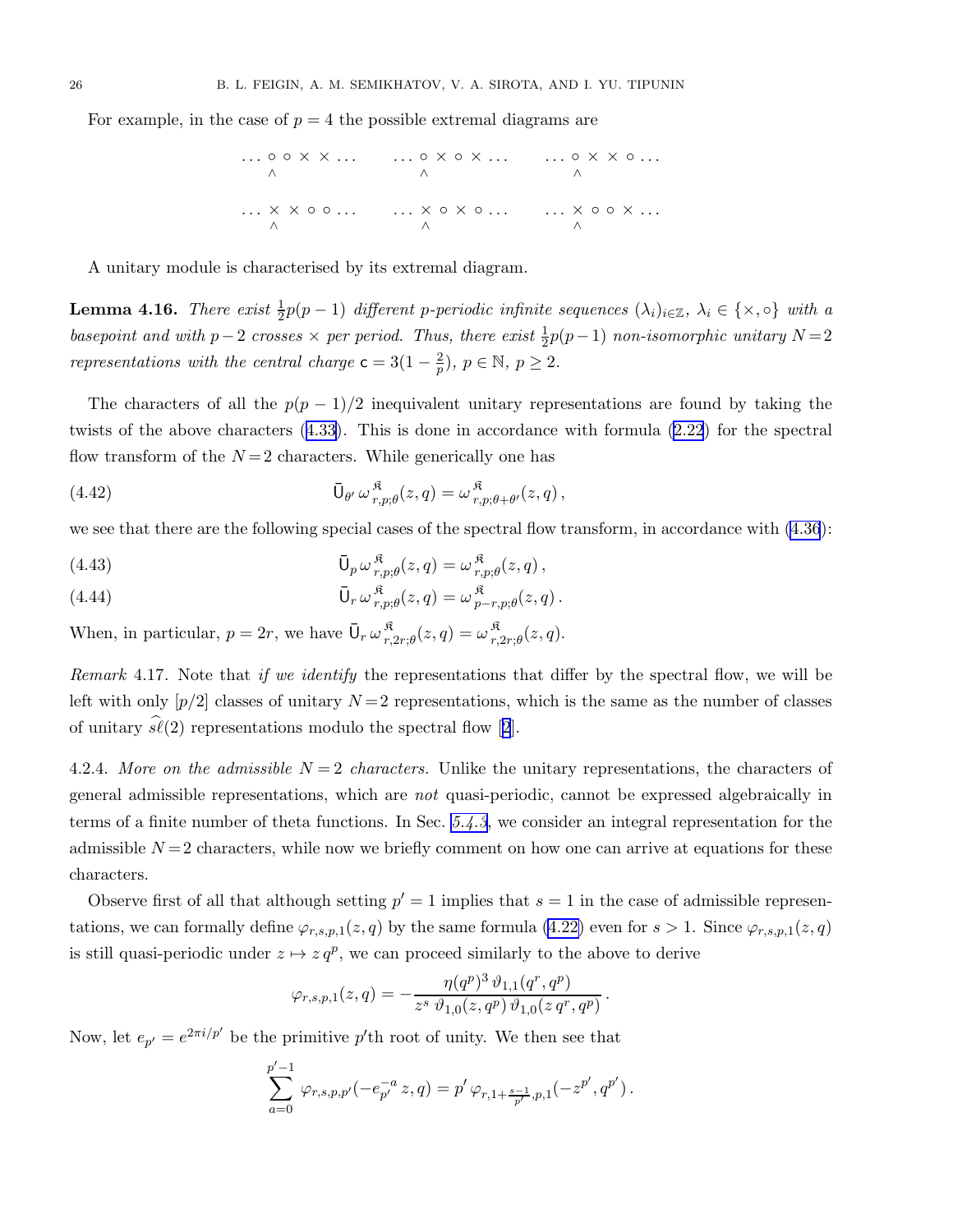<span id="page-26-0"></span>Thus, we arrive at the following equation for the sought function  $\varphi_{r,s,p,p'}(z,q)$ :

(4.45) 
$$
\sum_{a=0}^{p'-1} \varphi_{r,s,p,p'}(e_{p'}^{-a} z, q) = -\frac{p' z^{1-p'-s} \eta(q^{pp'})^3 \vartheta_{1,1}(q^{rp'}, q^{pp'})}{\vartheta_{1,1}((-z)^{p'}, q^{pp'}) \vartheta_{1,1}((-z)^{p'} q^{rp'}, q^{pp'})}.
$$

This is to be solved under the condition that the poles of  $\varphi_{r,s,p,p'}(z,q)$  are at  $z = -q^{np}, n \in \mathbb{N}$ , and at  $z = -q^{np-r}$ ,  $n \in \mathbb{N}$ . Note that  $z = -e_p^a q^{np}$  and  $z = -e_p^a q^{np-r}$ , with  $a = 0, \ldots p' - 1$  and  $n \in \mathbb{N}$ , are then the complete set of poles of the function of the right-hand side of (4.45).

4.3. Massive admissible characters. Characters of the massive admissible representation  $\mathfrak{P}_{r,s,h,p,p'}$ from Sec. [3.3](#page-15-0) are read off from the resolution([3.25](#page-16-0)). We thus find

$$
(4.46) \quad \omega_{r,s,h,p,p'}^{\mathfrak{P}}(z,q) = z^h \frac{\vartheta_{1,0}(z,q)}{\eta(q)^3} q^{\frac{p'}{4p}[(r-\frac{p}{p'}(s-1))^2 - \frac{p'}{4p}(\frac{p}{p'}h-1)^2] - \frac{pp'}{4}} \times \newline \times \left( \vartheta_{1,0}(q^{-pp'-(s-1)p+rp'}, q^{2pp'}) - q^{r(s-1)} \vartheta_{1,0}(q^{-pp'-(s-1)p-rp'}, q^{2pp'}) \right),
$$

which, as we see, has the structure of a massive Verma module character times a Virasoro character (more precisely, the ratio of the irreducible Virasoro character to the Virasoro Verma module character). The relation between the embedding case III(0) and the Virasoro embedding structure has been pointed out in[[11](#page-33-0)].

# 5. THE  $\hat{\mathscr{S}}(2) \leftrightarrow N=2$  correspondence at the level of characters

Theconstruction [[20\]](#page-33-0) of the  $N = 2$  algebra, which in fact determines the simplest Kazama–Suzuki coset [\[21\]](#page-33-0)  $sl(2) \oplus u(1)/u(1)$ , allows one to completely analyse the *representations* involved in this con-struction.This was done in [[2](#page-33-0)] where the  $\hat{s\ell}(2)$  and  $N=2$  representation categories were proved to be equivalent up to the respective spectral flows. In this section, we recall the equivalence and then derive the consequences for characters.

5.1. **Reminder on the equivalence of categories.** For simplicity, we avoid introducing *chains* of modules and speak instead of representations modulo the spectral flow; exact definitions can be found in[[2](#page-33-0)]. We will only need representations with a highest-weight vector, so all the general statements below are limited to this case.

**Theorem 5.1** ([\[2\]](#page-33-0)). There exists a functor  $\mathsf{F}$  that assigns to every  $\widehat{\mathfrak{sl}}(2)$  representation with a highestweight vector  $|j,t\rangle_{s\ell(2)}$  an  $N=2$  representation with the highest-weight vector  $\left|-2j/t,t\right\rangle_{\text{top}}$  up to the spectral flow,

(5.1) 
$$
\mathsf{F}(\mathfrak{C}_{j,t}) = \mathfrak{D}_{-\frac{2j}{t},t;\bullet}.
$$

There exists the inverse functor modulo the spectral flow. In particular, a homomorphism  $\mathfrak{C}'_{j',t} \to \mathfrak{C}_{j,t}$  of  $sl(2)$  representations exists if and only if there is a homomorphism of  $N=2$  representations  $\mathfrak{D}'_{-\frac{2j'}{2}}$  $\frac{y'}{2},t;\theta$ <sup> $\rightarrow$ </sup>  $\mathfrak{D}_{-\frac{2j}{t},t}$  with some  $\theta$  and

$$
\mathsf{F}(\mathfrak{C}'_{j',t})=\mathfrak{D}'_{-\frac{2j'}{t},t;\bullet}.
$$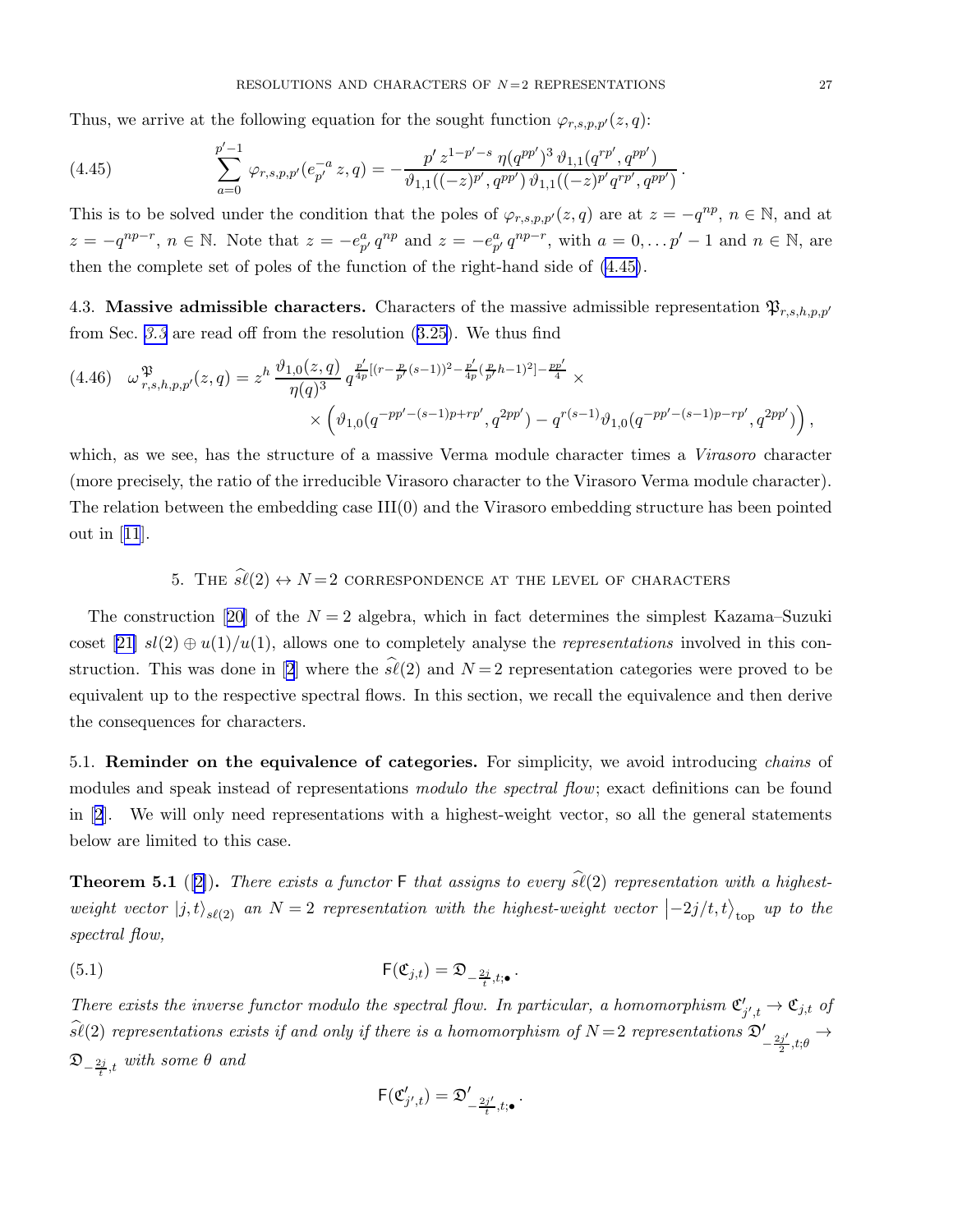<span id="page-27-0"></span>Underlyingthis Theorem is the construction of the  $N=2$  algebra in terms of  $\hat{\mathfrak{sl}}(2)$  and the ghosts [[20,](#page-33-0) [21](#page-33-0)]and the analysis of representations initiated in  $[20]$  $[20]$ : introducing the fermionic first-order  $BC$  system, one can construct the  $N=2$  generators as

(5.2)  $Q = CJ^+, \qquad \qquad \mathcal{G} = \frac{2}{t}BJ^-,$ 

(5.3) 
$$
\mathcal{H} = \frac{t-2}{t}BC - \frac{2}{t}J^0, \qquad \mathcal{T} = \frac{1}{t}(J^+J^-) - \frac{t-2}{t}B\partial C - \frac{2}{t}BCJ^0,
$$

where  $\mathcal{G} = \sum_{n \in \mathbb{Z}} \mathcal{G}_n z^{-n-2}$ ,  $\mathcal{T} = \sum_{n \in \mathbb{Z}} \mathcal{L}_n z^{-n-2}$ ,  $\mathcal{Q} = \sum_{n \in \mathbb{Z}} \mathcal{Q}_n z^{-n-1}$ ,  $\mathcal{H} = \sum_{n \in \mathbb{Z}} \mathcal{H}_n z^{-n-1}$ ,  $J^{\pm,0} =$  $\sum_{n\in\mathbb{Z}} J_n^{\pm,0} z^{-n-1}$ , and  $B(z)C(w) = \frac{1}{z-w}$ . There also exists an extra current

(5.4) 
$$
I^{+} = \sqrt{\frac{2}{t}}(BC + J^{0})
$$

that commutes with the  $N=2$  generators  $(5.2)$ – $(5.3)$ .

Now, let  $\Omega$  be the module generated from the vacuum  $|0\rangle_{\text{gh}}$  defined by the highest-weight conditions  $C_{\geq1}$  |0)<sub>gh</sub> =  $B_{\geq0}$  |0)<sub>gh</sub> = 0 and let  $\mathcal{F}_{\rho}^+$  be the Fock space generated from the highest-weight vector determined by  $I_{\geq 1} |\rho\rangle^+ = 0$  and  $I_0 |\rho\rangle^+ = \rho |\rho\rangle^+$ .

Given an  $\widehat{s\ell}(2)$  representation  $\mathfrak{C}_{j,t}$  (e.g., from category  $\mathcal{O}$ ), the tensor product  $\mathfrak{C}_{j,t} \otimes \Omega$  carries the representation (5.2)–(5.3) of the  $N=2$  algebra. This representation is highly reducible; decomposing it, we arrive at the representations  $\mathfrak{D}_{-\frac{2j}{t},t;\bullet} = \mathsf{F}(\mathfrak{C}_{j,t})$ :

(5.5) 
$$
\mathfrak{C}_{j,t;\theta} \otimes \Omega \approx \bigoplus_{m \in \mathbb{Z}} \mathfrak{D}_{-\frac{2j}{t},t;m-\theta} \otimes \mathcal{F}^+_{\sqrt{\frac{2}{t}}(j-\frac{t-2}{2}\theta-m)}.
$$

This formula, proved in[[2](#page-33-0)], is essentially equivalent to the statement of the theorem.

5.2. Identities relating  $N = 2$  and  $\hat{s\ell}(2)$  characters. Theorem [5.1](#page-26-0) has a direct implication for characters. Equations  $(5.2)$ – $(5.4)$  imply the identities

$$
(5.6) \t\t TSug + Tgh = T + T+
$$

(5.7) 
$$
J^0 - BC = -2\mathcal{H} + \frac{t-4}{\sqrt{2t}}I^+,
$$

where  $T_{\text{Sug}}$  is the Sugawara energy-momentum tensor for the affine  $s\ell(2)$ ,  $T_{\text{gh}} = -B \partial C$  is the ghost energy-momentum tensor, and

(5.8) 
$$
T^{+} = \frac{1}{2} (I^{+})^{2} - \frac{1}{\sqrt{2t}} \partial I^{+}.
$$

We thus have a formal equality

(5.9) 
$$
q^{L_0^{\text{Sug}} + L_0^{\text{gh}}} z^{J_0^0} (zy^{-1})^{(BC)_{0}} = q^{\mathcal{L}_0 + L_0^+} y^{-\mathcal{H}_0 - \sqrt{\frac{2}{t}} I_0^+} z^{\sqrt{\frac{t}{2}} I_0^+}.
$$

We now take the traces of both sides over the spaces on the respective sides of Eq.  $(5.5)$ . Then, for any two modules related by the functor,  $\mathfrak{C}_{j,t}$  on the  $s\ell(2)$  side and  $\mathfrak{D}_{-\frac{2j}{t},t}$  on the  $N=2$  side, we obtain the following relation between their characters:

(5.10) 
$$
\chi_{j,t}^{\mathfrak{C}}(z,q)\chi^{\text{gh}}(z y^{-1},q) = \sum_{\theta \in \mathbb{Z}} \omega \frac{\mathfrak{D}_{z}}{-\frac{2j}{t},t;\theta}(y^{-1},q) \cdot \frac{\left(y^{-\sqrt{\frac{2}{t}}}\,z^{\sqrt{\frac{t}{2}}}\right)^{\sqrt{\frac{2}{t}}(j-\theta)}q^{\frac{(j-\theta)^2+j-\theta}{t}}}{\prod_{m\geq 1}(1-q^m)},
$$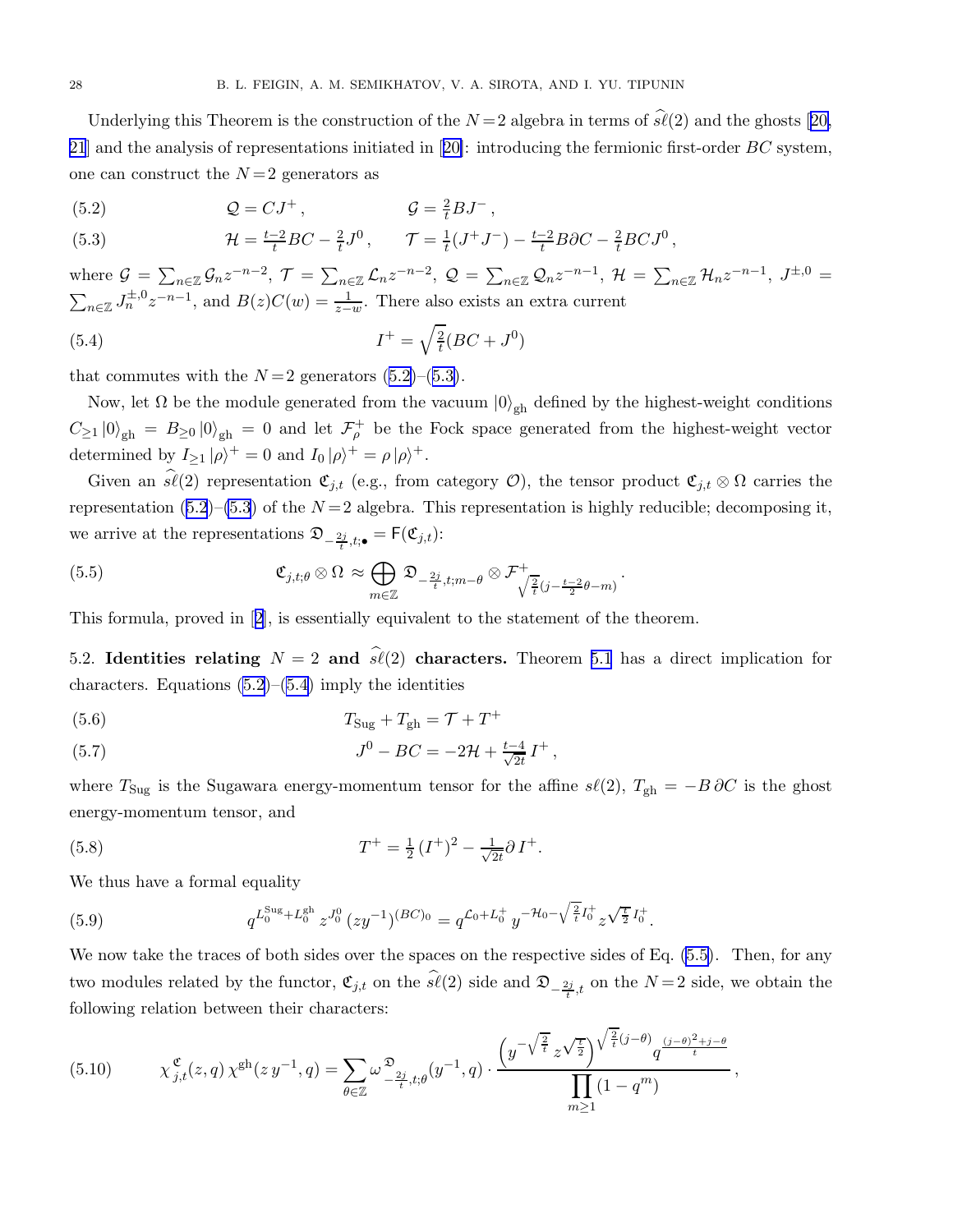<span id="page-28-0"></span>where  $1 < |z| < |q|^{-1}$ . Recall now that the ghost character is

(5.11) 
$$
\chi^{\text{gh}}(z,q) = \text{Tr}_{\Omega}(q^{L_0^{\text{gh}}}z^{-(BC)_0}) = \prod_{m=0}^{\infty} (1+q^m z) \prod_{m=1}^{\infty} (1+q^m z^{-1}) = q^{-\frac{1}{12}} \frac{z \vartheta_{1,0}(z,q)}{\eta(q)}.
$$

Thus, we have arrived at

**Theorem 5.2.** Let  $\mathfrak{C}_{j,t}$  be an  $\widehat{\mathfrak{sl}}(2)$  representation from category  $\mathcal O$  with the highest-weight vector  $|j,t\rangle_{s\ell(2)}$  and let  $\mathsf{F}(\mathfrak{C}_{j,t})=\mathfrak{D}_{-\frac{2j}{t},t;\bullet}$ . Let  $\chi_{j,t}^{\mathfrak{C}}(z,q)$  be the character of  $\mathfrak{C}_{j,t}$  and  $\omega\frac{\mathfrak{D}_{j,t}}{\zeta_{j,t}}$  $\sum_{-\frac{2j}{t},t}^{\infty}(z,q)$  be the character of one of the representations  $\mathfrak{D}_{-\frac{2j}{t},t;\bullet}$ . Then (assuming  $1 < |z| < |q|^{-1}$ ),

$$
\chi_{j,t}^{\mathfrak{C}}(z,q) \vartheta_{1,0}(\frac{z}{y},q) = \sum_{\theta \in \mathbb{Z}} \omega \frac{\mathfrak{D}_{2j}}{-\frac{2j}{t},t;\theta}(y^{-1},q) y^{-\frac{2}{t}(j-\theta)} z^{j-\theta} q^{\frac{(j-\theta)^2+j-\theta}{t}+\frac{1}{8}}
$$
\n
$$
= \sum_{\theta \in \mathbb{Z}} \omega \frac{\mathfrak{D}_{2j}}{-\frac{2j}{t},t}(y^{-1} q^{-\theta},q) y^{\theta-\frac{2}{t}j} z^{j-\theta} q^{\frac{\theta^2-\theta}{2}+\frac{j^2+j-2j\theta}{t}+\frac{1}{8}}.
$$

Remark 5.3. Taking a twisted module on the  $\widehat{sl}(2)$  side, we can proceed in a similar way and arrive at  $(5.13) \quad \chi_i^{\mathfrak{C}}$  $^{\mathfrak{C}}_{j,t;\mu}(z,q)\,\vartheta_{1,0}(\frac{z}{y}% ,u)=-\frac{1}{\pi\hbar\omega t}% \int_{-\infty}^{\infty}(u-s)\,\vartheta_{s}(s)\vartheta_{s}(s)ds,$  $\frac{z}{y},q) =$  $= z^{-\frac{t}{2}\mu}y^{\mu}q^{\frac{t}{4}\mu^2-\mu(j+\frac{1}{2})}\sum$  $\omega^{\mathfrak{D}}$  $\sum_{\substack{2j \ -\frac{2j}{t},t}}^{\infty} (y^{-1}q^{-\theta}, q) y^{\theta - \frac{2}{t}j} z^{j-\theta} q^{\frac{\theta^2 - \theta}{2} + \mu \theta + \frac{j^2 + j - 2j \theta}{t} + \frac{1}{8}},$ 

 $\theta \in \mathbb{Z}$ 

where  $|q|^{\mu} < |z| < |q|^{\mu-1}$ .

Equation (5.12) can be viewed as a "generalised branching rule" (or, if read from right to left, a "sum rule"), termed "generalised" because it contains an *infinite* number of terms on the right-hand side. The most interesting cases are when the characters on the right-hand side are quasi-periodic and, thus, the summation contains only a finite number of terms. This will be considered in Sec. [5.4.4](#page-30-0), where we obtain true branching relations. However, even with the nonperiodic Verma-module characters, Eq.(5.12) becomes the  $s\ell(2|1)$  denominator identity, see ([5.15\)](#page-29-0).

It should be kept in mind that  $\mathsf F$  has the inverse functor, and therefore, every  $N=2$  representation admits a "sum rule" yielding the character of the corresponding  $\hat{s\ell}(2)$  representation after taking the trace over the spectral flow transforms, as in (5.12).

5.3. An integral representation for  $N=2$  characters. Relation (5.12) implies an integral representation for the  $N=2$  characters:

(5.14) 
$$
\omega_{h,t}^{\mathfrak{D}}(y,q) = y^h q^{-\frac{h}{4}(ht-2) - \frac{1}{8}} \frac{1}{2\pi i} \oint dz \, z^{-\frac{ht}{2} - 1} \chi_{-\frac{ht}{2},t}^{\mathfrak{C}}(z,q) \, \vartheta_{1,0}(z\,y,q) \, .
$$

As before,  $\mathfrak{D}_{h,t}$  and  $\mathfrak{C}_{j,t; \bullet}$  are some  $N=2$  and  $\widehat{s\ell}(2)$  representations, respectively, related by the functor. The integration contour encompasses the origin counterclockwise and lies inside the annulus determined by the twist of the chosen  $\mathfrak C$  representation.

5.4. Examples. Let us see how the general formula of Theorem 5.2 rewrites for particular representations.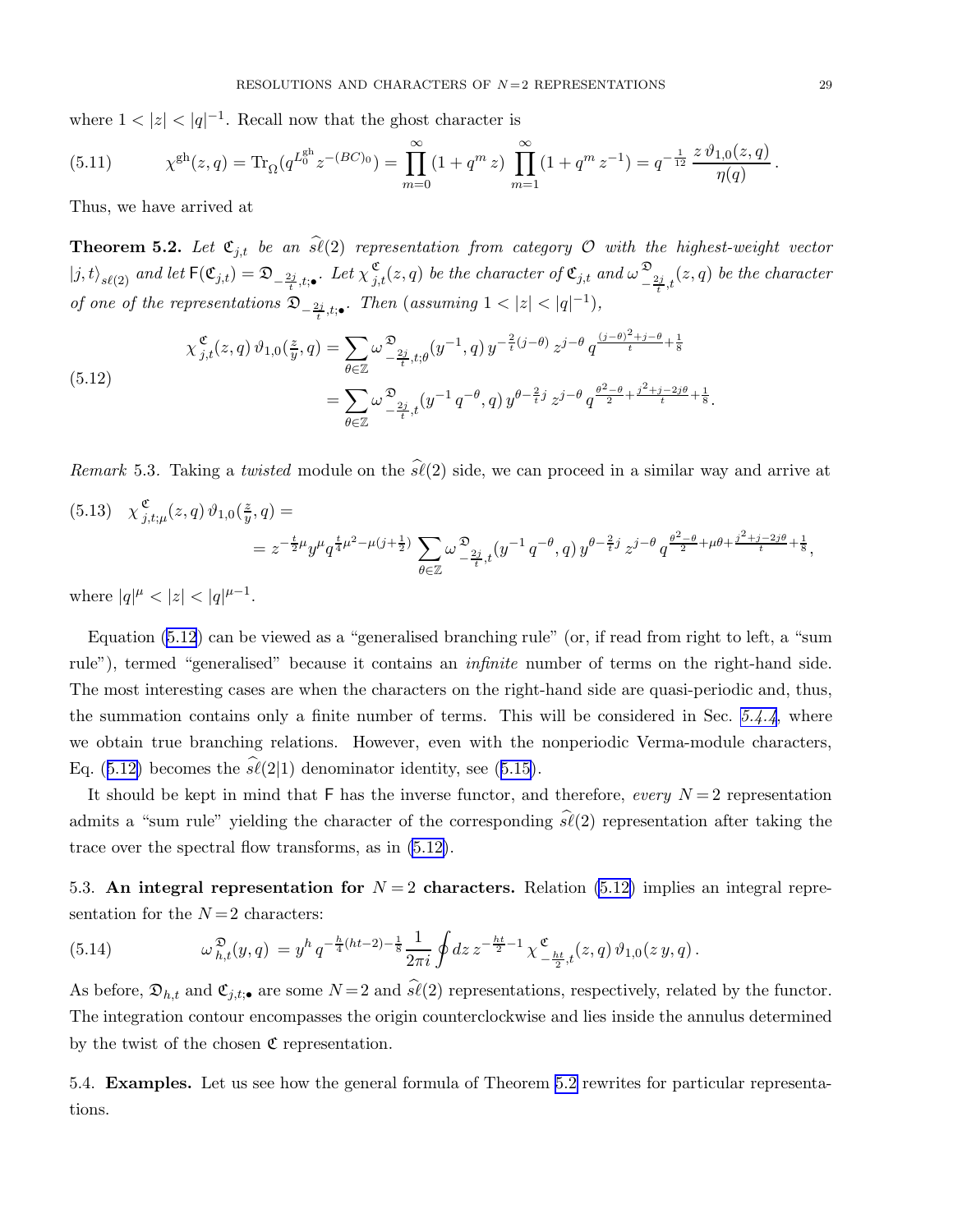<span id="page-29-0"></span>5.4.1. Trivial representations. For the trivial representations  $(t = 2, j = 0, \chi_0^{\mathfrak{C}})$  $\sum_{0,2;\mu}^{\infty}(z,q) = 1$ , and  $\omega_{0}^{\mathfrak{D}}$  $\mathcal{L}_{0,2}^{\mathfrak{D}}(z,q) = 1$  $\mathcal{L}_{0,2}^{\mathfrak{D}}(z,q) = 1$  $\mathcal{L}_{0,2}^{\mathfrak{D}}(z,q) = 1$ , Eq. ([5.12\)](#page-28-0) becomes simply the definition of  $\vartheta_{1,0}(\frac{z}{y})$  $\frac{z}{y}, q$ ).

5.4.2. Topological Verma modules. Taking the  $N=2$  representations to be the twisted topological Verma modules,and the  $\hat{\mathfrak{sl}}(2)$  representation, accordingly, the Verma module, we see that Eq. ([5.12\)](#page-28-0) becomes the "truly remarkable identity" from [\[8,](#page-33-0) Example 4.1]:

(5.15) 
$$
\frac{\vartheta_{1,0}(zy^{-1},q)\,\eta(q)^3}{\vartheta_{1,0}(y^{-1},q)\vartheta_{1,1}(z,q)} = \sum_{\theta\in\mathbb{Z}}\frac{z^{-\theta}}{1+ yq^{\theta}}, \qquad 1<|z|<|q|^{-1},
$$

(5.16) 
$$
= \left(\sum_{\substack{m \ge n \\ k \ge 0}} - \sum_{\substack{m \le n-1 \\ k \le -1}}\right) z^{-m} (-1)^k y^k q^{mk}, \qquad \frac{1 < |z| < |q|^{-1}}{|q|^{-n+1} < |y| < |q|^{-n}.
$$

Taking the  $\hat{\mathfrak{sl}}(2)$  Verma module with an arbitrary twist, we have, similarly,

(5.17) 
$$
(-1)^{\mu} y^{-\mu} \frac{\vartheta_{1,0}(zy^{-1}, q) \eta(q)^3}{\vartheta_{1,0}(y^{-1}, q) \vartheta_{1,1}(z, q)} = \sum_{m \in \mathbb{Z}} \frac{z^{-m} q^{\mu m}}{1 + y q^m}, \qquad |q|^{\mu} < |z| < |q|^{\mu - 1}.
$$

As a particular case, we recover the identity that was written out already in [\[2](#page-33-0)]:

(5.18) 
$$
\frac{\vartheta_{1,0}(z,q)}{\vartheta_{1,1}(z,q)} = \frac{\vartheta_{1,0}(z^2,q)}{\eta(q)^3} \sum_{\theta \in \mathbb{Z}} \frac{z^{-\theta+1}}{1+z^2 q^{\theta}}, \qquad 1 < |z| < |q|^{-1}.
$$

5.4.3. Admissible representations: resummation and the integral formula. For the admissible representationcharacters given by  $(4.20)$  $(4.20)$  and  $(4.2)$ , Eq.  $(5.12)$  becomes

$$
(5.19) \sum_{\theta \in \mathbb{Z}} z^{-\theta} \varphi_{r,s,p,p'}(y^{-1} q^{-\theta}, q) = q^{-\frac{pp'}{4}} \frac{\vartheta_{1,0}(z \, y^{-1}, q) \, \eta(q)^3}{\vartheta_{1,1}(z,q) \, \vartheta_{1,0}(y^{-1}, q)} \left( \vartheta_{1,0}(z^p \, q^{-pp'-p(s-1)+p'r}, q^{2pp'}) - q^{r(s-1)} \, z^{-r} \vartheta_{1,0}(z^p \, q^{-pp'-p(s-1)-p'r}, q^{2pp'}) \right),
$$

where  $1 < |z| < |q|^{-1}$ . This can also be obtained from the previous identities by first deriving

$$
(5.20) \sum_{\theta \in \mathbb{Z}} z^{-\theta} \varphi_{r,s,p,p'}(y^{-1} q^{-\theta}, q) =
$$
  
=  $q^{-\frac{pp'}{4}} \sum_{\theta \in \mathbb{Z}} \frac{z^{-\theta}}{1 + y q^{\theta}} \cdot \left( \vartheta_{1,0}(z^p q^{-pp'-p(s-1)+p'r}, q^{2pp'}) - q^{r(s-1)} z^{-r} \vartheta_{1,0}(z^p q^{-pp'-p(s-1)-p'r}, q^{2pp'}) \right)$ 

and then combining this with (5.15).

Recall that the function  $\varphi_{r,s,p,p'}(z,q)$  defined in [\(4.22](#page-20-0)) cannot be algebraically expressed through theta functions (unless  $p' = 1$ ), since it is not quasi-periodic. On the other hand, there is an *integral* representation for  $\varphi_{r,s,p,p'}(z,q)$  with the integrand given by a combination of theta functions. The integral formula for the admissible  $N = 2$  characters takes the form of the following representation for  $\varphi_{r,s,p,p'}$ :

$$
(5.21) \quad \frac{\vartheta_{1,0}(y,q)}{\eta(q)^3} \varphi_{r,s,p,p'}(y,q) = \frac{1}{2\pi i} \oint_{\mathcal{C}_{p'}(0)} \frac{dz}{z} \vartheta_{1,0}(zy,q) \frac{q^{-\frac{1}{4}pp'}}{\vartheta_{1,1}(z,q)} \times \left( \vartheta_{1,0}(z^p q^{-pp'+rp'-(s-1)p}, q^{2pp'}) - z^{-r} q^{r(s-1)} \vartheta_{1,0}(z^p q^{-pp'-rp'-(s-1)p}, q^{2pp'}) \right),
$$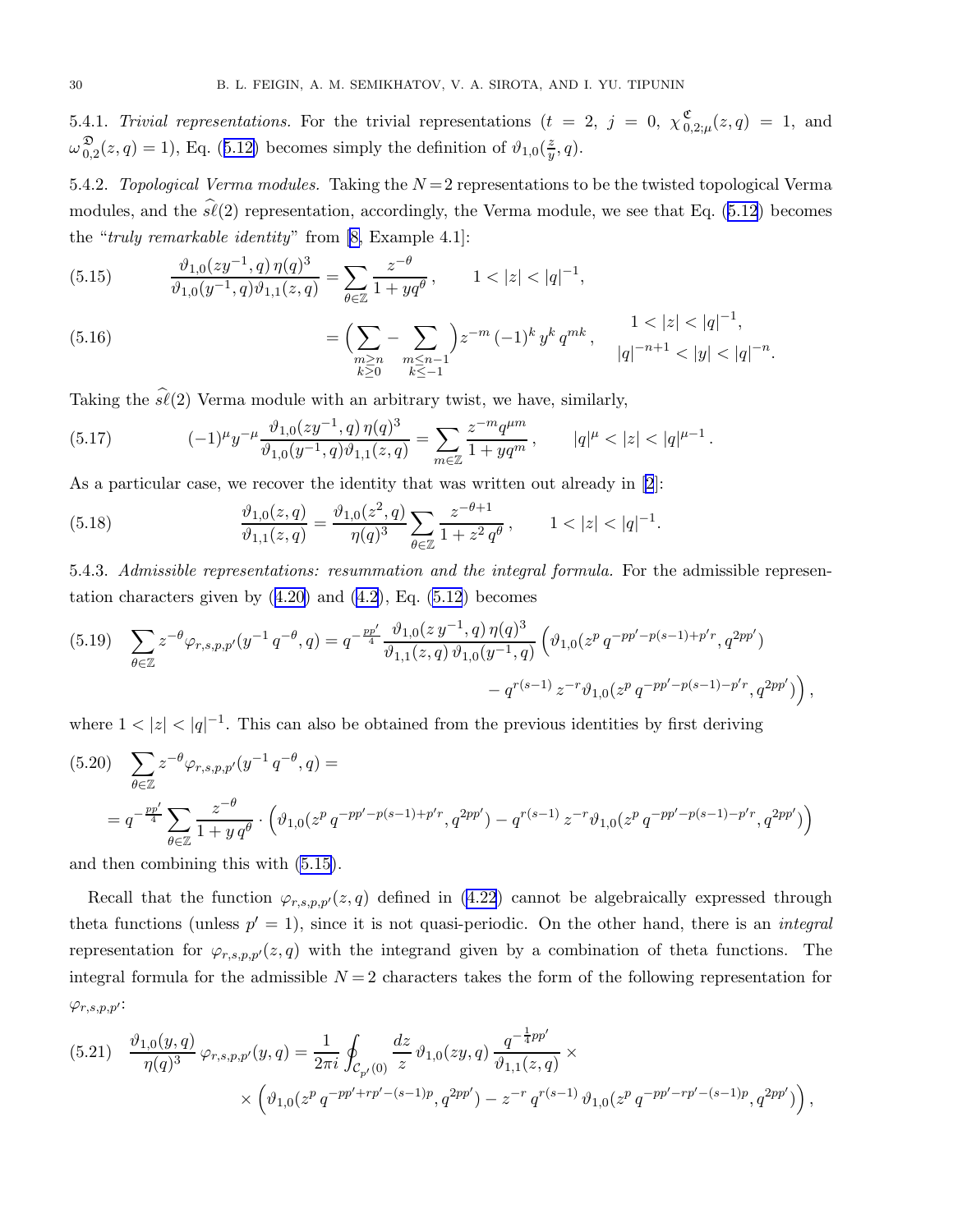<span id="page-30-0"></span>where we use the notation  $\mathcal{C}_{p'}(n)$  for the integration contour that surrounds the origin counterclockwise and lies in the annulus

$$
|q|^{-2p'n} < |z| < |q|^{-2p'n-1} \, .
$$

In the present case of  $n = 0$ , the integral is given by the sum over the poles inside the unit circle. Now, under the spectral flow transform with  $\theta = pn$ , the integration contour changes as  $\mathcal{C}_{p'}(0) \to \mathcal{C}_{p'}(n)$ , which is described by adding or subtracting the corresponding poles described in Lemma [4.4.](#page-17-0) We parametrise these as  $z = q^n$ ,  $n = -2p'\ell - a - 1$ ,  $\ell \in \mathbb{Z}$ . Then

$$
(5.22) \quad \underset{z=q^{-2p'e-a-1}}{\text{res}} \left( z^{-1} \vartheta_{1,0}(zy^{-1}, q) \frac{q^{-\frac{1}{4}pp'}}{\vartheta_{1,1}(z, q)} \times \right.
$$
\n
$$
\times \left( \vartheta_{1,0}(z^p q^{-pp'+rp'-(s-1)p}, q^{2pp'}) - z^{-r} q^{r(s-1)} \vartheta_{1,0}(z^p q^{-pp'-rp'-(s-1)p}, q^{2pp'}) \right) =
$$
\n
$$
= \frac{\vartheta_{1,0}(y^{-1}, q)}{\eta(q)^3} (-1)^{a+1} y^{-2p'e-a-1} q^{-pp'/4} q^{-pp'e^2 - \ell pa - \ell ps + \ell p'r} \times \left( \vartheta_{1,0}(q^{-pa - ps - pp' + rp'}, q^{2pp'}) - q^{r(a+s)} \vartheta_{1,0}(q^{-pa - ps - pp' - rp'}, q^{2pp'}) \right),
$$

whichallows us to rederive Eqs.  $(4.23)$ – $(4.24)$  that were obtained directly from  $(4.22)$  $(4.22)$  $(4.22)$ , and, as a byproduct, explains why the terms violating quasiperiodicity of the admissible  $N = 2$  characters are precisely the residues of the  $\hat{\mathfrak{sl}}(2)$  admissible characters.

5.4.4. Unitary representations: branching, or sum rule, relations. This case is of some special interest fromour present point of view because the  $N=2$  characters are quasiperiodic, see ([4.32\)](#page-22-0). This allows us to rewrite [\(5.12](#page-28-0)) in the form with only a finite number of terms on the right-hand side. The summation goes over the orbit of the  $N=2$  spectral flow on the unitary representations:

$$
(5.23) \quad \chi_{r,p}^{\mathfrak{L}}(z,q) \vartheta_{1,0}(\frac{z}{y},q) =
$$
\n
$$
= q^{\frac{r^2-1}{4p} - \frac{p}{4} + \frac{1}{8}} y^{-\frac{r-1}{p}} z^{\frac{r-1}{2}} \sum_{a=0}^{p-1} \omega_{r,p}^{\mathfrak{K}}(y^{-1} q^{-a}, q) y^a z^{-a} q^{\frac{a^2-a}{2} - \frac{r-1}{p}a} \vartheta_{1,0}(z^p y^{-2} q^{-p+r-2a}, q^{2p}).
$$

Explicitlysubstituting the  $\hat{s\ell}(2)$  and  $N=2$  characters given by ([4.13\)](#page-18-0) and [\(4.33](#page-22-0)), respectively, we obtain

$$
(5.24) \quad \frac{\vartheta_{1,0}(z^p \, q^{-p+r}, q^{2p}) - z^{-r} \vartheta_{1,0}(z^p \, q^{-p-r}, q^{2p})}{\vartheta_{1,1}(z,q)} \vartheta_{1,0}(zy,q) =
$$
\n
$$
= -\frac{\eta(q^p)^3}{\eta(q)^3} \vartheta_{1,1}(q^r, q^p) \vartheta_{1,0}(y,q) \sum_{a=0}^{p-1} \frac{z^{-a} q^a \, y^{-1} \vartheta_{1,0}(z^p y^2 q^{r-p-2a}, q^{2p})}{\vartheta_{1,0}(yq^{-a}, q^p) \vartheta_{1,0}(yq^{r-a}, q^p)}
$$

In the special case where  $p = 2r$ , the theta-function identity contains only r terms on the right-hand side,

(5.25) 
$$
\frac{\vartheta_{1,1}(z^r,q^r)}{\vartheta_{1,1}(z,q)}\,\vartheta_{1,0}(z\,y,q)=\frac{\eta(q^r)^3}{\eta(q)^3}\,\vartheta_{1,0}(y,q)\,\sum_{a=0}^{r-1}\frac{\vartheta_{1,0}(z^r\,y\,q^{-a},q^r)}{\vartheta_{1,0}(y\,q^{-a},q^r)}\,z^{-a}\,,
$$

wherewe have used Eqs. ([4.3](#page-16-0)) and ([4.34\)](#page-22-0) for the  $\hat{\mathfrak{sl}}(2)$  and  $N=2$  characters, respectively.

.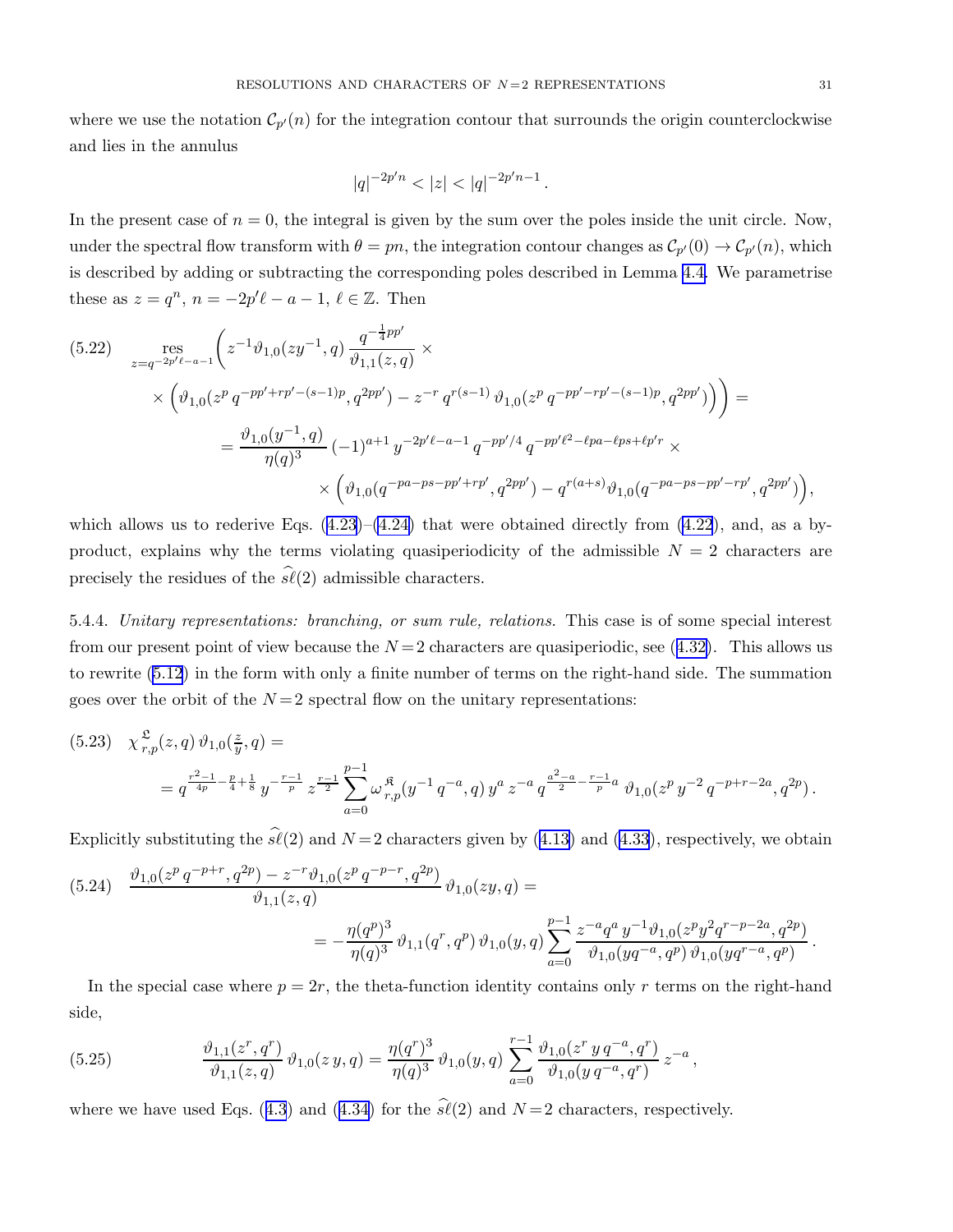### 6. Concluding remarks

<span id="page-31-0"></span>In this paper, we have evaluated the characters of admissible  $N = 2$  representations, making the derivation parallel to the affine- $s\ell(2)$  case and explicitly deriving the exact relations between the  $N=2$ and  $\widehat{s\ell}(2)$  characters. An important tool in our analysis of characters has been the spectral flow transform of the  $s\ell(2)$  and  $N=2$  algebras.

We have constructed different resolutions of the admissible  $N = 2$  representations. Although the embedding structure [\[11](#page-33-0)] of massive  $N = 2$  Verma modules is more complicated than in the familiar case of  $s\ell(2)$  Verma modules, it is still not very difficult to rewrite the embedding diagrams as the resolutions consisting of massive Verma modules (we have considered in detail the most involved case  $III^0_+(2, -+)$ from [\[11\]](#page-33-0), others can be dealt with along the same lines). In the massive resolutions, the number of modules grows from term to term.

There also exists a simpler resolution in terms of twisted topological Verma modules, whose structure is in fact equivalent to the well-known BGG resolution for irreducible  $\widehat{s\ell}(2)$  representations (the character formulae following from the massive resolution have been shown to agree with those derived from the BGG resolution). This has a deep reason that rests in the equivalence of  $\hat{\mathfrak{sl}}(2)$  and  $N=2$  representation categories up to the spectral flows[[2](#page-33-0)]. The equivalence can also be viewed as the "reason" why the earlierproposal [[5](#page-33-0)] for the unitary  $N = 2$  characters is correct despite a number of subtleties that have not been explicitly taken into account in [\[5\]](#page-33-0). A detailed analysis of the structure of the  $N = 2$ Verma modules[[10](#page-33-0), [11](#page-33-0)] has allowed us to find the characters in a considerably more general case of the admissible  $N=2$  representations. Not being quasiperiodic under the spectral flow, these characters cannot be algebraically expressed through the theta-functions. On the other hand, we have found an integral representation for these characters through the respective (hence, admissible)  $\widehat{s\ell}(2)$  characters (which are expressed in terms of the theta-functions).

We have shown that a certain sum of the  $N=2$  characters over the orbit of the  $N=2$  spectral flow provides a kind of "harmonic decomposition" of an  $\hat{\mathfrak{sl}}(2)$  character. This identity relating the  $N=2$  and  $s\ell(2)$  characters can be considered as the exact "branching rule" that holds for any representation, not necessarily the unitary ones, although it is only for the unitary representations that the identity involves a finite number of terms on the  $N=2$ -side. The resulting theta-function identities are, therefore, also a consequence of the equivalence of categories.

The equivalence of categories, which we have used for the topological Verma modules and the irreducible representations of the corresponding highest-weight type, can also be formulated for the massive  $N=2$ Verma modules (relating them to the relaxed Verma modules over  $\hat{\mathfrak{sl}}(2)$  [[2\]](#page-33-0)) and for the massiveadmissible representations [\(3.25](#page-16-0)). The corresponding character identities can easily be derived, however they are not very interesting.

The analysis of this paper can be viewed from the broader perspective of coset models; a part of what we have done was to investigate the  $N = 2$  algebra pretending to know only that this is  $\widehat{s\ell}(2) \oplus u(1)/u(1)$ . As regards more general cosets, very suggestive pieces of the picture that we have completely described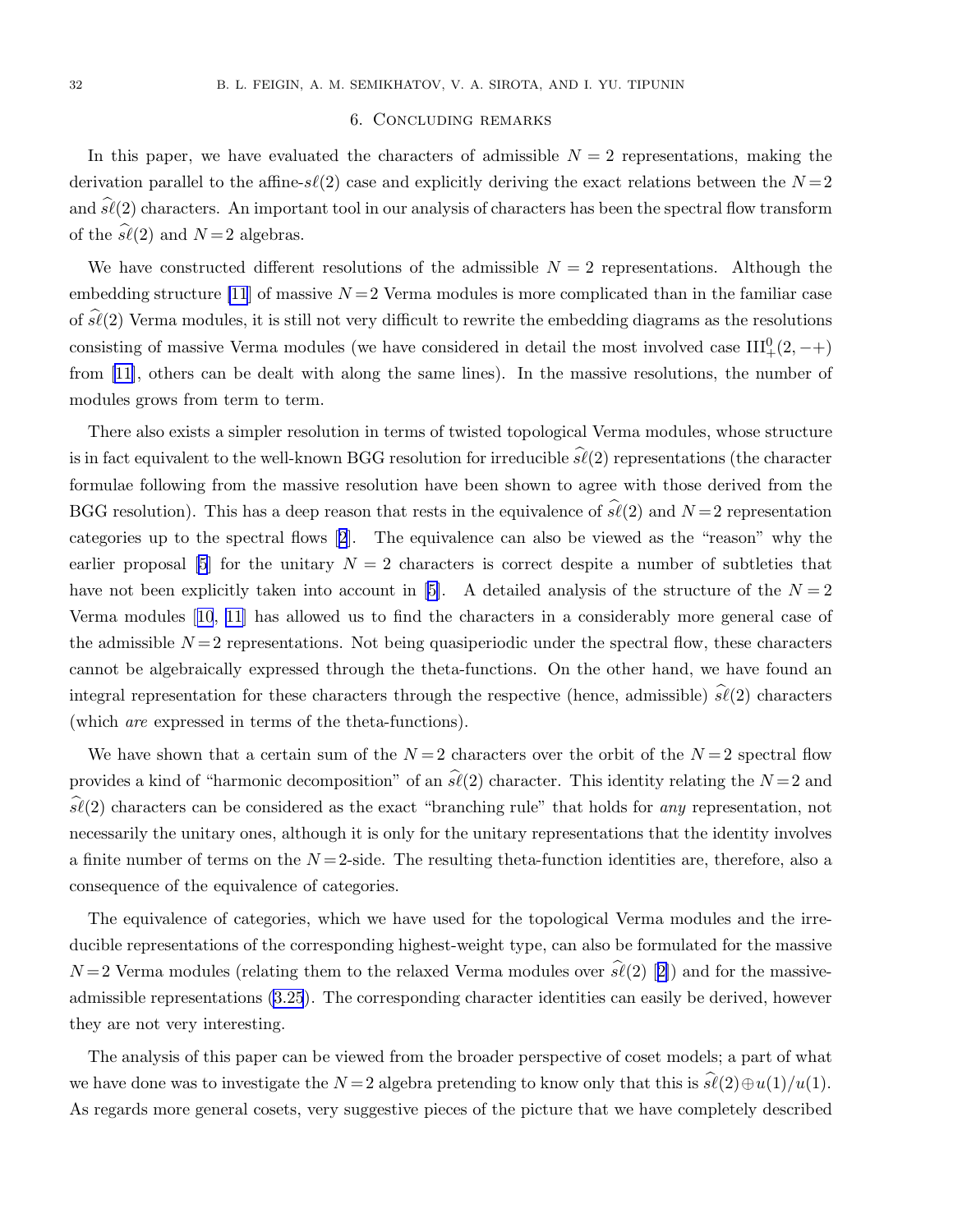<span id="page-32-0"></span>inthe  $N = 2$  case can be found in [[29\]](#page-33-0) in a more complicated case of  $N = 4$  algebras (in fact, one can ask about different "sumrules" for characters whether they follow from some relations between representations). Note also that both the  $N = 2$  and  $\hat{s\ell}(2)$  algebras are closely related to the affine Lie superalgebra  $\hat{\mathfrak{sl}}(2|1)$ , see [\[30](#page-33-0), [31\]](#page-34-0) and references therein. Thus, it would be interesting to apply the present approach to the results of [\[32](#page-34-0)], especially because the denominator  $\hat{\mathfrak{sl}}(2|1)$  identity is already the particular case of the formula expressing the  $N = 2 \leftrightarrow \hat{s\ell}(2)$  equivalence obtained by taking the Verma modules in the general identity([5.12\)](#page-28-0).

Acknowledgements. We are grateful to V. Ya. Fainberg, A. V. Odessky, and M. A. Soloviev for useful discussions. AMS and IYT were encouraged by very stimulating discussions with F. Malikov. IYT wishes to thank A. A. Kirillov and I. Paramonova for a discussion. AMS is grateful to P. H. Damgaard for kind hospitality at the Niels Bohr Institute, where a part of this paper was written, and to I. Shchepochkina for a discussion. VAS is thankful to A. V. Gurevich for his kind attention to her work. This work was supported in part by the RFBR Grant 98-01-01155.

#### Appendix A. Theta-function conventions

Since we deal with Verma-module characters along with the characters of various irreducible representations, we prefer using Jacobi theta-functions (rather than the higher-level theta functions) for all of the characters that can be expressed through theta-functions. We thus introduce the Jacobi theta functions

(A.1) 
$$
\vartheta_{1,1}(z,q) = q^{1/8} \sum_{m \in \mathbb{Z}} (-1)^m q^{\frac{1}{2}(m^2 - m)} z^{-m} = q^{1/8} \prod_{m \ge 0} (1 - z^{-1} q^m) \prod_{m \ge 1} (1 - z q^m) \prod_{m \ge 1} (1 - q^m),
$$

(A.2) 
$$
\vartheta_{1,0}(z,q) = q^{1/8} \sum_{m \in \mathbb{Z}} q^{\frac{1}{2}(m^2 - m)} z^{-m} = q^{1/8} \prod_{m \ge 0} (1 + z^{-1} q^m) \prod_{m \ge 1} (1 + z q^m) \prod_{m \ge 1} (1 - q^m).
$$

Then, for  $\theta \in \mathbb{Z}$ ,

(A.3) 
$$
\vartheta_{1,1}(z q^{\theta}, q) = (-1)^{\theta} q^{-\frac{1}{2}(\theta^2 + \theta)} z^{-\theta} \vartheta_{1,1}(z, q),
$$

(A.4) 
$$
\vartheta_{1,0}(z q^{\theta}, q) = q^{-\frac{1}{2}(\theta^2 + \theta)} z^{-\theta} \vartheta_{1,0}(z, q).
$$

We also use the Dedekind eta-function

(A.5) 
$$
\eta(q) = q^{\frac{1}{24}} \sum_{m=0}^{\infty} (-1)^m q^{\frac{1}{2}(3m^2 + m)} = q^{\frac{1}{24}} \prod_{m=1}^{\infty} (1 - q^m).
$$

The following useful identities are elementary to prove (the prime means  $\partial/\partial z$ ):

(A.6) 
$$
\vartheta_{1,0}(z,q) = \frac{q^{\frac{3}{4}} \eta(q)}{\eta(q^2)^2} z \vartheta_{1,0}(z,q^2) \vartheta_{1,0}(zq,q^2) ,
$$

(A.7) 
$$
\vartheta_{1,1}(z,q) = q^{-\frac{3}{8}} \left( \vartheta_{1,0}(z^2 q^{-1}, q^4) - z^{-1} \vartheta_{1,0}(z^2 q^{-3}, q^4) \right) ,
$$

(A.8) 
$$
\vartheta_{1,0}(z,q)'|_{z=-q^n} = (-1)^{n+1} \eta(q)^3 q^{-\frac{n^2}{2} - \frac{3n}{2}}, \quad n \in \mathbb{Z},
$$

(A.9) 
$$
\vartheta_{1,1}(z,q)' \big|_{z=q^n} = (-1)^n \eta(q)^3 q^{-\frac{n^2}{2} - \frac{3n}{2}}, \quad n \in \mathbb{Z},
$$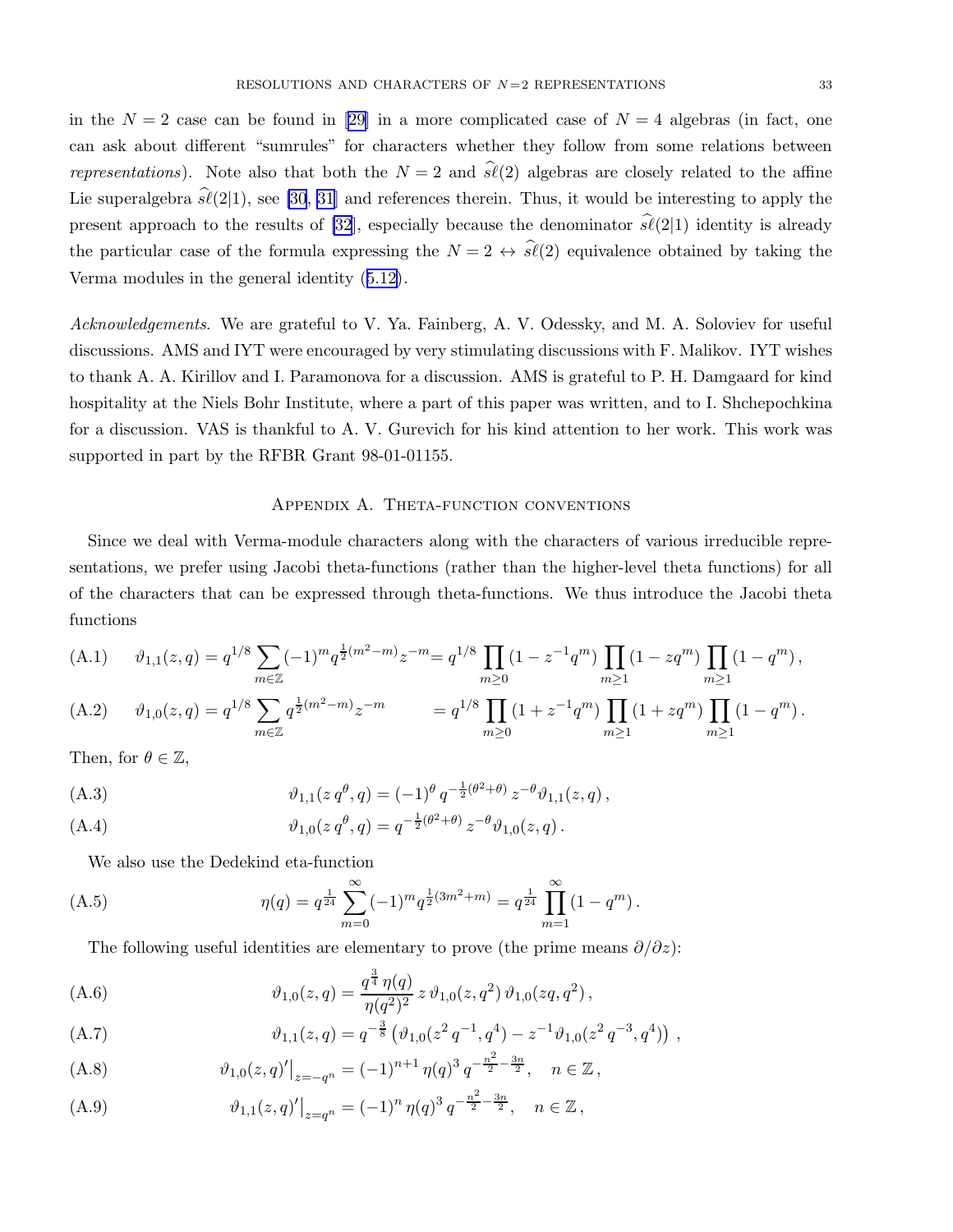<span id="page-33-0"></span>34 B. L. FEIGIN, A. M. SEMIKHATOV, V. A. SIROTA, AND I. YU. TIPUNIN

(A.10) 
$$
\vartheta_{1,1}(q,q^2) = -q^{-\frac{3}{4}} \frac{\eta(q)^2}{\eta(q^2)}, \qquad \vartheta_{1,0}(1,q) = 2 \frac{\eta(q^2)^2}{\eta(q)}.
$$

#### **REFERENCES**

- [1] M. Ademollo, L. Brink, A. D'Adda, R. D'Aura, E. Napolitano, S. Sciuto, E. Del Giudice, P. Di Vecchia, S. Ferrara, F. Gliozzi, R. Musto, R. Pettorino and J. Schwarz, Dual String With U(1) Color Symmetry, Nucl. Phys. B111 (1976) 77;
	- M. Ademollo, L. Brink, A. D'Adda, R. D'Aura, E. Napolitano, S. Sciuto, E. Del Giudice, P. Di Vecchia, S. Ferrara, F. Gliozzi, R. Musto and R. Pettorino, Dual String Models With Nonabelian Color and Flavor Symmetries, Nucl. Phys. B114 (1976) 297.
- [2] B.L. Feigin, A.M. Semikhatov, and I.Yu. Tipunin, Equivalence between Chain Categories of Representations of Affine  $s\ell(2)$  and  $N = 2$  Superconformal Algebras, [hep-th/9701043,](http://arxiv.org/abs/hep-th/9701043) J. Math. Phys. (1998).
- [3] V. G. Kač and M. Wakimoto, Modular Invariant Representations of Infinite-Dimensional Lie Algebras and Superalgebras, Proc. of the National Academy of Sciences USA, 85 (1988) 4956.
- [4] V.K. Dobrev, Characters of Unitarizable Highest Weight Modules over the  $N=2$  Superconformal Algebra, Phys. Lett. B186 (1987) 43.
- [5] Y. Matsuo, Character Formula of C < 1 Unitary Representation of N = 2 Superconformal ALgebra, Prog. Theor. Phys. 77 (1987) 793–797.
- [6] F. Ravanini and S.-K. Yang, *Modular Invariance in*  $N=2$  *Superconformal Theories*, Phys. Lett. B195 (1987) 202-208.
- [7] E.B. Kiritsis, Character Formulae and the Structure of the Representations of the  $N = 1$ ,  $N = 2$  Superconformal Algebras, Int. J. Mod. Phys. A3 (1988) 1871–1906.
- [8] V.G. Kač and M. Wakimoto, *Integrable Highest Weight Modules over Affine Superalgebras and Number Theory*, [hep](http://arxiv.org/abs/hep-th/9407057)[th/9407057.](http://arxiv.org/abs/hep-th/9407057)
- [9] M. Dörrzapf, Analytic Expressions for Singular Vectors of the  $N = 2$  Superconformal Algebra, Commun. Math. Phys. 180 (1996) 195.
- [10] A.M. Semikhatov and I.Yu. Tipunin, The Structure of Verma Modules over the N = 2 Superconformal Algebra, Commun. Math. Phys., 195 (1998) 129-173.
- [11] A.M. Semikhatov and V.A. Sirota, *Embedding Diagrams of*  $N=2$  and Relaxed-s $\hat{i}(2)$  Verma Modules, [hep-th/9712102](http://arxiv.org/abs/hep-th/9712102).
- [12] A. Rocha-Caridi and N.R. Wallach, *Highest Weight Modules over Graded Lie Algebras: Resolutions, Filtrations, and* Character Formulas, Trans. Amer. Math. Soc. 277 (1983) 133–162.
- [13] F. Malikov, Verma Modules over Rank-2 Kač–Moody Algebras, Algebra i Analiz 2 No. 2 (1990) 65.
- [14] K. Junemann and O. Lechtenfeld, Chiral BRST Cohomology of N=2 Strings at Arbitrary Ghost and Picture Number, [hep-th/9712182](http://arxiv.org/abs/hep-th/9712182).
- [15] A.M. Semikhatov and I.Yu. Tipunin, All Singular Vectors of the  $N = 2$  Superconformal Algebra via the Algebraic Continuation Approach, [hep-th/9604176](http://arxiv.org/abs/hep-th/9604176).
- [16] V.G. Kač Infinite Dimensional Lie Algebras, Cambridge University Press, 1990.
- [17] K. Bardakçi and M.B. Halpern, New Dual Quark Models, Phys. Rev. D3 (1971) 2493-2506.
- [18] A. Schwimmer and N. Seiberg, Comments on the  $N = 2$ ,  $N = 3$ ,  $N = 4$  Superconformal Algebras in Two-Dimensions, Phys. Lett. B184 (1987) 191.
- [19] D. Gepner and E. Witten, Nucl. Phys. B278 (1986) 493.
- [20] P. Di Vecchia, J.L. Petersen, M. Yu, and H.B. Zheng, Explicit Construction of Unitary Representations of the  $N=2$ Superconformal Algebra, Phys. Lett. B174, (1986) 280–284.
- [21] Y. Kazama and H. Suzuki, New  $N = 2$  Superconformal Field Theories and Superstring compactification, Nucl. Phys. B321 (1989) 232.
- [22] W. Lerche, C. Vafa, and N.P. Warner, Chiral Rings in N=2 Superconformal Theories, Nucl. Phys. B324 (1989) 427.
- [23] W. Boucher, D. Friedan, and A. Kent, *Determinant Formulae and Unitarity For the*  $N = 2$  Superconformal Algebras in Two-Dimensions or Exact Results on String Compactification, Phys. Lett. B172 (1986) 316–322.
- [24] M. Dörrzapf, The Embedding Structure of Unitary  $N = 2$  Minimal Models, [hep-th/9712165](http://arxiv.org/abs/hep-th/9712165).
- [25] B.L. Feigin, A.M. Semikhatov, and I.Yu. Tipunin, A Semi-Infinite Realization of Unitary Representations of the  $N=2$ Superconformal Algebra, to appear.
- [26] B.L. Feigin and A.V. Stoianovsky, Functional Models of Representations of Current Algebras and Semi-Infinite Schubert Cells, Funk. An. i ego Prilozh., 28(1) (1994) 68.
- [27] P. Bowcock and A. Taormina, Representation Theory of the Affine Lie Superalgebra sl(2|1) at Fractional Level, Commun. Math. Phys. 185 (1997) 467-493.
- [28] I. Bernshtein, I. Gelfand, and S. Gelfand, Funk. An. Prilozh. 10 (1976) 1.
- [29] J.L. Petersen and A. Taormina, Coset Construction and Character Sumrules for the Doubly Extended  $N = 4$  Superconformal Algebras, Nucl. Phys. B398 (1993) 459.
- [30] A.M. Semikhatov, The Non-Critical  $N = 2$  String is an  $s\ell(2|1)$  Theory, Nucl. Phys. B478 (1996) 209–234.